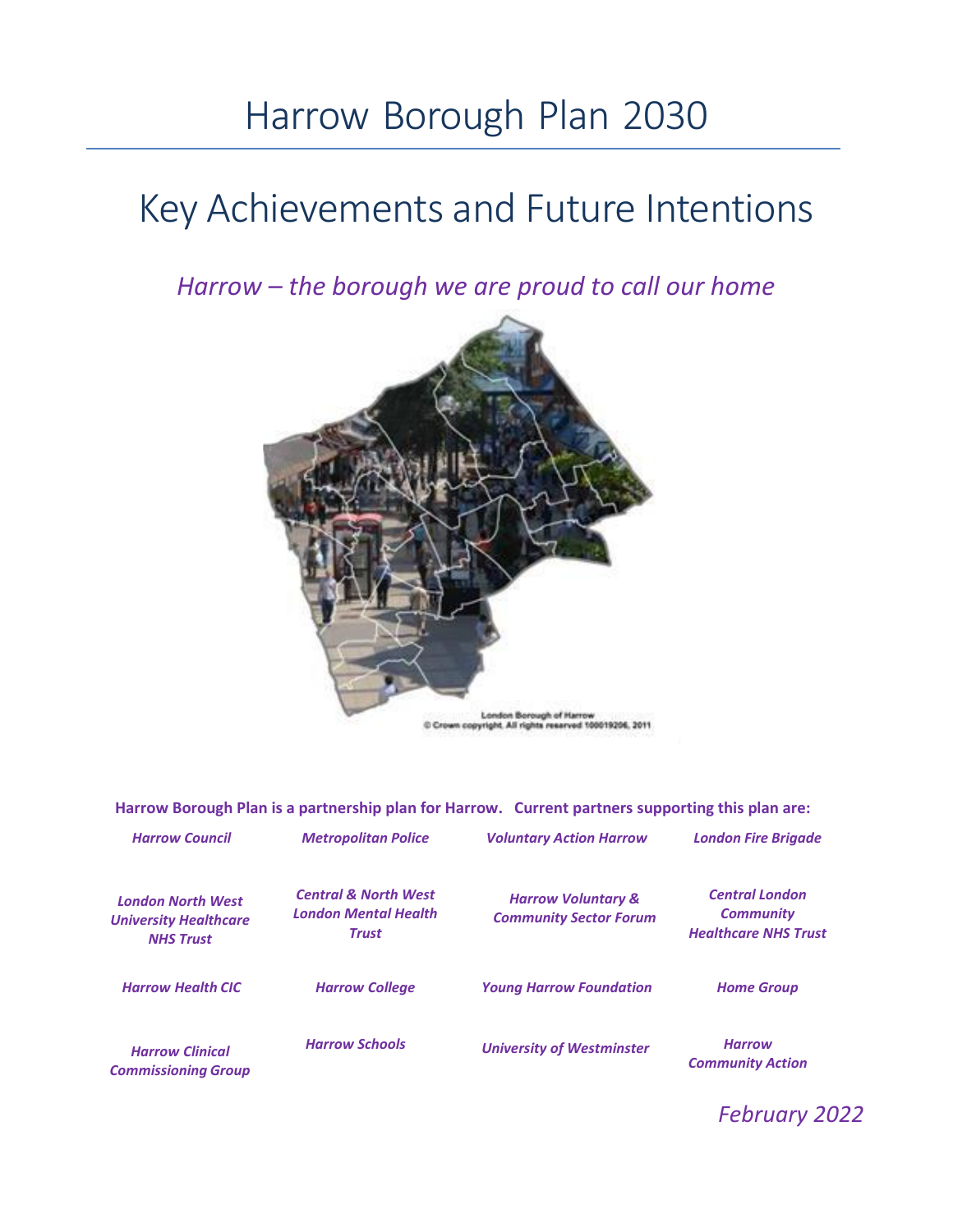## **HARROW BOROUGH PLAN 2030**

## **KEY ACHIEVEMENTS AND FUTURE INTENTIONS**

|                                                                   | Page |
|-------------------------------------------------------------------|------|
| <b>Leader's Introduction</b>                                      | 3    |
| <b>Introduction</b>                                               | 4    |
| <b>Our Vision and Priorities</b>                                  | 5    |
| Progress and key achievements against priority areas:             |      |
| Improving the environment and addressing climate<br>change        | 7    |
| <b>Tackling poverty and inequality</b>                            | 11   |
| <b>Building homes and infrastructure</b><br>$\bullet$             | 17   |
| Addressing health and social care inequality                      | 20   |
| <b>Thriving economy</b>                                           | 24   |
| Sustaining quality education and training                         | 27   |
| <b>Celebrating communities and cohesion</b><br>$\bullet$          | 30   |
| Maintaining low crime and improving community safety<br>$\bullet$ | 34   |
| A modern and responsive council                                   | 38   |
| <b>Next steps</b>                                                 | 40   |
| <b>Future intentions - recap</b>                                  | 41   |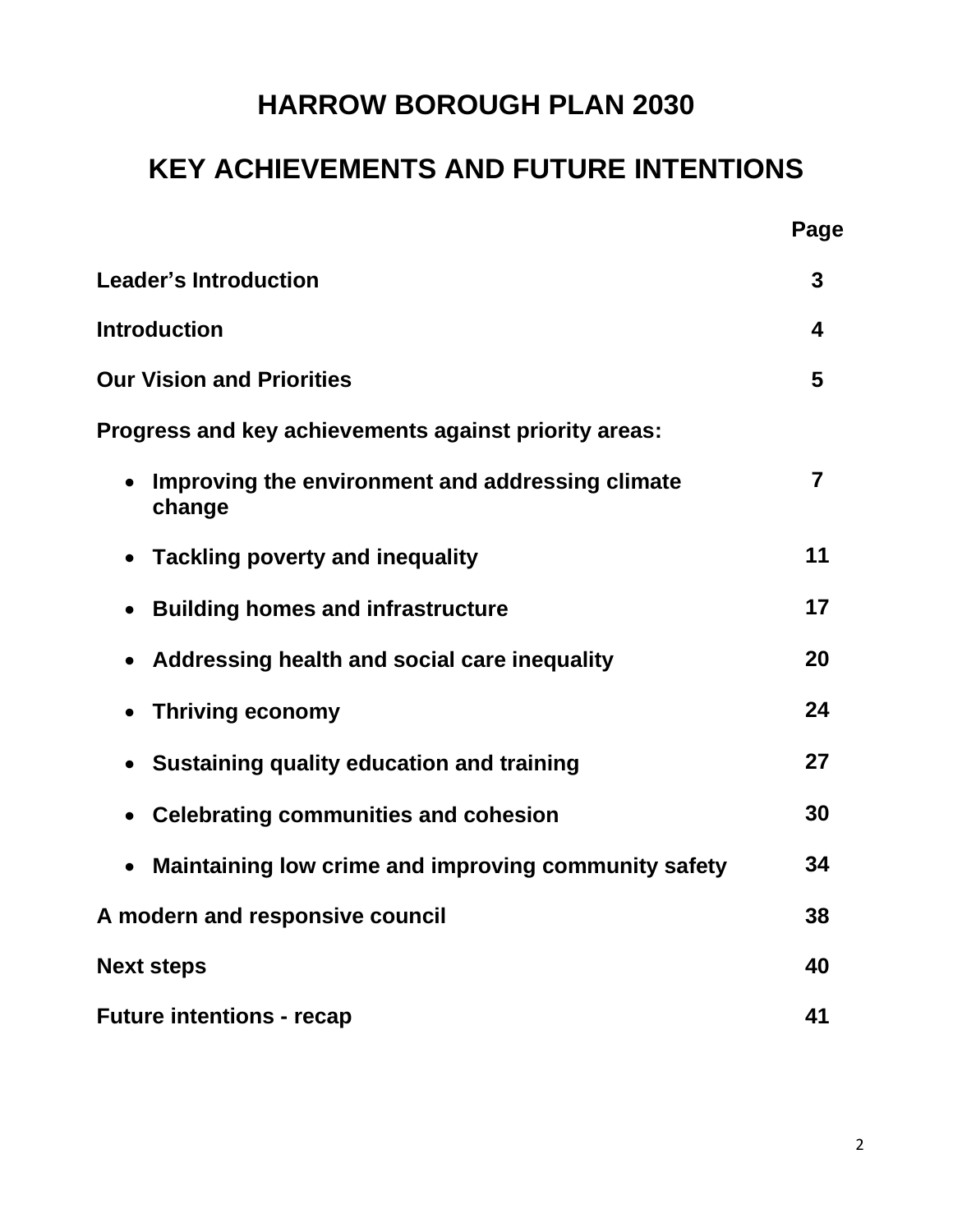## **Leader's Introduction**

*To follow.*

**Graham Henson Leader of the Council**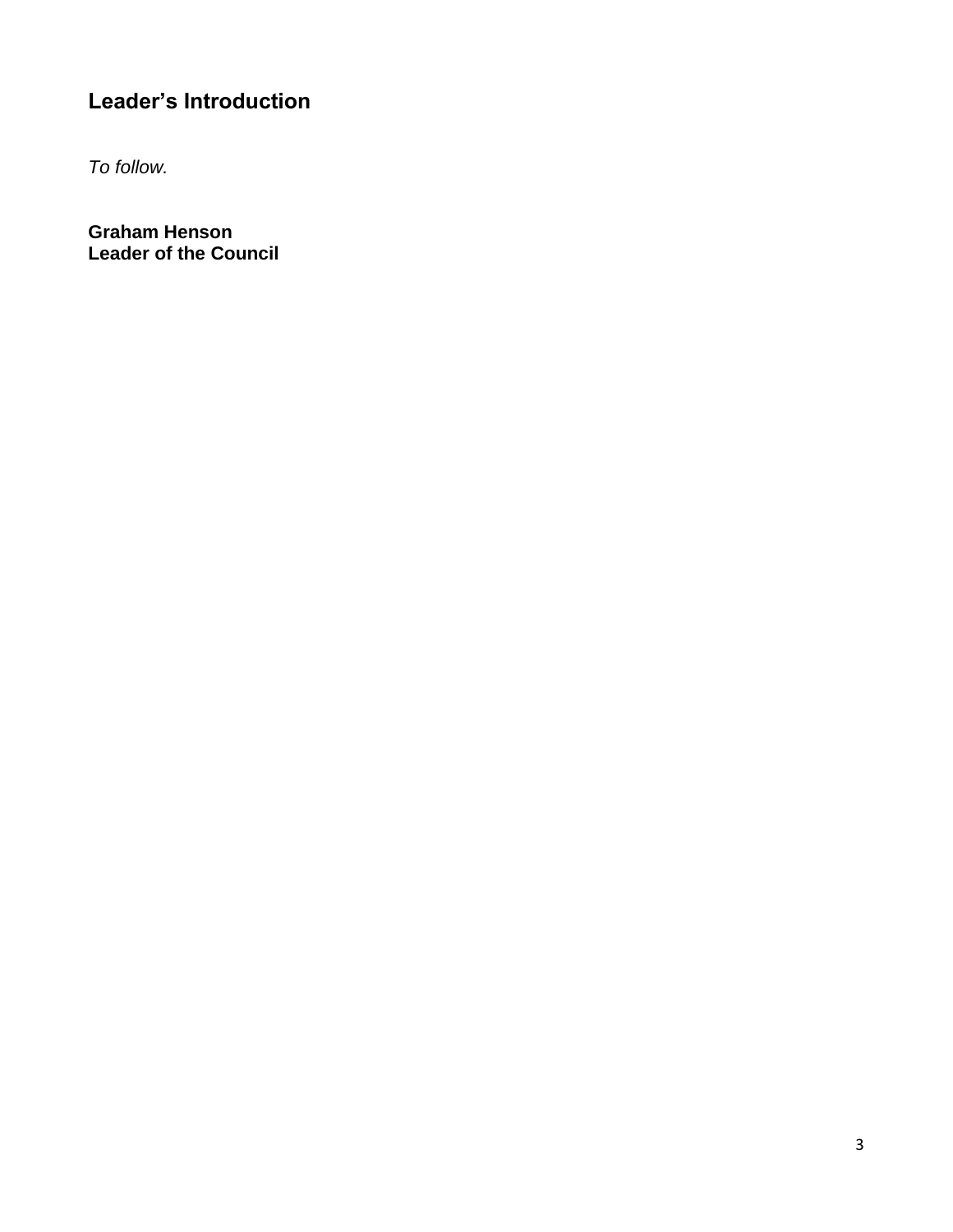## **Introduction**

Developed in partnership with key public sector providers in the borough and colleagues from the voluntary and community sector, our Borough Plan sets out aspirations for the borough over the 2020-2030 decade. The Plan recognises that there will be significant change over that period, and as the Covid-19 pandemic has demonstrated, some of these changes cannot be predicted. The Borough Plan was launched in early 2020 just before the pandemic took hold and we refreshed the Plan in November 2020 to take account of the impact of the pandemic on our borough and how we will recover from it, as well as the inequalities highlighted by the work supporting Black Lives Matter and the broader race agenda.

We have a clear vision of our borough and are building a strong partnership to deliver this to make significant improvements for the borough by 2030. We want to focus on:

- Tackling racial disproportionality in life outcomes
- Improving our district centres for living, shopping and entertainment
- Narrowing the gap in healthy life expectancy
- Reducing inequality in earnings, attainment and opportunity
- Achieving net-zero carbon emissions across the borough
- Building 3,000 more affordable homes

We had anticipated engaging residents, businesses, communities and other interested parties, in developing this vision and turning it into reality during 2020. However, with the ongoing pandemic and the council and partners' focus on responding to the emergency and recovery, we have had to pause this intention. Nevertheless, we have used the Borough Plan to drive our partnership response to Covid-19 and used the partnership principles to guide our recovery, as you will see from the key achievements that follow. We will continue to shape the borough's priorities through the pandemic and beyond.

It is clear that tackling the impact of the pandemic is going to be a long-term issue, creating significant demands on council capacity and that of our partners. The activity that we are now undertaking to contribute to the Borough Plan has a large Covid-recovery dimension to it. Council services continue to run in a Covid-secure way whilst also managing the response to the pandemic in terms of: PPE, communications, test and trace, emergency payments and benefits, the community hub, enforcement and supporting the vaccination programme.

As you will see from the Plan<sup>1</sup>, we set out our priorities along with a series of objectives we want to achieve during its life - these will be reviewed frequently during the ten-year implementation period. Much of what we seek to do relies upon others to deliver, or support delivery, meaning that we will need to work with and influence others to enable achievement of our ambitions for Harrow, including influencing and lobbying government at a regional and national level. There is also a strong role for individuals and communities in delivering this plan: we need a collaborative model where everyone has a role in caring for our people and caring for our place.

<sup>1</sup> [Draft Borough Plan \(moderngov.co.uk\)](https://harrowintranet.moderngov.co.uk/documents/s168051/Appendix%201%20-%20Borough%20Plan%20-%20Revised%20Nov%202020.pdf)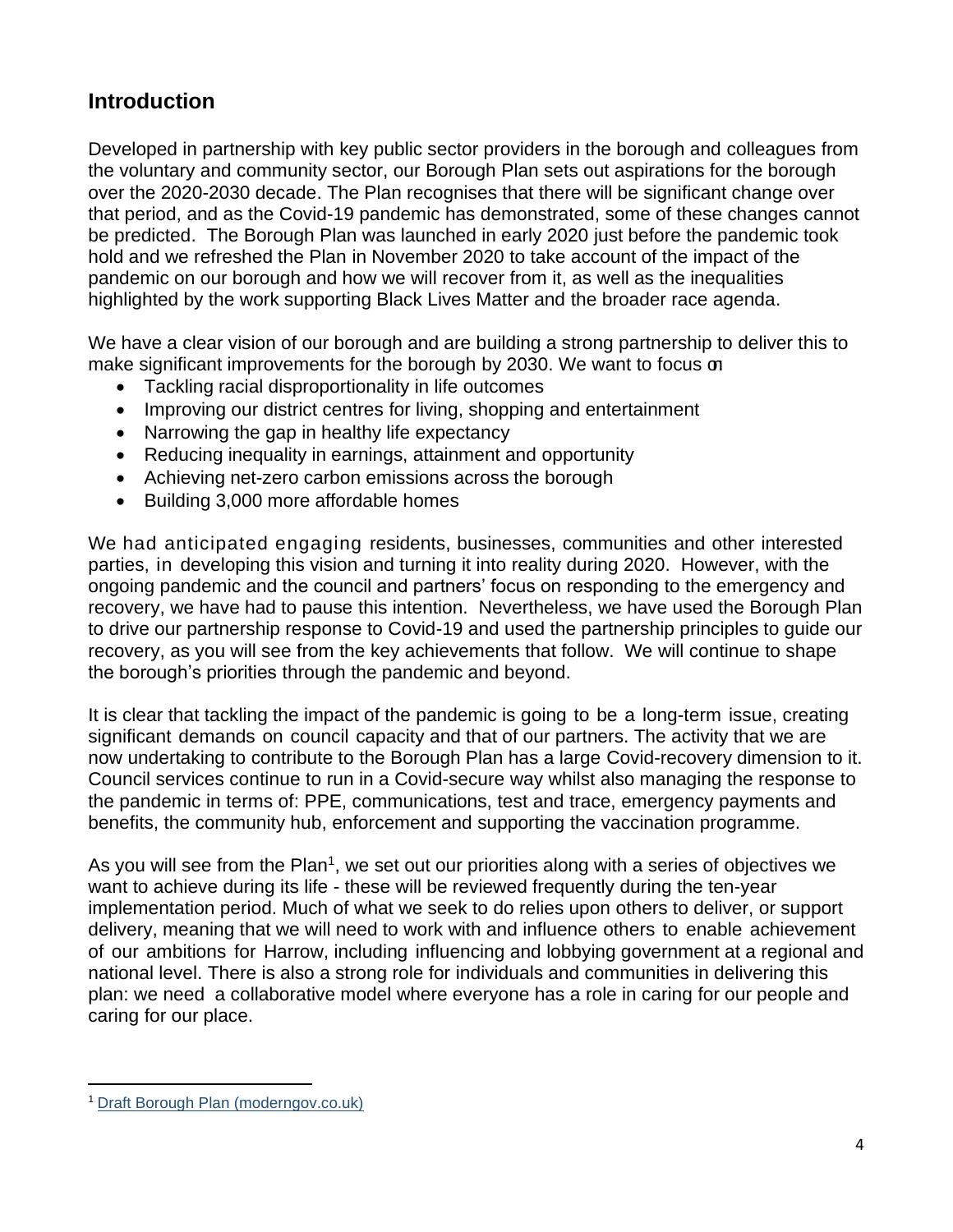This review looks over what we have progressed and achieved over the first two years of the Plan against the priorities, recognising that it has not been a 'normal' two years but ones heavily impacted by a global pandemic. Although the pandemic has brought the world to a standstill at times, we cannot afford to stand still in delivering improvements for our borough.

## **Our Vision and Priorities**

Within Harrow, we are serious about making the borough a great place we are all proud of and in which families flourish. We have set out a bold Borough Plan through to 2030 which will deliver strong and positive outcomes for our residents, businesses and our environment for future generations to enjoy. Whilst being bold, we cannot deliver this on our own and require the support and commitment from a range of stakeholders. We will pool our resources and effort to deliver, influence and enable others to meet our shared vision for the borough.

#### **Vision**

Our Plan proposed to create a vision which demonstrates why we are proud of Harrow and set out aspirations for the partnership across the borough, encapsulating our sense of community, including:

- Everyone looks after each other
- Neighbourliness and cohesiveness
- Sense of belonging
- Caring for people and the area
- Resilience

We seek to retain our many strengths, but also collectively tackle the challenges we face as a borough. In delivering our vision for Harrow, we want to ensure equality of opportunity for all of our communities and multi-ethnic groups who contribute significantly to the diversity and culture within the borough. We want to ensure that Harrow is accessible to all.

#### **Tackling Racial disproportionality, Inequality and Disadvantage**

Harrow prides itself in being one of the most ethnically and religiously diverse boroughs in the country with people of many different backgrounds and life experiences living side by side. However, we recognise that the council and its partners can do more to enhance the lived experience and better outcomes for all residents. That is why, when the Plan was refreshed in November 2020, we agreed that the two main issues that cut across all of the priorities we want to tackle over the next decade are racial disproportionality and socio-economic inequality and disadvantage.

These are recurring themes throughout our Borough Plan and its eight priorities and across our partnership. Through engagement we will ensure that our approach and actions to tackling racial disproportionality and tackling socio-economic inequality and disadvantage continue to make Harrow a better place for all of our residents and businesses.

#### **Priorities**

We worked with partners to develop collective priorities for the borough, based on feedback received from the people of Harrow in our annual residents' survey. There are three foundations for maintenance / incremental improvement and five priorities presenting a significant challenge / requiring step-change improvement, in addition to the two cross cutting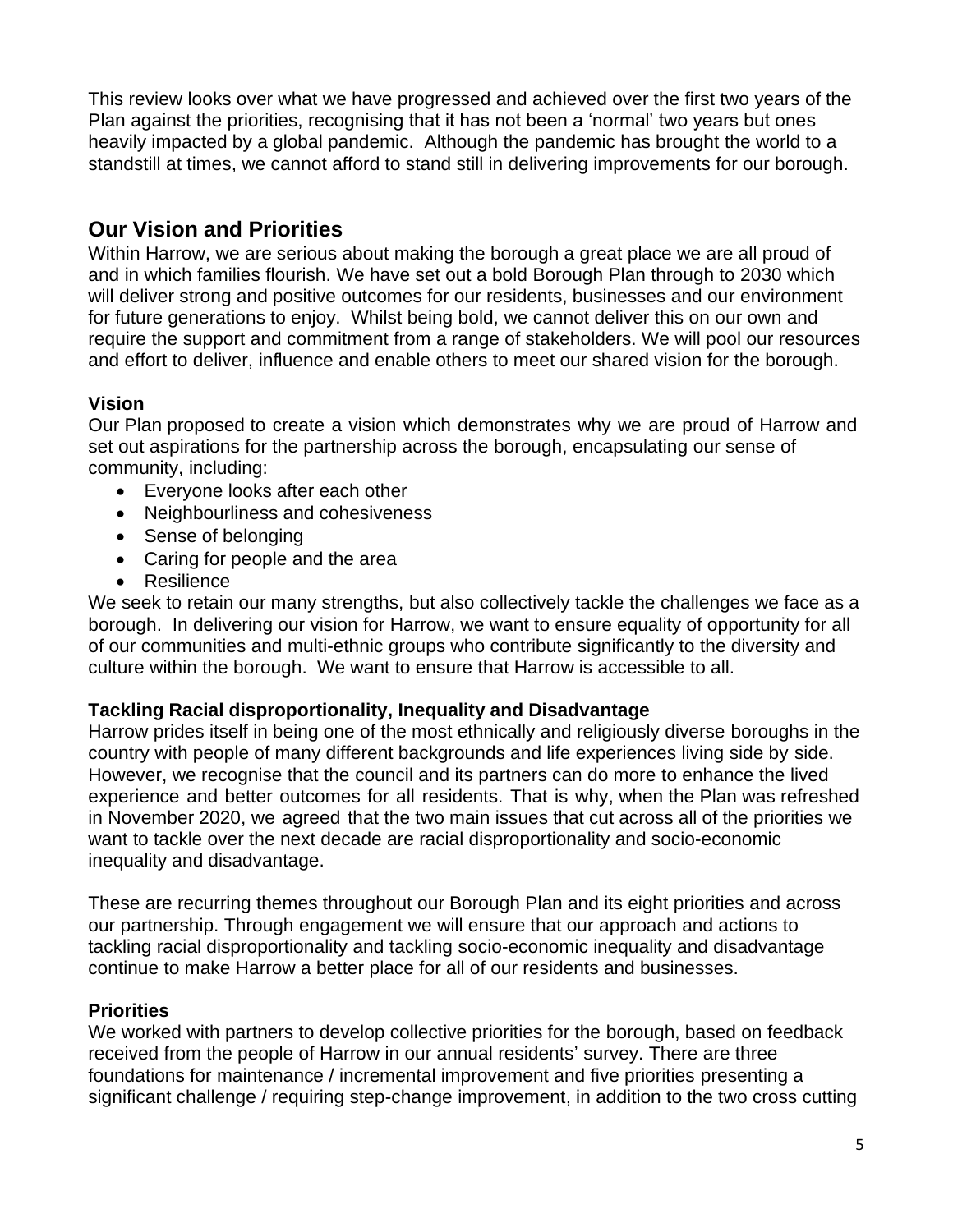themes that were identified in the refresh of the Borough Plan in November 2020. These priorities and cross-cutting themes are set out below.



**Cross cutting themes:** 

- **Tackling disadvantage**
- **Tackling racial disproportionality**  $\bullet$

The Borough Plan was agreed just a month before the pandemic took hold, and therefore much of the efforts of the council and partners on progressing the priorities has been rooted in responding to the pandemic and the needs of our residents in this context. Our progress and achievements against each of the priority areas are set out in the pages that follow.

[All figures quoted are correct as of 31 December 2021 unless otherwise stated]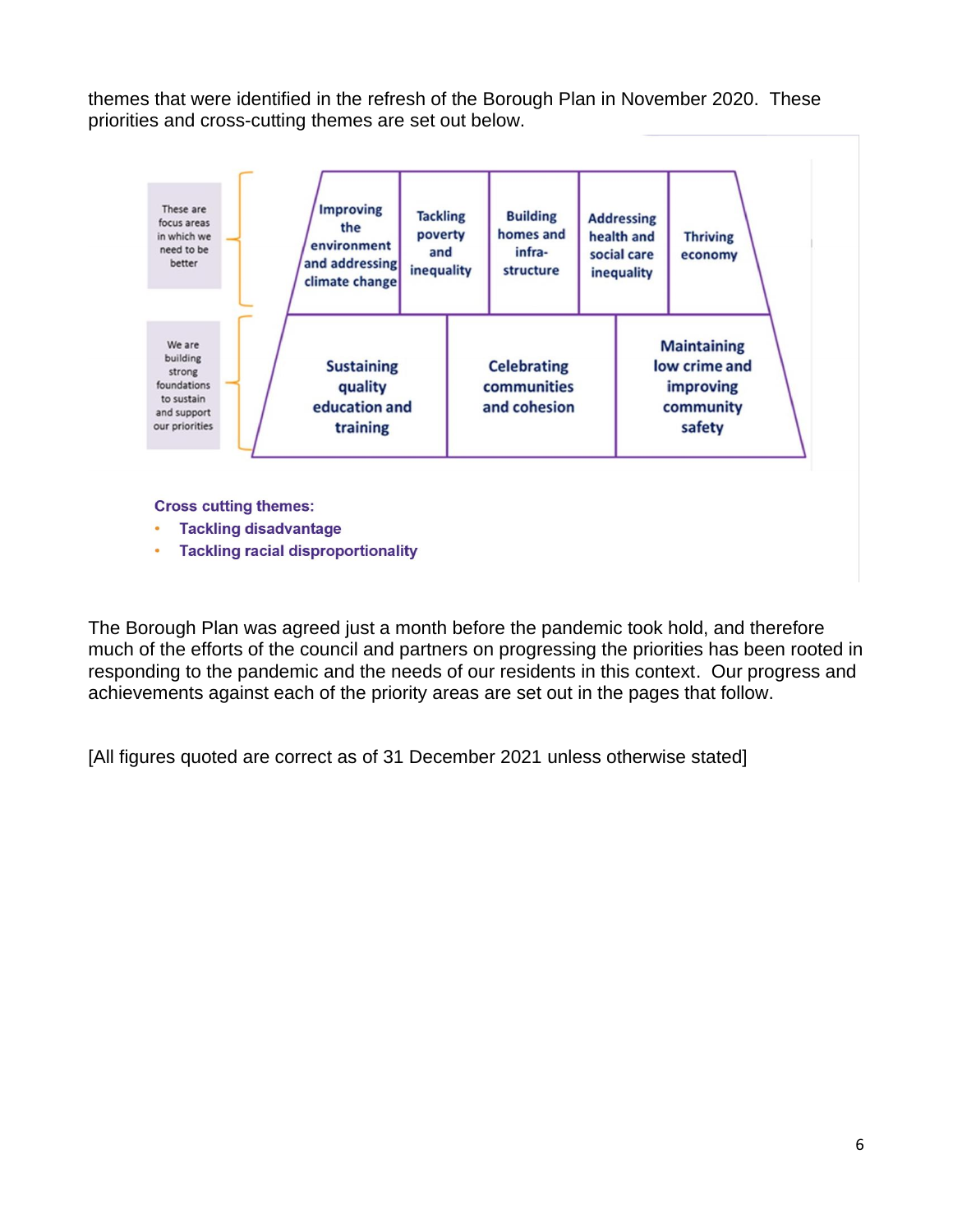## **PRIORITY: Improving the environment and addressing climate change**

The council has set itself the ambitious target of being a **carbon neutral borough by 2030**. In autumn 2021 we held our first Climate Emergency webinar to look at how we are creating a sustainable borough and identifying what more we have to do. We are committed to helping our residents understand the impact of their choices and help them to switch to less carbon emitting alternatives e.g. the switchover to electric vehicles. We have established a framework around which the council, our partners and residents can take action to reduce the climate impact of everything that happens in our borough. This includes clean energy used efficiently, zero-emission transport, a waste-free borough, healthy places for us and the rest of nature, good governance for long term sustainability, eco-literate and engaged communities and a socially just transition.

In **addressing the council's carbon use**, our vehicle fleet now includes 16 electric vans, from which our meals on wheels and a range of other services are delivered, and the majority of our remaining vehicles meet the highest Euro 6 emissions standard. Over recent years we have supported a significant programme of solar panel installations at school sites, with 16 Harrow schools now producing a proportion of their own electricity. Since October 2021, all of our school and council electricity supplies are being procured on a green tariff, with our demand matched by generation from renewable sources such as wind and solar. We are engaging with companies that provide the council with goods and services to see what opportunities exist to drive down emissions throughout our supply chain. We have also reviewed our pension investment strategy and diverted significant funds towards delivering low carbon outcomes.

We are also undertaking a range of initiatives to **help the borough as a whole to decarbonise**. In October 2020 we introduced an emissions-based parking permit scheme for residents, to incentivise a transition to low emission vehicles. In early 2021 we installed a further 24 on-street charging points for electric vehicles, with plans to install more over the next 12 months.

Like many large organisations, the council recognises that a significant part of its overall carbon footprint is associated with the goods and services that it procures. During 2021 we introduced a standard question as part of our procurement activity that tests suppliers' ability to deliver low carbon outcomes when providing the relevant goods and services to the authority. Building upon this we have coordinated a West London wide project to develop a more comprehensive **Low Carbon Procurement Toolkit** for use by local authorities, which includes a low carbon charter that will be widely distributed to existing and prospective suppliers across the sub-region.

The council is implementing a £2.4 million grant from the **Public Sector Decarbonisation Scheme** to carry out energy related works to six school and corporate sites. This will significantly reduce or eliminate the gas heating requirements of these council owned sites. The range of works include LED lighting upgrades, external, loft and cavity wall insulation, solar panels and air source heat pumps. We are installing ground source heat pumps at three sheltered housing schemes across the borough at a cost of £1.7 million. These will significantly reduce carbon emissions and reduce residents' heating bills. Further pilots of air source heat pumps are planned.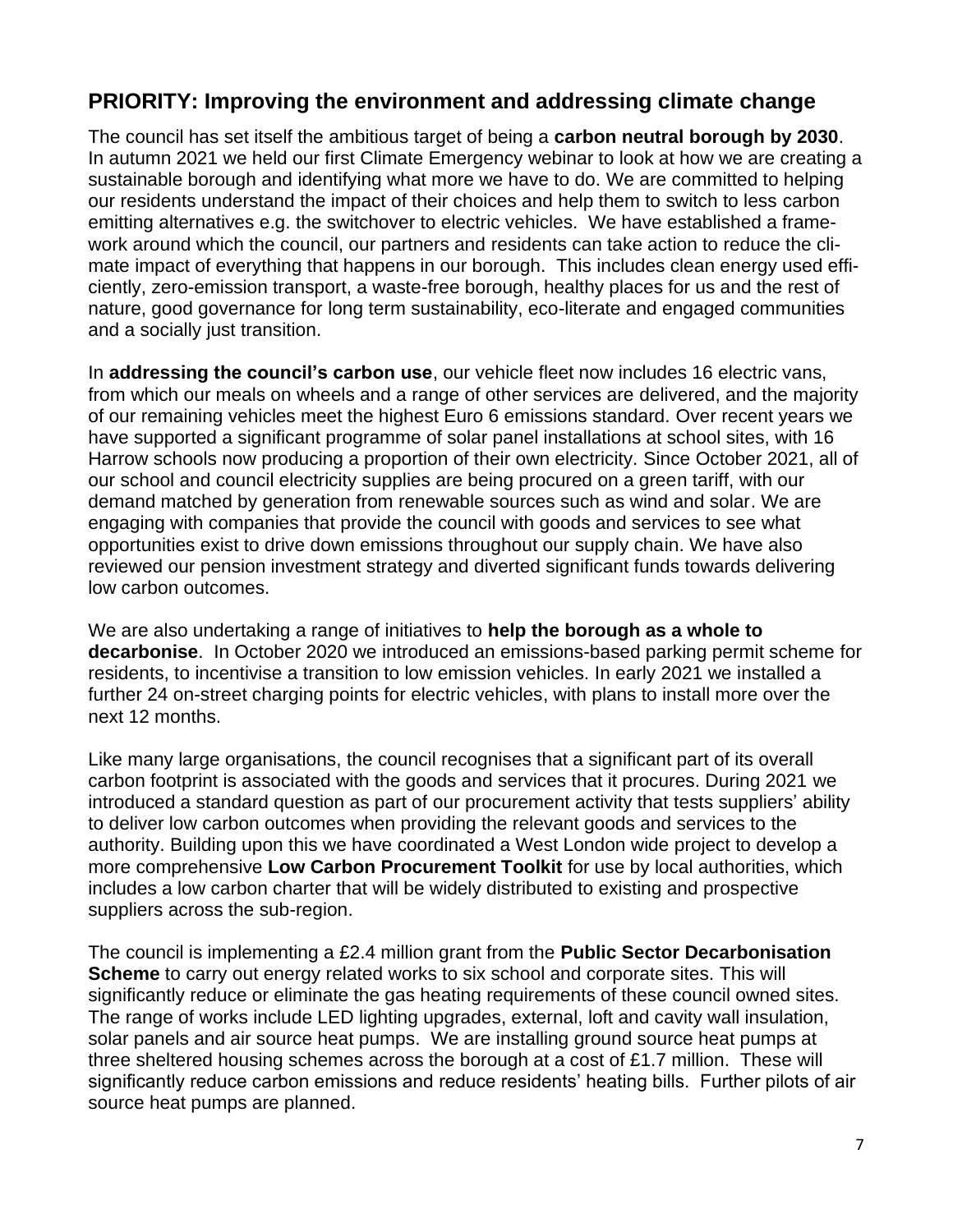In 2021 we helped low income families retrofit their homes via the Green Homes Grant Local Authority Delivery Scheme which as part of a West London consortium, provides for **domestic retrofit in the borough**. The scheme targets homes with a poor energy rating that are occupied by households on low incomes. Around 130 properties are anticipated to be retrofitted in the borough with fabric improvement measures, as part of implementation of Phase 1 and Phase 2 of the scheme.

In the spring and summer of 2021, we participated for the first time in the **Solar Together London Scheme** helping residents save money on the cost of solar panel installation. 1,500 households responded, demonstrating an appetite amongst residents for exploring installation of solar panels at their homes. The scheme is expected to open again in early 2022.

Working closely with community groups, in 2021 we completed major works as part of the **Headstone Manor Park Project**, which increases local biodiversity and resilience against future flood events. New wetland areas and improvements to the flow of the brook have been completed, which will help reduce the flood risk around North Harrow. There is a new orchard and planting to encourage wildlife, a new playground for children and nature walks and picnic area. This complements the improvement works at the museum and café at this historic site.

The **Grove Open Space** behind Lowlands in Harrow has seen saplings planted by Trees for Cities volunteers and Harrow residents, as a lasting memorial for the over 700 lives lost to Covid in the borough. The 21 trees were announced by the Mayor of Harrow during the pandemic and represent the borough's 21 wards.

As in many other London boroughs, the levels of **fly tipping** are a concern that many Harrow residents have. There were 8,844 fly tips reported in the 12 months ending April 2021. In Harrow the trend appears to be waste predominantly left in black bags and in small numbers. This suggests that the individuals fly tipping in Harrow are more likely to be from local residential properties. The council will always look to take enforcement action when the perpetrator can be easily identified, such as when there is a witness to the act of dumping or the bags themselves contain evidence clearly identifying the owner, as it makes it easier for the council to issue fines and take people to court. Areas once known locally for fly tipping will repeatedly attract further fly tipping. As a result, clearing a fly tip does not always solve the problem and it is costly for the council to repeatedly clear locations of fly tip rubbish. Therefore, the council's strategy has been focused on finding perpetrators, issuing fines and taking them to court but also putting up signs and sending letters to residential homes to deter people from fly tipping.

Fly tips themselves are often found where there are other local issues that may be contributing to the issue, such as unlicensed HMOs (Houses of Multiple Occupation) and commercial premises without a trade waste agreement. Areas susceptible to fly tipping may also experience other nuisance issues or anti-social behaviour. The Licensing and Enforcement service have identified the top twenty hot spot areas and created a strategy to deal with these which we will progress - this involves taking a bespoke and holistic approach to each fly tip hot spot area.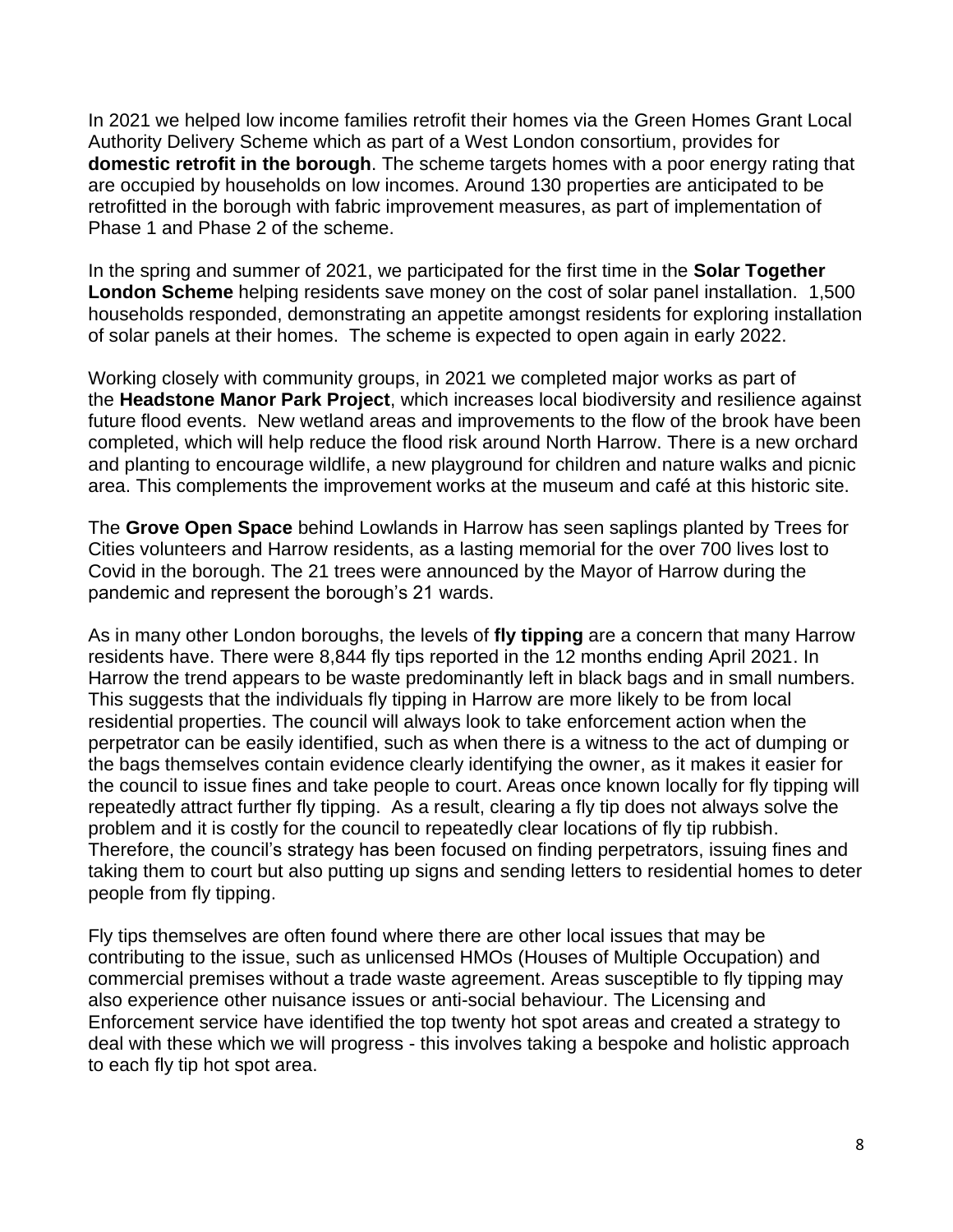There has been more investment in fighting fly tipping, with crews working across the borough and intensively in hotspot areas to gather evidence including from new CCTV cameras and responding promptly to reports of illegal dumping.

Our **licensing and enforcement** team help improve the environment in Harrow by reducing fly tips, dealing with filthy and verminous properties, and reducing nuisance from smoke, odour, light and noise. During the height of the pandemic, we suspended normal enforcement patrols and our enforcement team concentrated on patrolling communities to ensure that residents and businesses were complying with Covid regulations and good practice. Kingdom LA Support were tasked with monitoring the borough for compliance with the various stages of control and lockdown. Environmental health staff suspended business as usual and moved to a seven-day a week format providing support to the Public Health England Track and Trace Service, monitoring parks and neighbourhoods and providing the enforcement escalation for businesses.

Guidance was issued locally and nationally at the beginning of the first lockdown and subsequently to ensure that businesses were aware of the restrictions in place. Working with the Health and Safety Executive, many small and medium businesses were directly contacted to assess their compliance in the workplace and our team supported the recovery of High Streets with guidance and simplified street trading or 'pavement licences'.

We have recently invested an additional £300k for a **Priority Enforcement Team** to tackle a range of environmental issues. Areas that have been identified as being priority enforcement include:

- Visiting fly tip hotspots, securing evidence and taking enforcement action
- Undertaking evening/morning visits to evidence possible Houses of Multiple Occupation properties
- Monitoring commercial licensed premises in evenings and weekends
- Responding to ongoing nuisance such as bonfires

Six additional officers were recruited by mid-December 2021 to take on this work. As part of this delivery an 8-week rolling calendar has been created, moving resources around ward by ward to deal with priority enforcement issues in each area. Each week the focus has been on a particular ward undertaking enforcement and engagement focused on the specific problems in that area/ward, with regular feedback and engagement with the ward councillors. Due to varying levels of priority enforcement need in each ward, different actions may be undertaken in each ward and the levels of resources given to a focus ward in each week will differ. Local policing teams and other council departments are kept informed of the focus ward programme for the forthcoming weeks and given an opportunity to be involved where appropriate.

These new **area-based enforcement teams** have moved away from traditional subject matter-based teams. The benefit of this model is that it creates a multi discipline environment where the area team can pull their combined expertise together to resolve complex issues. It provides capacity to deal with emerging issues as the teams meet the demands of the ward area rather than being focused on individual subject areas. In turn, this allows us to set priorities for different areas depending on need. Being based by area also means closer working relationships can be established with the local police, other council departments, resident, businesses and ward members.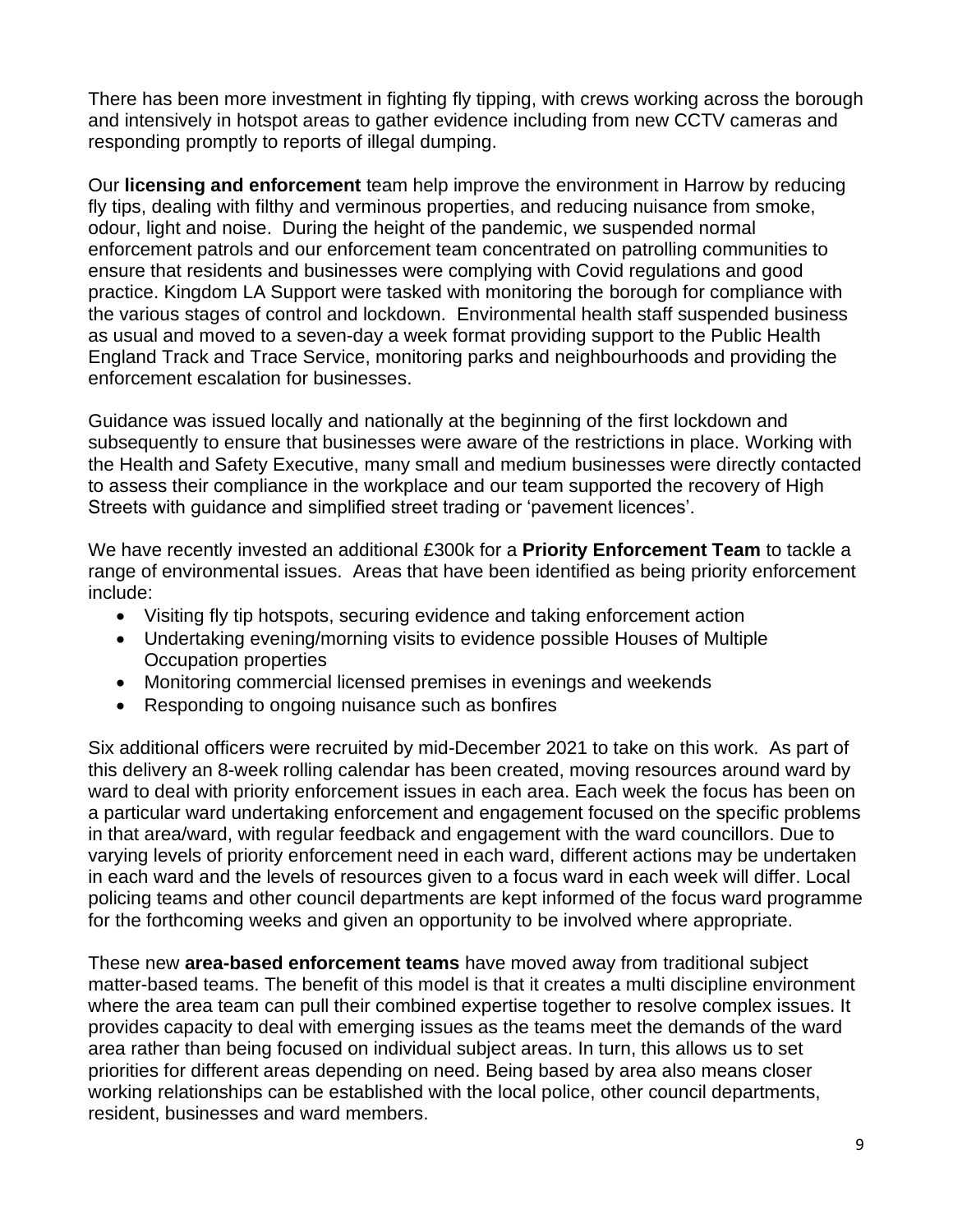We have already seen the impact of the £300k investment to the Enforcement team, with additional staff and the new area-based focus, for example more perpetrators have been identified and issued fines in the Greenhill ward (town centre) in the November to December 2021 period than in any other two-month period of 2021.

#### **Looking ahead**

We will continue to make sure Harrow is an attractive and healthy environment with improved streets, enhanced parks and accessible open spaces, providing relaxing recreation, supporting sport and active travel opportunities for all. We will do this by encouraging active travel and creating a modal shift in favour of sustainable transport – walking and cycling – and address the over reliance on cars to reduce the carbon footprint, reduce pollution and improve health. We will continue to improve our access to clean air and water, and the other ecosystem services that are essential for us to all live healthy lives, reduce residual waste and increase recycling, and support equitable access to sport and physical activity across Harrow. Green spaces enable exercise and the reduction of carbon footprints.

We will play our part in implementing London Council's Retrofit London Action Plan by retrofitting all council housing. Our ambition for high quality and energy efficient housing will also address fuel poverty, carbon emissions and heat loss causing global warming.

Our commitment to be a carbon neutral borough by 2030 remains and we will make sure that the way we address climate change does not disproportionately impact on the poorest and most vulnerable in society and builds a more sustainable borough.

Deploying our Priority Enforcement Team to target priority environmental issues and delivering quick results to residents is a key area we will be improving in 2022. By targeting our enforcement and engagement efforts on an area-by-area basis, we can focus on the enforcement issues that matter most to specific areas and communities.

We will continue to target fly tipping - fly tipping needs to be made socially unacceptable across all parts of the borough. Publicity and communications will be used to educate the public to dispose of their waste correctly and also focus on the fact that the continual clearance of the fly tip is a cost borne by the public purse. We will continue to progress the strategy developed to address the fly tipping hot spot areas and we continue to adopt a zero tolerance approach with offenders.

We will also continue to promote the ways in which residents and councillors can report fly tipping to the council and how best to relay information to our Priority Enforcement Teams, so that we not only work with our communities to tackle the issue that blights our borough but also encourage information sharing so we can tackle the issue.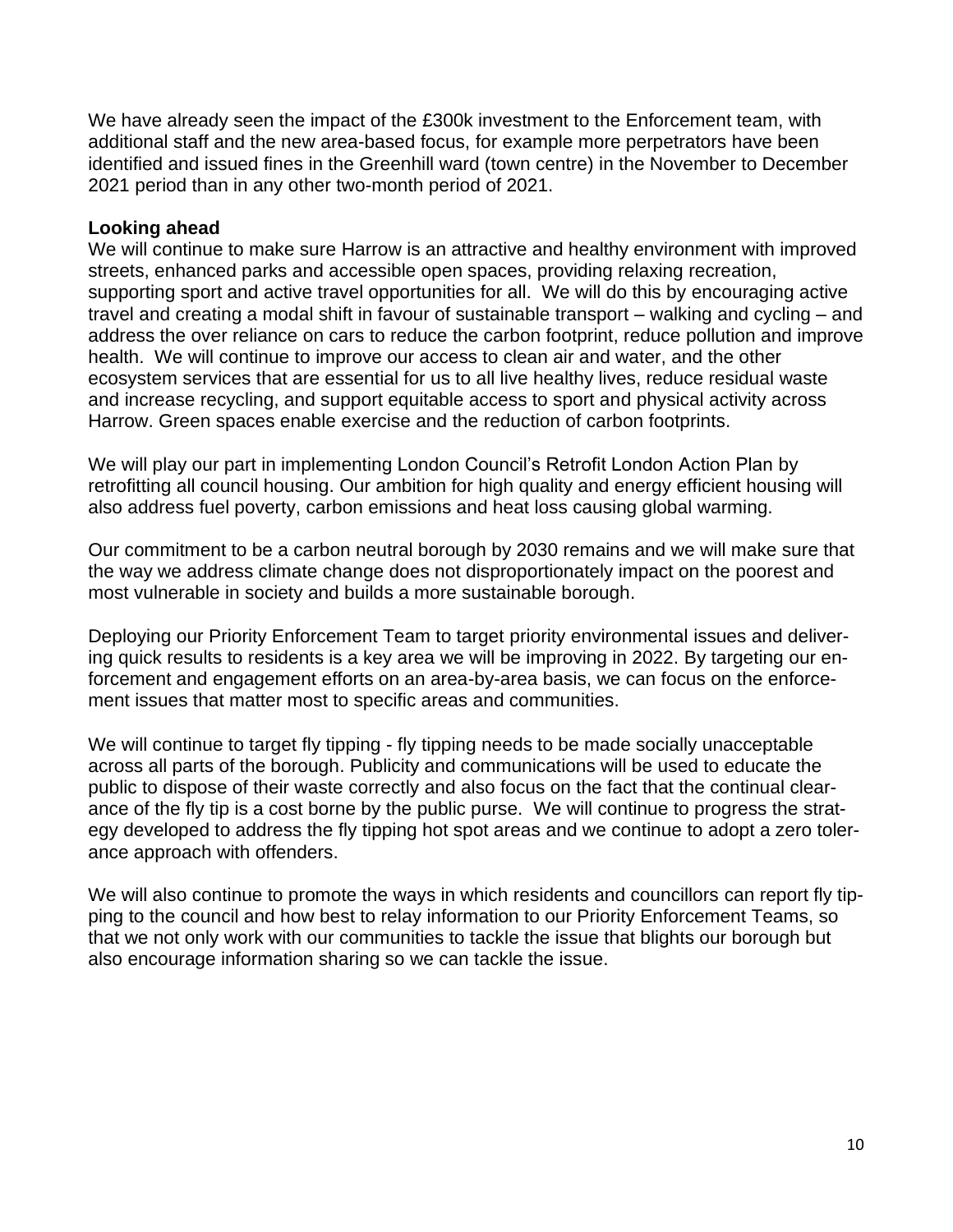## **PRIORITY: Tackling poverty and inequality**

The last couple of years have been unprecedented and challenging. The pandemic has affected us all and exacerbated inequalities that already existed in society. In supporting our residents through such challenging times, the council and its partners have responded to the pandemic in several ways: emergency response to protecting vulnerable residents, providing financial support, addressing food poverty, tackling poor housing and homelessness, encouraging the development of employability skills and promoting mental wellbeing and resilience.

Harrow Council along with several local voluntary sector organisations came together to form a partnership called the **Community Hub** to support Harrow residents during the Covid-19 outbreak. This initial response was to create a borough wide, coordinated approach to support residents unable to access support, advice or food supplies. Operating from Wealdstone, as an immediate response to helping the most vulnerable at the start of the pandemic, this initiative continues to support residents. Struggling and vulnerable residents can also receive regular food parcels, through a support platform called **Help Harrow**, which was launched in March 2020. The service was initially set up to respond to the need to support Clinically Extremely Vulnerable (Shielding) residents access food at the start of the pandemic but has since been expanded further to include add-on services such as the provision of general advice and information and a referral point for mental health support. Help Harrow has been working in collaboration with several key partner organisations and stakeholders across the borough and nationally. On average up to 500 residents have received food parcels each month since the scheme's launch.

We have protected the most vulnerable in our communities by checking in on residents and making calls to people **shielding.** In the first wave in 2020, we made 27,862 calls to the 8,167 local residents who were identified as clinically extremely vulnerable and shielding, to identify any support that they needed. We worked with our partners to deliver 3,557 food packages. In the second wave and from October 2020 onwards, the total number of residents who were shielding rose to 25,033 and we made a further 42,670 contacts, delivering another 3,176 food packages, alongside other support. Working with others in the local voluntary and community sector, Harrow Central Mosque has also been running the Helping Hands support service to help meet the critical and urgent needs of the most vulnerable and needy people within the borough such as assistance with food shopping and medications.

Between 14 November 2020 and 12 November 2021, our teams dealt with 6,219 **Track and Trace** cases, attempting to contact 100% of cases within 24 hours of notification. All but a small number who could not be contacted were provided with advice on self-isolation and the support available. Complex cases were passed on to the relevant experts in Public Health and Environmental Health teams for their follow up.

As at 5 January 2022, 188,307 Harrow residents (72% of over 12's) had received their first dose of the **Covid vaccine**, 171,661 (66% of over 12's) their second dose, and 122,504 (47% of over 12s) their booster. The rollout of the vaccination and booster programme has demonstrated the value of partnership working and how public services need to work in tandem to deliver such services efficiently and effectively. Harrow had one of the most successful vaccination rates across NW London.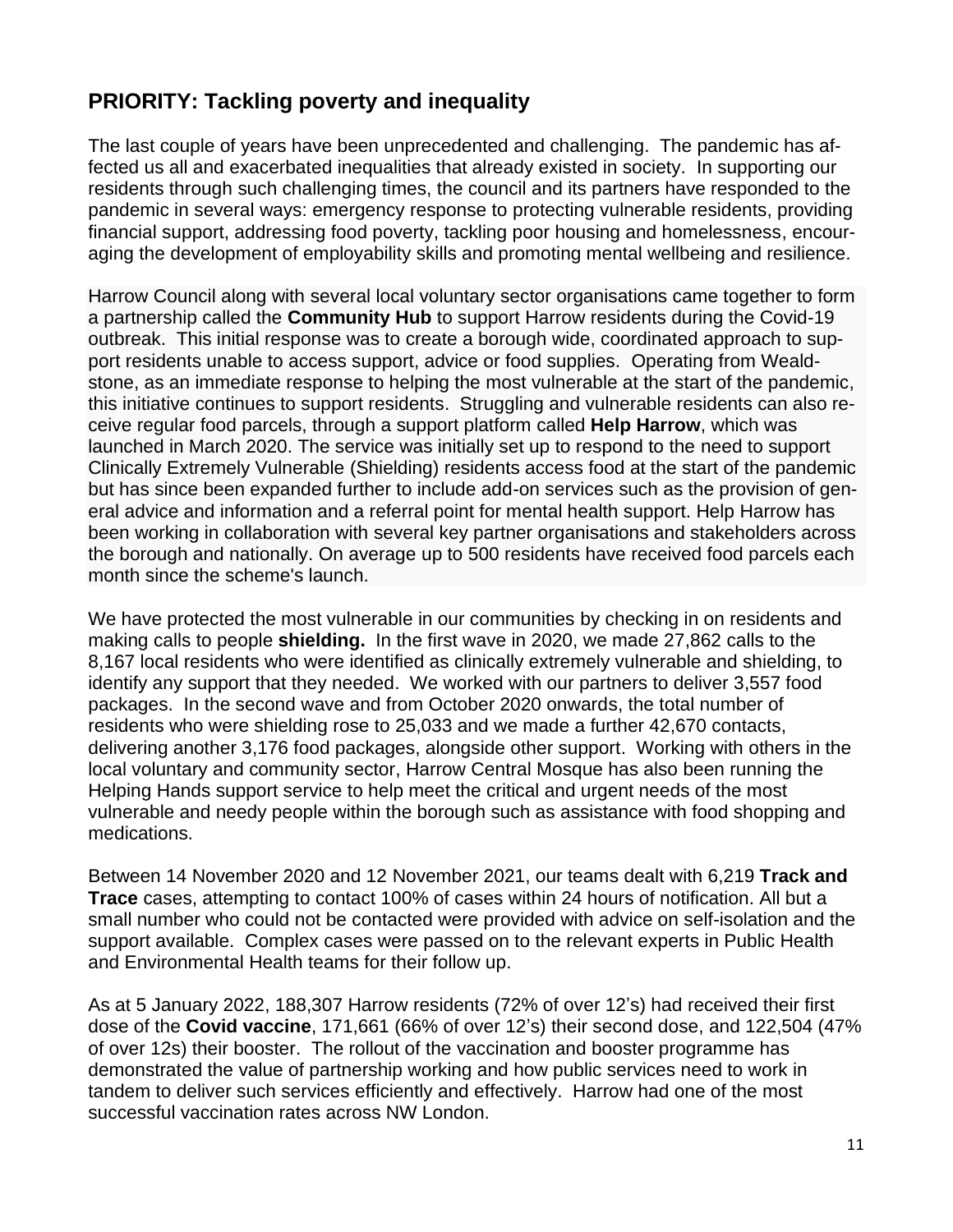#### **Providing financial support**

The council maximised the additional funding from Government during the pandemic to develop a range of different schemes to support employed, as well as unemployed residents. These include the Covid winter grant, housing support, the Hardship Support Fund, and targeted Covid Local Support Grants.

Around **2,500 local businesses have been given grants during the pandemic**, totaling £67m from a variety of national and discretionary schemes. £39m was distributed in the first tranche (up to August 2020) to support all those who pay business rates. Since then, a further £28m has been awarded to the hospitality, leisure and accommodation type of businesses (including some non-ratepayers, micro businesses and market traders etc.) There is still £4.5m left to give from the latest tranche of financial relief for businesses.

**Self isolation payments to support those who have been notified by the Test and Trace system:** 971 grants in total have been awarded to the value of £485,500 from the national grant scheme, from which £197k were discretionary payments. In addition, the council made extra funds available to help those facing financial hardship and allocated 285 grants totaling over £142k to help individuals and young people, including students (16 have been helped and awarded a total of £4,800).

The Winter Covid fund was also used to expand the borough's commissioned **debt advice service** provided by Citizens Advice Harrow and was targeted at supporting small and micro businesses that have been impacted by the pandemic.

For Winter 2021/22, Harrow has been allocated a grant of £1.48m from the Department of Work and Pensions (DWP) to deliver a **Household Support Fund** to support the most vulnerable in our communities over the winter period. This funding will be administered to support vulnerable households most in need with food, energy fuel and water bills. It will also be used for other essential costs and in exceptional circumstances, it can be used to support housing costs or for financial advice. 50% of the funding must be allocated to households with children. The council has moved quickly to set up this scheme so the support reaches families when they most need it. Around £500k of this allocation has been used to continue with free school meals for nearly 6,000 pupils for each of the 2021 October half term and Christmas school holiday, and similar is planned for the February half term in 2022. Some families with children in Early Years settings have also been supported with meals during the holiday periods from this allocation. In addition, funds in the form of supermarket vouchers were distributed to around 9,000 vulnerable households to help pay towards food and general household items.

#### **Addressing food poverty**

The pandemic has brought to the fore the disproportionate impact on young children and adults. The council has been working collaboratively with partners to further and maximise the impact of key programmes to tackle child poverty and deprivation. The Young Harrow Foundation (YHF) has run a very successful **Holiday and Food Activity Programme** in accordance with the Government's plan. This has been a very successful partnership model with YHF working with schools and the voluntary sector to provide food and activities for vulnerable children and families across the borough over the school holidays. Together, we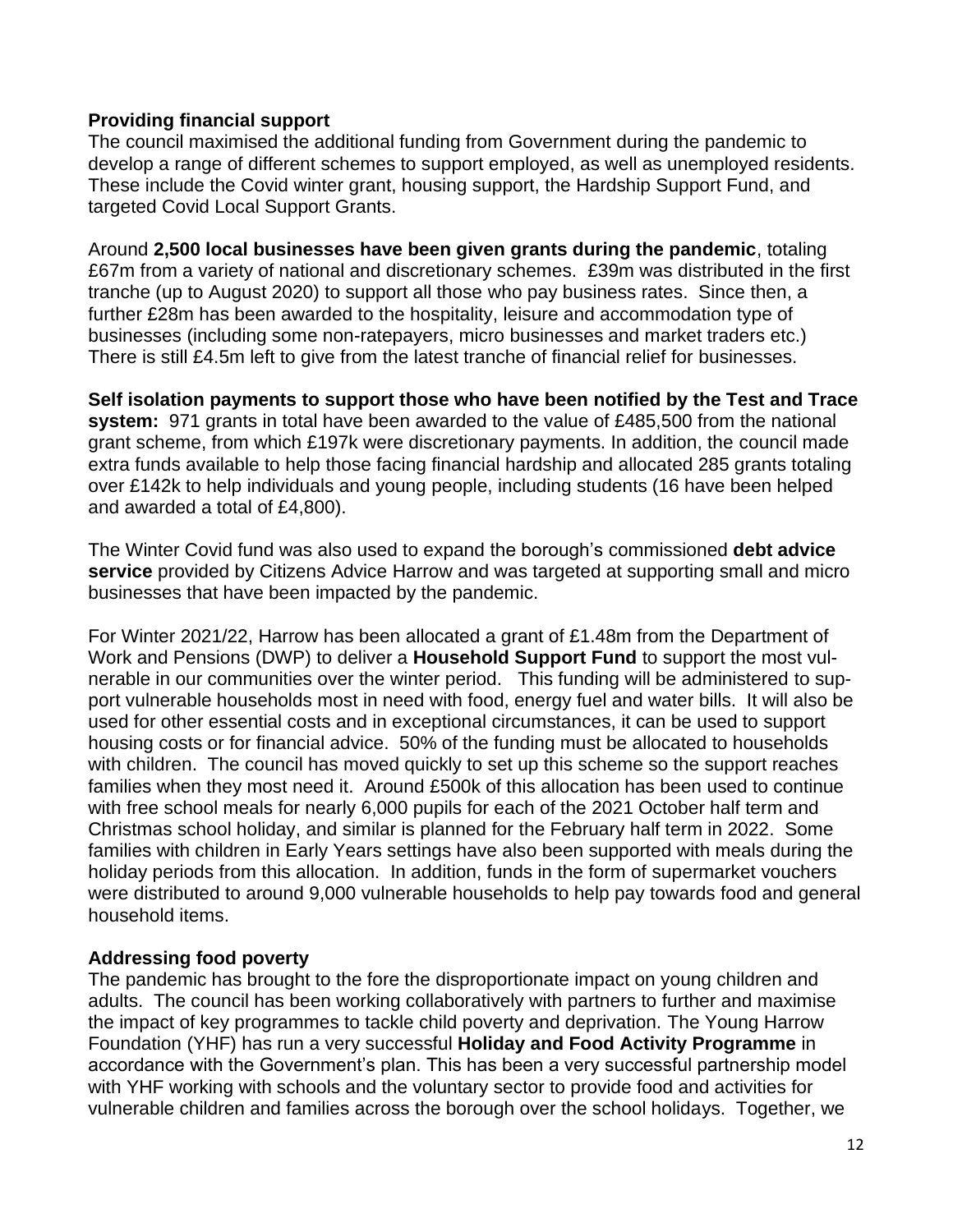have arranged for over 3,000 school children to be provided with free hot meals and activities over the summer period. Free school meal vouchers for school age children have been provided throughout the pandemic - through the Covid Local Support Grant, the council has provided vouchers to children eligible for free school meals since the half term of 2020 and we will continue to do so into 2022. This supports around 9,000 children in Harrow. Families with children have been able to sign up for further support through the Healthy Start support, providing help to buy basic foods and milk and issuing payments to low-incomes families.

We have been supporting several youth and children programmes through the **London Community Kitchen**, such as:

- Plant To Plate addressing issues of nutrition, healthy eating, and encouraging students to be more aware of the journey of their food.
- Food To Go supporting children living in food insecurity and child poverty.
- Sharewear collecting all unsold clothes from major supermarkets and supplying over 400 families with free school uniforms; distributing school shorts to over 700 children.
- Mini Food Hubs supplying food parcels to over 20 schools across Harrow to support parents.

Children services continue to support a higher number of care leavers than in previous years. Children looked after and children protection numbers have reduced from the highest levels seen during 2020 and early 2021.

#### **Tackling poor housing and homelessness**

The work by our licensing and enforcement teams around the enforcement of **unlicensed Houses in Multiple Occupation (HMOs) and selective licensing** ensures that residential accommodations are safe, well maintained and of a good quality for all Harrow residents. In 2021, we had 209 reports of unlicensed HMOs, up from 169 the year before. Our selective licensing scheme requires that all privately rented homes in parts of Harrow are licensed and means that landlords must make sure their properties meet certain standards. The initiative first came into effect in Wealdstone in 2016 and seeks to improve the quality of privately rented houses and address associated issues such as fly-tipping and anti-social behaviour. We renewed this scheme in September 2021 and worked with landlords to make sure they understood the rules and applied for licences. The scheme also operates in Edgware, Roxbourne and Roxeth wards and has made a significant difference in bringing down cases of overcrowding, anti-social behaviour, damp and abandoned vehicles. The number of selective licensing applications in the borough has risen from 366 in 2019 to 547 in 2021.

The **Harrow Homelessness Reduction Board** is responsible for working together to tackle and reduce homelessness and rough sleeping in the local area. Made up of council services, other statutory partners and voluntary and community sector partners, it met for the first time in December 2020, meeting bi-monthly since. The partnership delivers a joint focus on improving housing allocation, mental health and equality. It has been working on six defined goals to address the disproportionate impact of homelessness on some groups, to involve those with lived experiences, to offer practical support and to help residents in receipt of benefits, who have been discriminated against by landlords.

Through the Board, we have enabled more people to avoid homelessness by early intervention across the partners involved. The Board has developed a Duty to Refer protocol,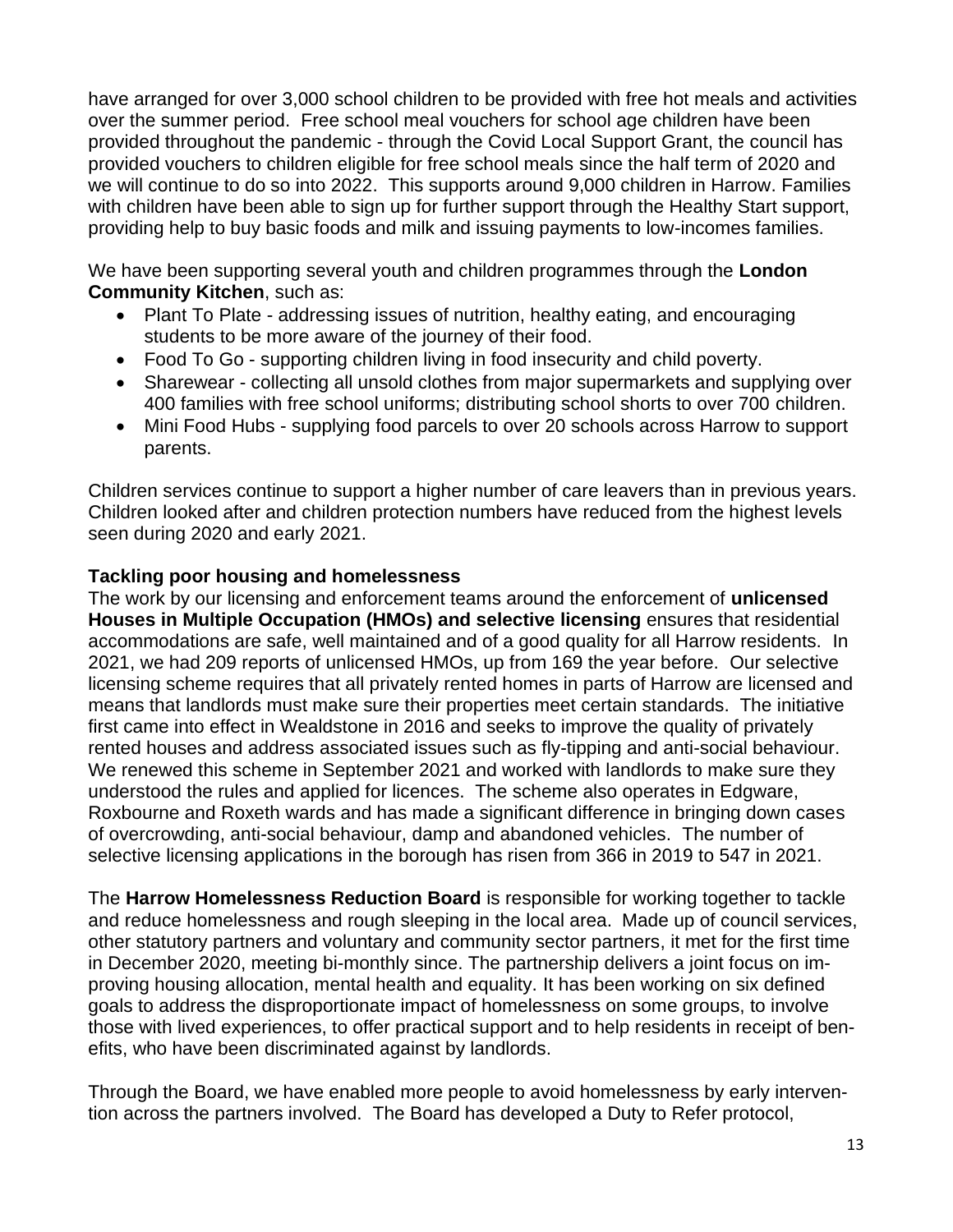mapped services and gaps and improved communication and partnership working. A successful Call to Action event in July 2021 uncovered issues around Covid-19 challenges and successes, quality and cost of temporary accommodation, rogue landlords and agents, illegal evictions, obstacles (for example rent guarantors and welfare benefits regulations), addressing the needs of specific groups and a need for a 'whole system approach'.

The council successfully bid for funding to tackle **rough sleeping in Harrow**. We were awarded £1.6 million to provide a new "housing first" programme for rough sleepers with complex needs, who will be provided with a home and wraparound support package. We were also awarded Rough Sleeping Initiative funding to set up a new Somewhere Safe to Stay Hub and a new outreach team. At the end of October 2021, the estimated number of individuals sleeping rough in the borough was 9, compared with 13 at the end of September.

There is also work going on our estates for example, **Grange Farm estate regeneration programme** is delivering a range of activities to address poverty – including training, food poverty and community events.

The effect of the Covid-19 pandemic has highlighted the importance of good broadband connections as demand at home has increased due to a combination of increased working from home, home schooling and increased online shopping. Average data usage per household increased by more than a third from 315 Gb in 2019 (itself up from 241 Gb in 2018) to 429 Gb in 2020 and usage and the need for increased capacity is likely to increase over the coming years. The Council is partnering with broadband providers to **install superfast broadband** to all council estates/blocks with vulnerable residents eligible for free broadband deals.

#### **Encouraging the development of employability skills**

**Learn Harrow** targets residents in the most deprived areas, who are least likely to engage with local services and who have multiple barriers to engagement and learning and progression. Targeting residents from Black, Asian and Minority Ethnic groups, older people (60+), residents in receipt of benefits and disabled people, its curriculum is based on:

- Developing employability skills and social mobility
- Widening access to English language skills
- Improving Health and Wellbeing needs
- Enhancing community cohesion and citizenship

#### **Promoting mental health, wellbeing and resilience**

Mental health and wellbeing has been a key focus in the council's response to the pandemic. Mind in Harrow has been offering a Covid-19 befriending service called 'Side by Side', specifically adapted to vulnerable residents, whose mental health is being negatively impacted by prolonged isolation and who have no other support networks. Community Connex (formerly Harrow Mencap) has mobilised a team of 15 volunteers who distribute meals using their own vehicles. In addition to the hot meal, volunteers provide vital social contact to individuals, many who live on their own and are the only form of contact they have with another person. Staff at our Neighbourhood Resource Centres (NRC) were reassigned during the pandemic to liaise via phone calls with residents who are most vulnerable and who would become socially isolated as the NRCs were closed. These virtual calls and activities,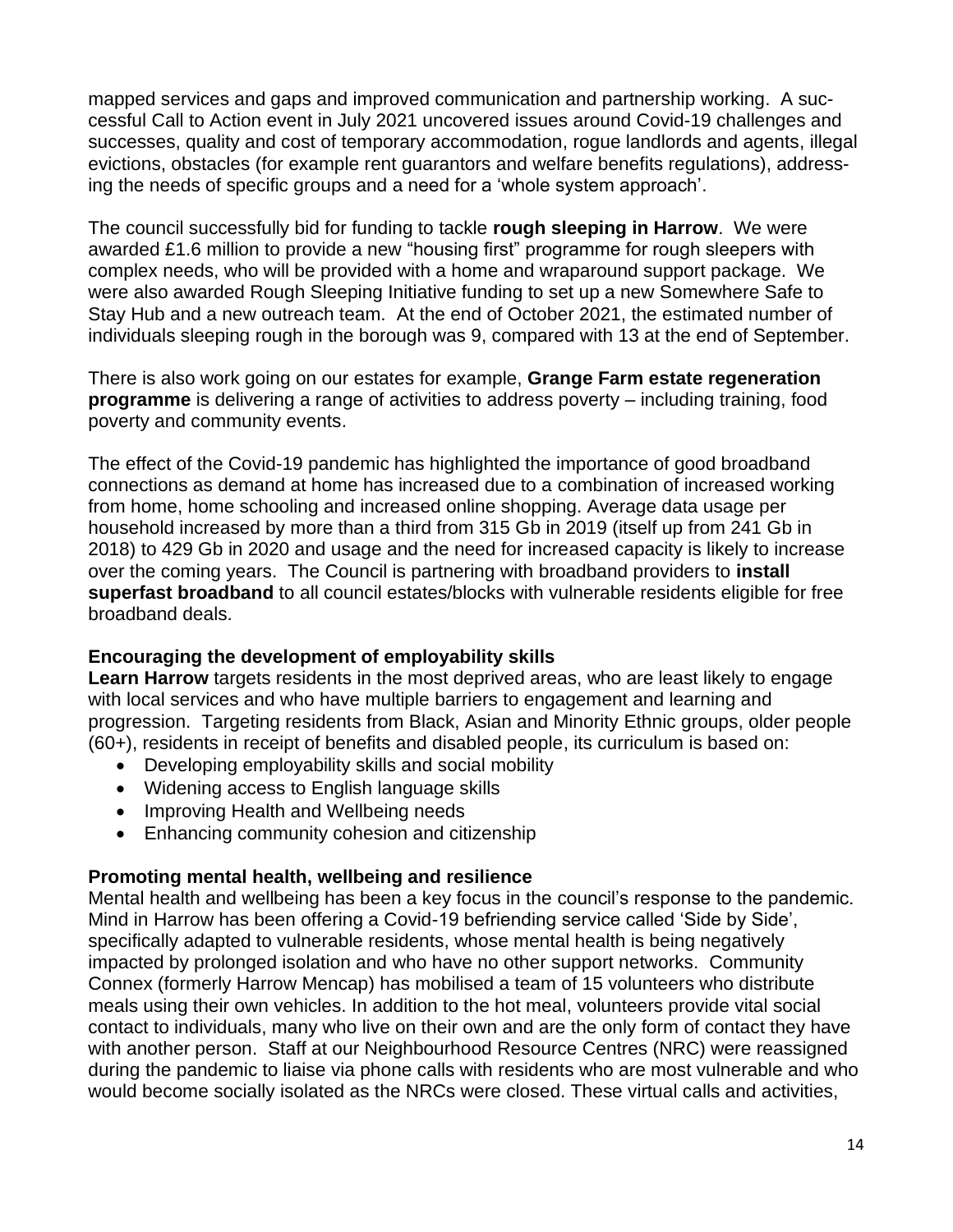doorstep visits and community sessions helped address concerns of **social isolation in our most vulnerable residents**.

Ensuring **people are able to protect their mental health** has been a key area of work for Public Health as we come through the pandemic. We have created messages and resources for council staff and have been working with Thrive, and the Young Harrow Foundation to promote mental health and the Mental Health First Aid course. Work is now ongoing through the Integrated Care Partnership to develop a comprehensive prevention programme across Harrow.

The Public Health team has conducted several **needs assessments** including mental health, homelessness, children's emotional wellbeing, children's substance misuse and maternal outcomes. These are now being developed into a series of actions across a partnership to begin to address the inequalities within Harrow. Working with our **Health Visiting** colleagues the Maternal and Early Childhood Sustained Health Visiting programme has been developed and is scheduled to begin in the new year. This is an intensive support programme for vulnerable families during pregnancy and up to two years after birth. It will take two years to be fully implemented and will have the capacity for about 5% of the birth cohort each year (about 200 families).

The number of decayed missing and filled teeth in children is a priority area of work for Harrow. This year **the oral health promotion** programme has directly engaged with 1,300 children and 110 parents through schools and children's services. A total of 10 schools are running a supervised toothbrushing exercise and over 200 toothbrushing packs (Brush4life packs) have been distributed to children. The programme routinely trains staff with over 70 staff trained so far this year.

#### **Looking ahead**

We will strive to level up the disproportionate impact (including health, economic and social) on communities of Covid-19 and the issues raised by the Black Lives Matters movement across all protected characteristics in supporting the levelling up of all communities, across for example race, ethnicity, gender and disability. Our Equalities, Diversity and Inclusion Strategy will develop the appropriate actions within the council and communities to deliver on this ambition.

By understanding health and wellbeing risks and ensuring children have the best start in life, we will reduce the gap in life expectancy and healthy life expectancy between people in the most affluent and the most deprived parts of the borough. We will continue our collaboration with key voluntary partners such as the Young Harrow Foundation to create and advance opportunities for young people and tackle child poverty – looking at key socio-economic disparities by tackling the root causes of inequality and poverty, and creating new opportunities for skill development and employability and investing in a range of grassroot activities of partner organisations, who will be at the centre of actions to secure better paid, sustainable employment and targeted skill creation. We will empower young people and use data to address specific needs and/or skills shortages in the community, and make sure we include the voice of young people in designing the most suitable programmes to progress. We will ensure every child has a safe, suitable home and child poverty is addressed via initiatives set out in the Health and Wellbeing Strategy.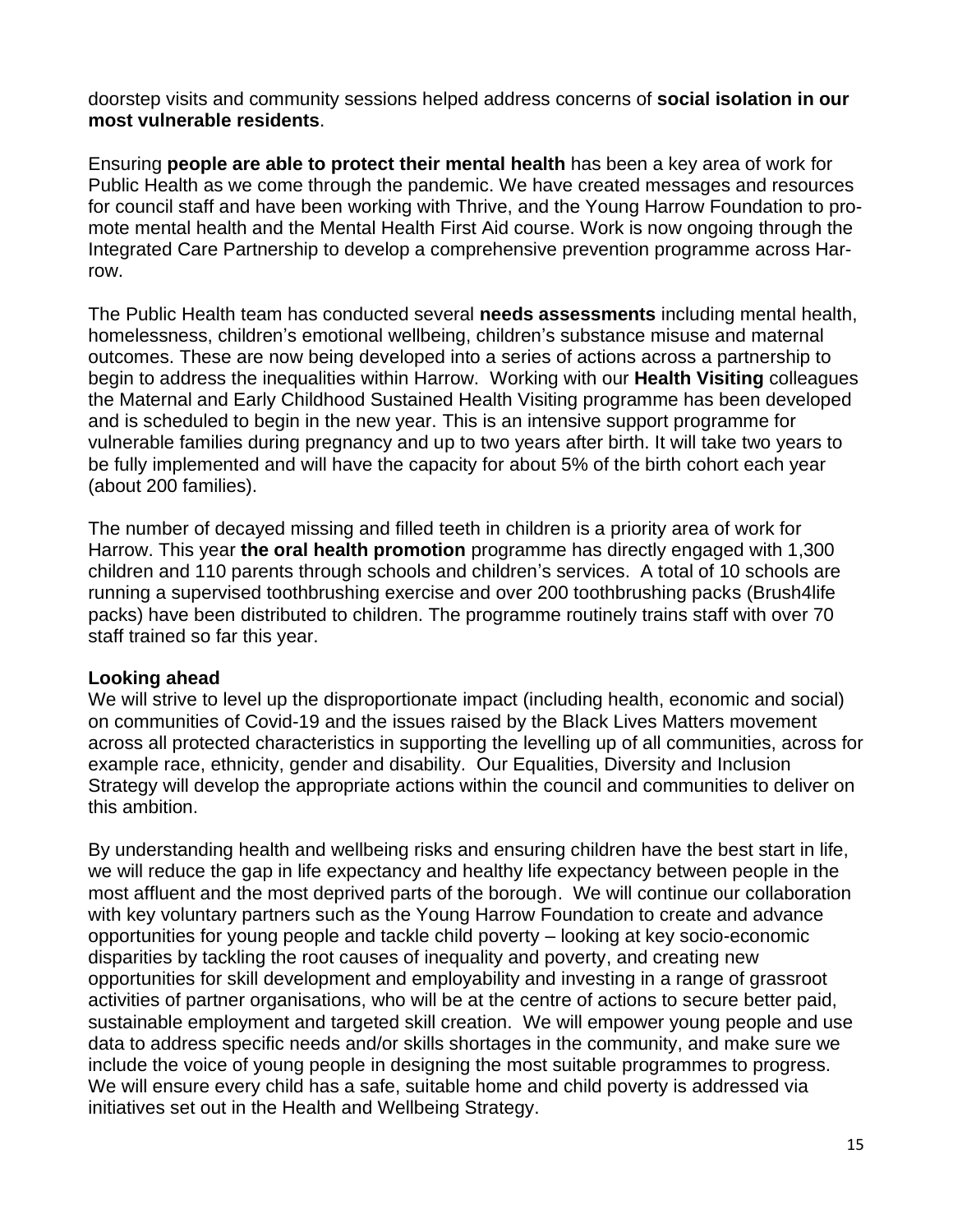Everyone should live in a home suitable for their needs and to enable this we will look to eradicate homelessness and overcrowding, improve the living standards of residents and tackle income inequality. We want all people wanting to work to have a job that pays above London Living Wage and be employed on a contract that meets their requirements, to live in households free of unsustainable debt. To do this this we will address high debt levels in the borough and the stress this causes, and seek to build a culture of responsibility and compliance with local taxes.

No-one in the borough should be left behind and excluded from the transition to digital ways of working, studying or engaging with the community. We will continue to enable digital inclusion and reduce digital exclusion across the borough by improving the digital infrastructure, broadband connectivity and access to equipment to provide businesses and residents with a more equitable access to digital technology. We will invest in digital skills creation through training programmes for the most vulnerable and disadvantaged residents and migrant communities and collaborate with partner organisations to ensure there is no increase in social exclusion or reduced access to employment opportunities. We will also increase levels of digital self-service to the council and make sure council resources are utilised to support those most in need.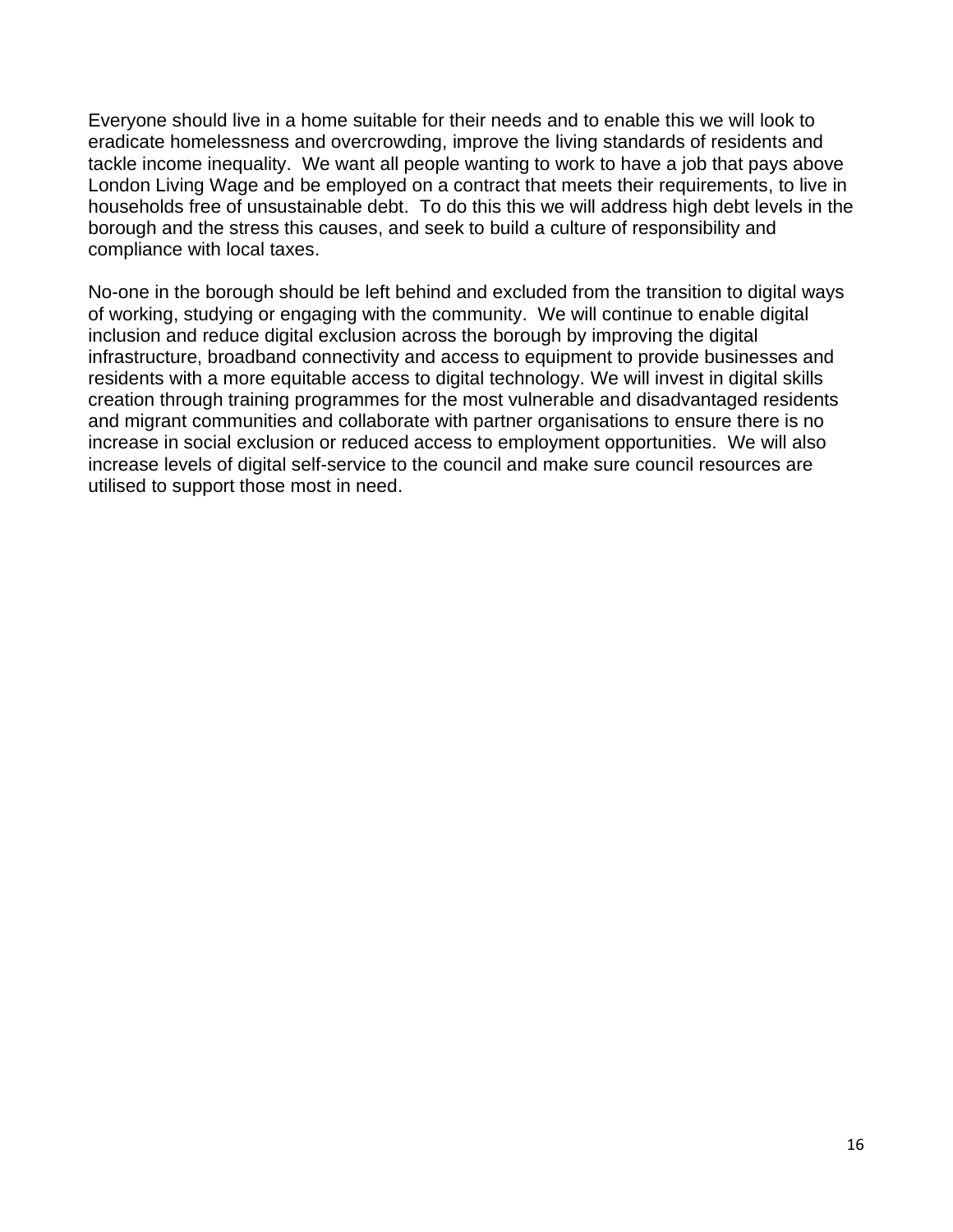## **PRIORITY: Building homes and infrastructure**

Harrow has one of the largest council-led regeneration programmes in London. This will be delivered with the council's development partner, Wates Residential, a hugely experienced national home builder, through the **Harrow Strategic Development Partnership (HSDP).**  This partnership was formally signed in August 2021 following an extensive procurement process. The HSDP will transform Wealdstone and the current Civic Centre site (Poets Corner), with three underused urban sites at the heart of the regeneration programme. More than 1,500 new homes (including affordable new council housing) will be developed, plus a range of new business opportunities and public and green spaces. Across the three sites - Byron Quarter, Poets Corner and Peel Road – there will be an average of 43% affordable housing, that is housing for sale or rent for those whose needs are not met by the market<sup>2</sup>.

**Byron Quarter** will be redeveloped as part of the first phase of the HSDP as a 100% residential scheme. This will see 337 new homes being built, of which 50% is affordable housing. The site will be designed to integrate seamlessly with the extensive leisure opportunities provided at the adjoining Harrow Leisure Centre and Byron Park. The design will create a defined park frontage of the highly desirable new residential neighbourhood. This route forms part of the strategic green link and cycle connection from Headstone Manor to the Belmont Trail which is a green link between Christchurch Avenue, running north to Vernon Drive in Stanmore.

**Poets Corner** is where the current Civic Centre is located. Building on this site will take place over three phases which will see 1,047 new homes, at least 39% of which will be affordable housing. The redevelopment will offer a mix of residential, workspace, retail and commercial spaces, as well as a primary school. There will be a local park for residents to enjoy. The vision for Poets Corner includes two large residential blocks along the High Street with a new town square fronting the High Street, creating space for local community events and supporting social value. Phase 1 of the Poets Corner redevelopment will deliver 414 new homes across two blocks, creating homes and jobs in the new look High Street.

**Peel Road** in Wealdstone will see the development of new buildings with active frontages to help repair the urban fabric of Wealdstone town centre. 191 new homes – at least 39% of which will be affordable housing – will be delivered through residential buildings. One will comprise of affordable homes and another Build to Rent. This is also where Harrow Council's new Civic Centre will be located and we have committed that the delivery of the new Civic Centre will be at no cost to the council through the overarching principle of 'cost neutrality'. We hope that by creating a landmark site we will create visual awareness of change in the area and in a flexible and technologically equipped Civic Centre for Harrow Council which will be the civic heart for the borough.

In a regeneration programme worth an estimated £600 million, the partnership is the largest investment and development opportunity Harrow has seen and will create an inviting, attractive and thriving Wealdstone high street that generates apprenticeships, training and wealth in the borough. Through the regeneration of the three core sites, the HSDP will

<sup>&</sup>lt;sup>2</sup> As defined by the National Planning Policy Framework[: https://www.gov.uk/guidance/apply-for-affordable](https://www.gov.uk/guidance/apply-for-affordable-housing-funding)[housing-funding](https://www.gov.uk/guidance/apply-for-affordable-housing-funding)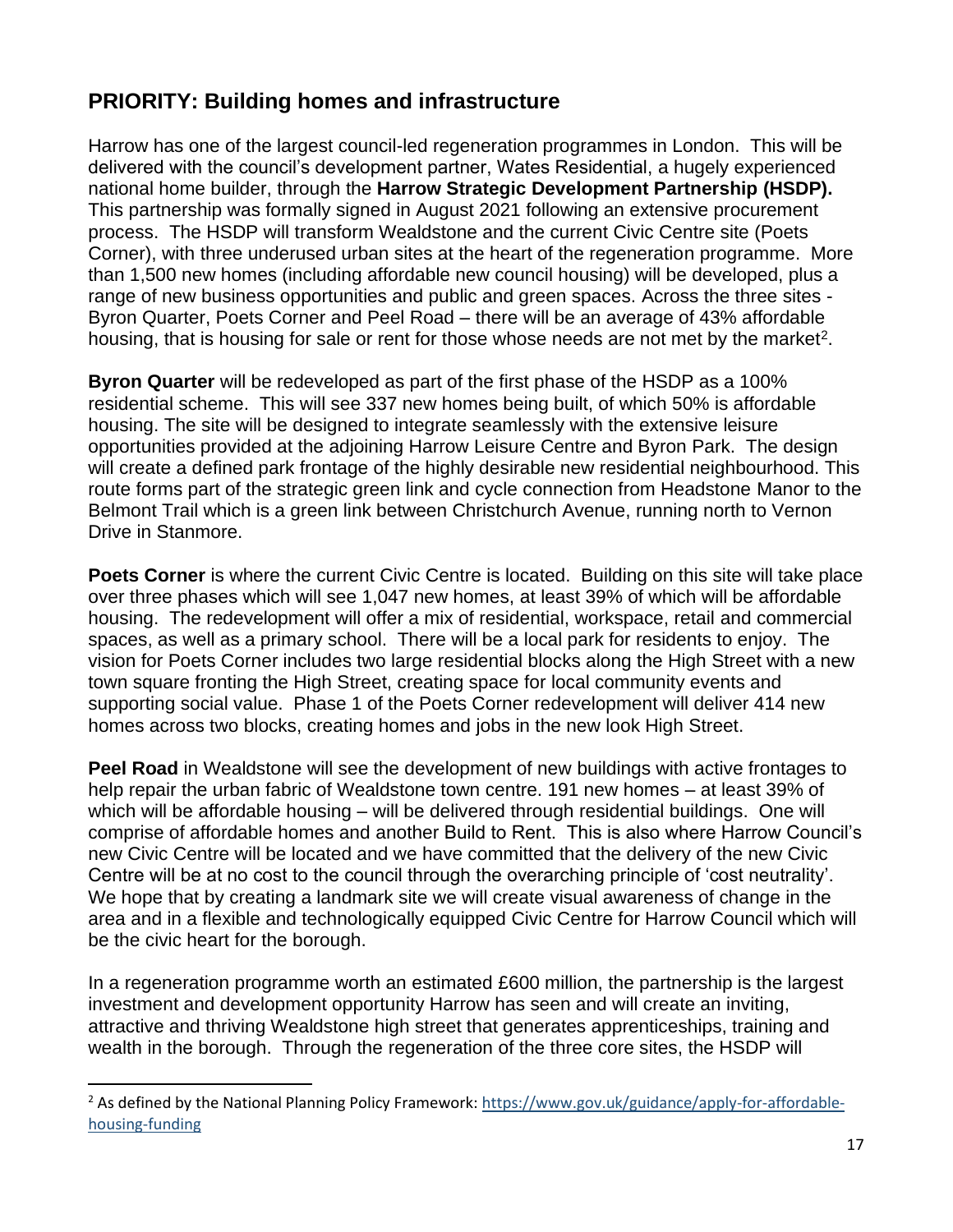promote large scale social value and targets to create a minimum of 129 apprenticeships, 120 work experience opportunities and 213 new jobs.

These are exciting times for the borough and designs and business plans are now progressing, with a view to the first planning application being presented in March 2022 for the Byron Quarter project.

The council's major development at **Forward Drive in Wealdstone** is nearing completion. Forward Drive is an office building designed to provide the council with a modern, collaborative and flexible workplace environment for staff and integrated service partners. The building forms part of the wider Central Depot development that provides accommodation and plant facilities for the council's front-line operations for Environmental Services. It will provide a base for all council teams working in an agile way, and is designed to support new ways of working, optimising digital integration and paperless processes, encouraging collaborative working and embedding a change of culture. The office will provide capacity for 650 people across four storeys - this is made up of individual work settings, with collaborative and touchdown settings, informal and formal meeting spaces, with additional space at ground floor for staff welfare and café seating. A multi-faith room with wudu washing facilities and a first aid room are provided on site along with showers, changing and drying facilities.

In addition to the homes delivered by the HSDP, as part of the **Building Council Homes for Londoners** programme for Harrow, we are delivering a considerable number of affordable homes. We have completed, acquired or are on site with nearly 250 council homes which are let at social or affordable rents. We have a further development pipeline of almost 1,100 new council homes, of which over half will be affordable homes.

The **regeneration of the Grange Farm estate** in South Harrow is underway. Phase 1 of the programme is on site, delivering 89 new affordable homes. Subsequent phases will deliver a further 485 new homes built around green space and community facilities. In principle approval was given by Cabinet in November 2021 to include this in our HSDP and the partnership is putting this into effect.

Harrow has agreed with Apex Airspace to build up to 48 **additional homes on top of one of the council's housing estates**, helping to make best use of existing housing and offering new homes for local residents. The development uses modular construction methods which will speed up build time and reduce carbon emissions.

The council is currently on-site nearing completion of 29 new mews homes across two sites in Stanmore and Pinner. **Leefe Robinson and Pinnora Mews** will be complete in January 2022 and March 2022 respectively. The two new developments have delivered on underutilised council sites to provide a number of new homes which include: for sale, affordable and homes under the Help to Buy scheme.

We have brought three redundant buildings back into use on the **Harrow Arts Centre** site creating nine additional spaces comprising of dance studio, multi-use rooms, office and artists' studios as creative workspaces through a programme jointly funded by the council and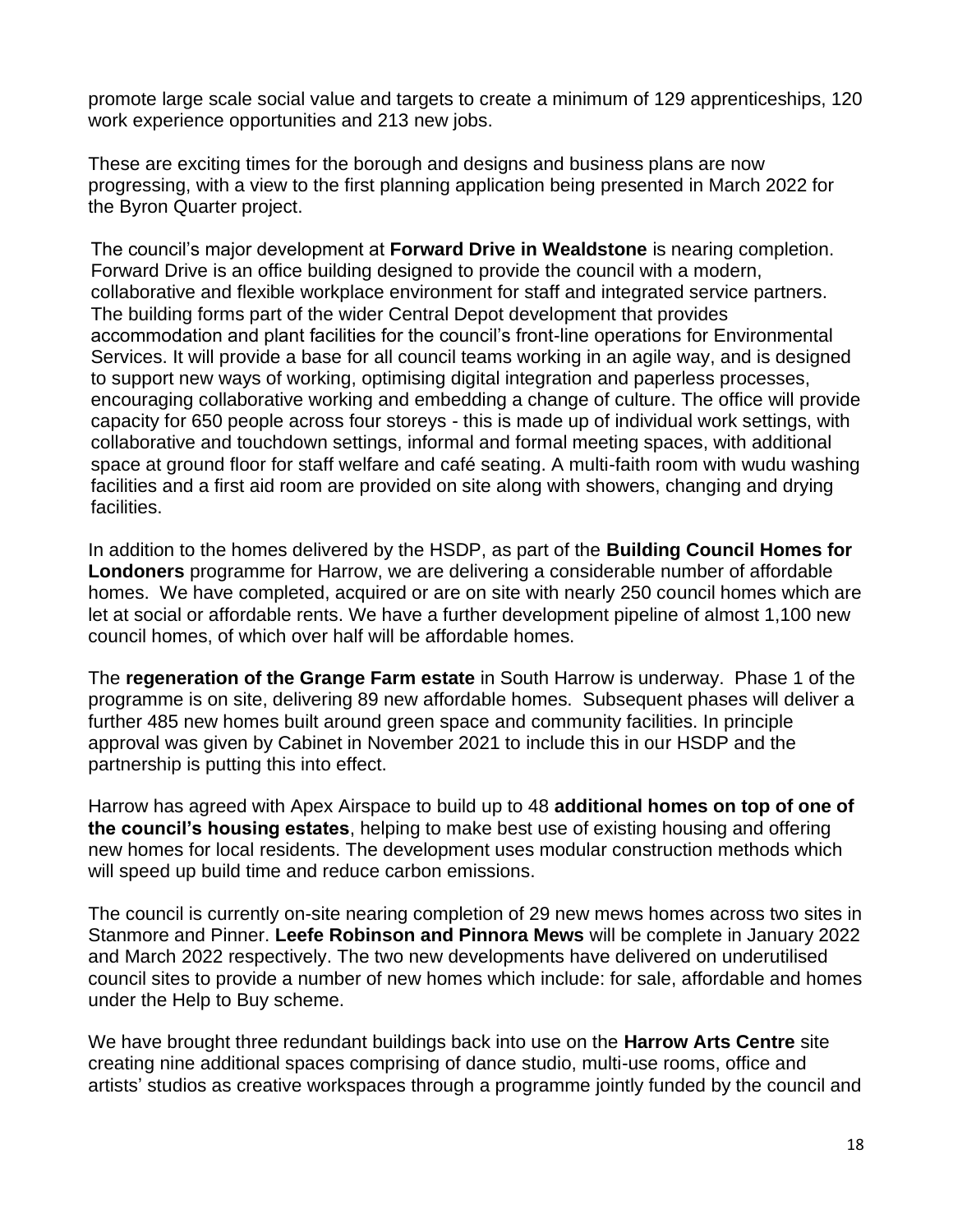the GLA. Sustainable Urban Drainage Systems (SUDs) have also been installed as part of these scheme in addition to a swale – the latter to meet the next phase's requirements.

In January 2022, **Homes in Mind**, a partnership between local Voluntary and Community Sector (VCS) organisations working with Harrow council, secured £150k of funding from the GLA's Community Led Housing project. This grant will fund the work on two local schemes to deliver much needed housing that supports people with mental health issues. The two schemes are now fully funded up to a full planning application. The project aims to be in a position to apply for planning permission in the summer/autumn of 2022.

The project's core objective is to deliver social affordable housing to service users of Mind in Harrow as part of a community led housing project. The value of this housing cannot be underestimated. Over the lifetime of the units delivered, hundreds of service users will find a safe, supported and affordable place to live and thrive. Initially the two schemes will deliver nine units between them (subject to planning) and will act as a pathfinder for future sites that have been identified and are available for inclusion into the project. The project has ambitions to deliver a further 30 units across Harrow, creating a thriving, self-sustaining community. The partnership working between a number of VCS organisations and the council has been exceptional.

#### **Looking ahead**

The Harrow Strategic Development Partnership will continue to deliver much of our regeneration programme and we anticipate a planning application for the Byron site in spring 2022 and submissions for the other sites in the HSDP in the summer. The council will be moving offices and work will begin at the Milton Road site in early spring 2022, with the council handing over the existing Civic Centre to the HSDP in October.

We will use our regeneration programme, like the development at Grange Farm, to improve the quality as well as number of homes available, striving for everyone to have quality, energy efficient and digitally-enabled homes in a thriving community. We also want neighbourhoods that are integrated and well connected to thriving district centres by strong transport links and connections that enable people to travel to their destination sustainably and safely.

We want everyone in Harrow to be able to live in the right size and tenure of home to meet their needs and expectations. To do this we must continue to address overcrowding, lack of social housing and affordability challenges, as well as ensure that there is sufficient genuinely affordable housing for key workers and other Harrow residents who cannot afford to buy/rent on the open market. Our work with private landlords will be critical to this ambition.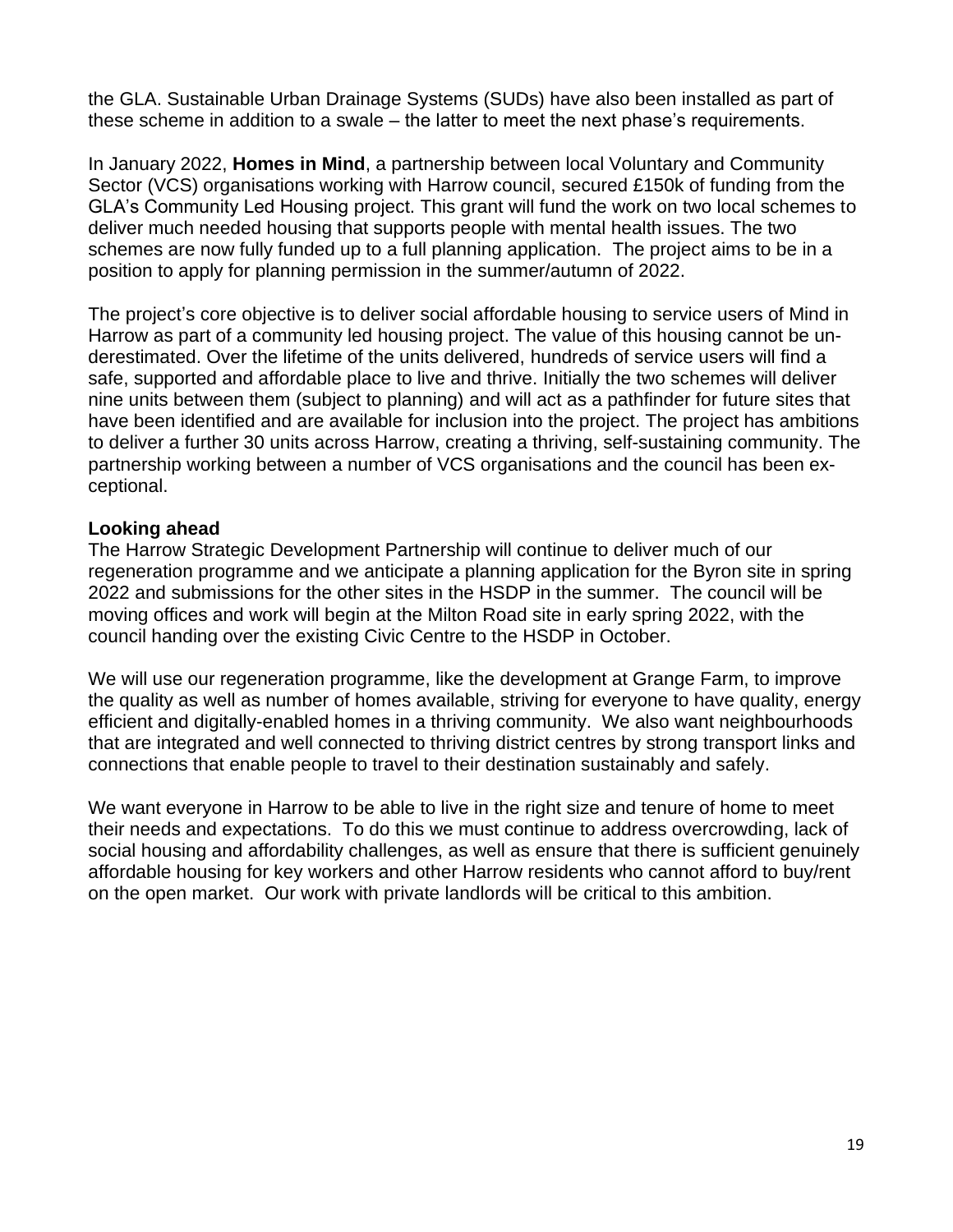## **PRIORITY: Addressing health and social care inequality**

The relationship between the council and NHS partners is one of the best in London, with the coordinated response to the pandemic acting as a catalyst for this. Opportunities for integration have been explored and partners have all signed up to support. The **Harrow Conversation** was undertaken to engage stakeholders (including the council, GPs, NHS Trusts, voluntary and community sector and service user representatives) to shape the next stages of development for local health and social care integration in Harrow.

A governance structure for the **Harrow Integrated Care Partnership (ICP)** has been agreed and the ICP's **100 Day Plan** agreed in September 2021. Progress is monitored and reported to the Joint Management Board and Health and Wellbeing Board. ICP workstreams have been established and work programmes developed to support improved outcomes in a post covid environment. Additional capacity has been agreed for the ICP with a Programme Manager, business analyst and reablement programme manager coming into post and there is Integrated Care System additional winter pressures funding for adults' social care. The Harrow Health and Care Executive continues to meet weekly with broad representation from across agencies involved in planning and delivering health and social care. There has been a collaborative approach to delivering the testing and vaccination programmes across Harrow.

The 100 Day Plan lays the foundations for a strong ICP, builds momentum for change and delivers change for citizens. The core purpose of the ICP is to tackle health inequalities and improve outcomes and experience through truly integrated care. At the heart of this are citizens and staff delivering the care, and securing their voice is critical to success.

The pandemic has particularly shone a light on the **health inequalities** that exist in the borough. Working with our partners in the NHS, we have explored some of these in more depth to come up with solutions that reduce inequalities and improve outcomes for Harrow's communities. Sophisticated data analysis on long term conditions, such as diabetes, hypertension and obesity, in different cohorts of residents (for example based on ethnicity, gender, age) has revealed disproportionate health outcomes. These health conditions affect the lives of many on the borough and we have used this intelligence to inform our plans for engaging communities in health issues, designing suitable interventions and commissioning culturally appropriate services. For example, we have established a new 'Good Weight Pathway' for patients, allowing them to self-refer for the first time.

We have established a pilot in the Harrow East Primary Care Network and rolled out initiatives such as the 15-step NHS toolkit in accessing primary care, vaccine outreach in the Romanian community, focusing on childhood immunisations and antenatal care in predominantly the Romanian community as we know they currently access these services less than other communities in Harrow.

During the pandemic, Social Care and Public Health colleagues have supported domiciliary care providers and care homes with infection prevention and control advice. Seminars and advice have been made freely available across internal and external teams in Harrow. The **Care Providers Support Group** is a multi-disciplinary team that supports all of the adults' social care providers in Harrow and its partners and is made up from the council, Public Health, Clinical Commissioning Group, Central London Community Healthcare and where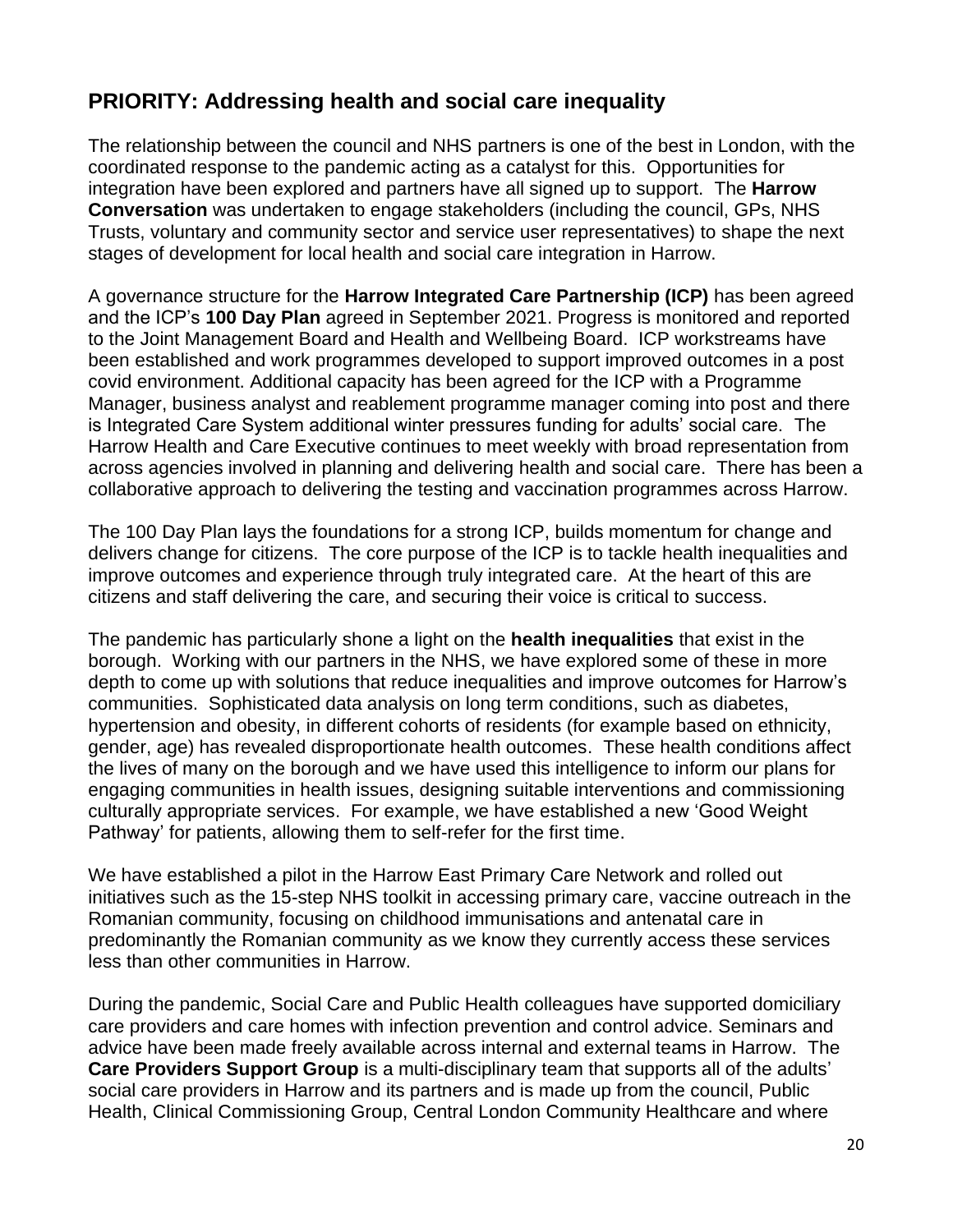appropriate care providers and GPs. Set up at the early stage of the pandemic, it will continue long term to respond to the needs of the care economy, support providers, facilitate continued collaboration and enable the delivery of pathway improvements. The group supports the Care Homes Response Team (CHRT) by helping to unblock operational issues. The CHRT is responsible for reducing unnecessary hospital admissions, being the first point of contact for any issues in care homes and delivering new interventions directly to the providers.

At the start of the pandemic, the pressing need to improve the coordination and effectiveness of the through-put of hospital discharges was identified. An important variable to this was the need to have more vacant hospital beds to be able to absorb the impact of Covid-19 on patients. As a result, all partners across the Acute, Health Community Services and Adult Social Care developed **Independent Discharge Hubs** (IDH) staffed by all partners. The shared aim was to work in an integrated style regardless of the type of partner agency and its funding source, with the sole ambition to transition the citizen back to the community in the most efficient pathway. This method drastically improved the discharged flow and partnership working. It also created an integrated and seamless approach to discharges for the citizen. Following its huge success, the IDH has now become business as usual and has been adopted across all boroughs.

We have continued to implement the **Three Conversations approach** to providing social care to adults and older people, which helped with the response and recovery stage of Covid-19, and the associated increase in requests for support. It enabled us to keep our attention on really listening to what is important to our citizens and finding different ways of working, and positive community solutions. It also opened up a dialogue with our health and voluntary sector colleagues which has helped strengthen the partnership.

From March 2020, the **Neighbourhood Resource Centres** were closed due the Covid-19 pandemic. As a result, we successfully redeployed staff to the integrated Learning Disabilities community services to support with the delivery of statutory work in the form of welfare checks and calls and undertaking low level reviews. The willingness, resilience, and flexibility of staff to take on new roles, new responsibilities and different duties helped in maintaining the delivery of safe services during the pandemic. Our teams, for example in **Learning Disabilities and Mental Health**, acclimatised very quickly and effectively to agile working from home and using technology rather than face to face meetings with clients when during lockdown. Systems were created and implement to ensure citizen and staff welfare remained high on the agenda, with regular check-ins and continuing to undertake reviews, albeit the majority were virtual. Effective liaison with other corporate and third sector partners ensured practical support such as with food parcels and PPE equipment was made available. Regular meetings and collaborative working with key stakeholders such as Community Connex ensured we remained aware of wider emerging community issues.

We have used a common sense approach to the use of Personal Budgets during the pandemic, to ensure **Care Act needs** were continuing to be met. An independent review of the Community Learning Disability Team service in Autumn 2020 confirmed the positive work achieved and the joint working, for example with health colleagues, undertaken. An integrated approach to referrals and allocations encouraged joint working and resulted in better outcomes. The Enablement Team pilot was another positive outcome delivered during the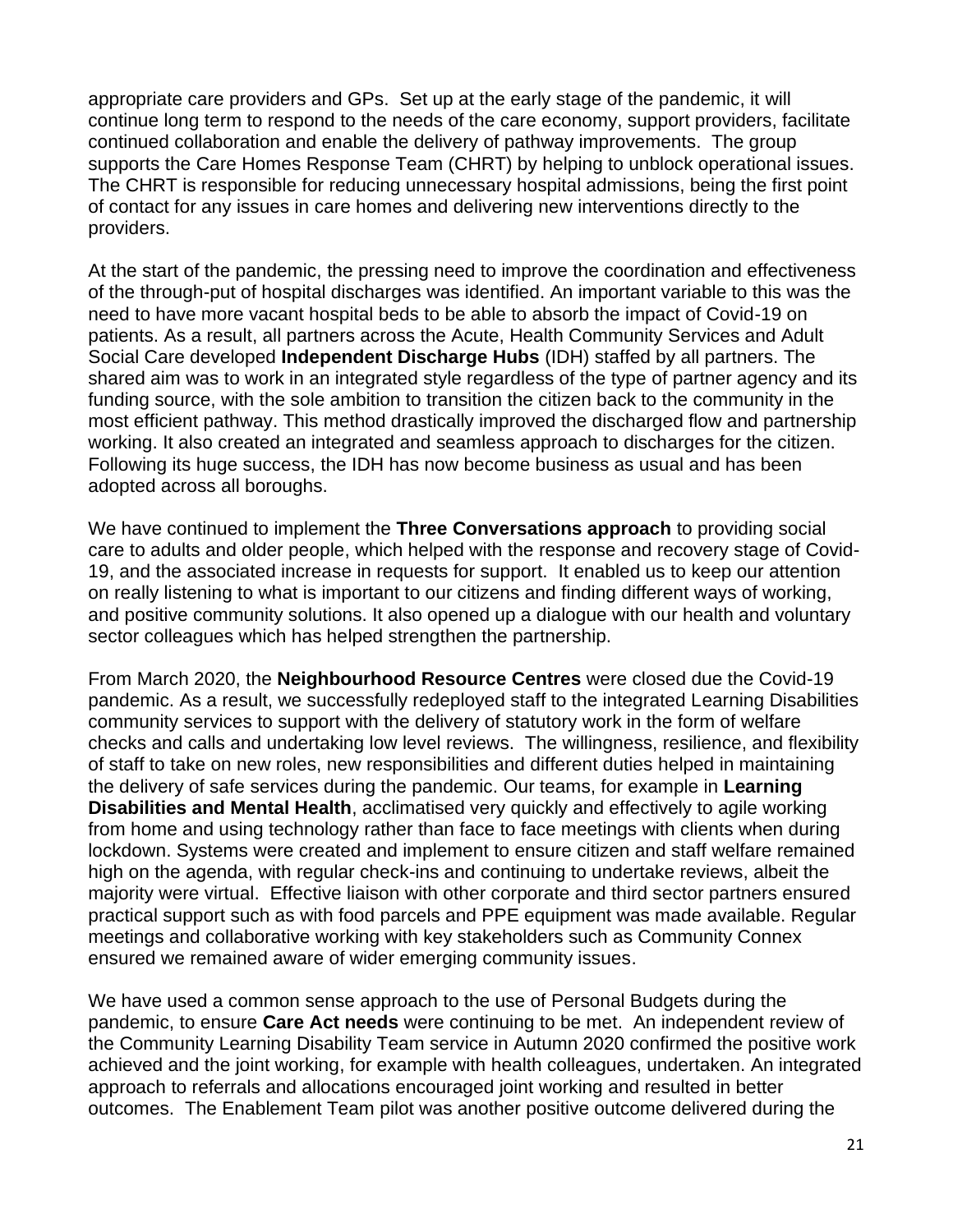pandemic. This is a service aimed at delivering early intervention and support for citizens with learning disability / autism issues who may not be known to services.

The council commissioned a **review of mental health services** with recommendations agreed by Cabinet in November 2020. During the pandemic we have continued to make progress implementing these recommendations. New contracts have been commissioned as part of the supported accommodation pathway to independent living, the Section 75 agreement with CNWL (mental health trust) has been reviewed, experts by experience have been appointed to begin developing co-production as a new way of working. Community services have continued to be offered virtually and the contract with Rethink has been extended. Dual use of The Bridge with the Community Hub was started in December 2021 so that mental health face to face services resumed, however this was impacted by the introduction of temporary restrictions due to the Omicron/Covid surge. We are keeping this under review and will look to resume face to face services when it is safe to do so. Furthermore, we are working with partners to develop and implement the ICP's mental health workstream.

Obesity can reduce people's life expectancy and enjoyment of life. It is also linked to other long term conditions like diabetes and hypertension and we know from looking at data on health inequalities, that long term conditions can disproportionately affect some communities more than others. Our Public Health team have developed an **obesity pathway** between primary care and lifestyle services. The programme provides an introduction to the Shape Up Harrow project run by Watford FC Sports Community and Education Trust. The service has launched a face to face service at three hubs across the borough with an additional digital/App based offer. Residents who have an increased BMI will be able to self-refer or be referred by their GP for the 12 weeks nutrition and exercise programme.

#### **Looking ahead**

Working together with NHS colleagues, we will develop a population health management approach to identifying health and wellbeing needs and inequalities, making sure that data is shared appropriately to inform the development of plans across health and social care pathways and a collaborative approach. This will help us to develop a mutual understanding of the causes of ill health and coordinate care.

We need to address the large gap in health inequalities between our residents from the least to the most deprived wards and as highlighted by Covid, increase the healthy life expectancy for all, particularly those in disadvantage, improve physical activity and ensure children experience a healthy start to life with good diet and appropriate exercise, as well as supporting families to access early support where required, enabling them to be more selfsufficient and rely less on public services.

Following our engagement in 2021 with community leaders in Harrow's Black communities on initially Covid and then more broadly health inequalities, we have recently commissioned Voluntary Action Harrow to run an Engagement Commission as the next step to our conversations about wider health issues. This will follow up some of the concerns and insight shared by the community leaders and build on the what the data has shown us around health inequalities, for example on weight management, hypertension and diabetes.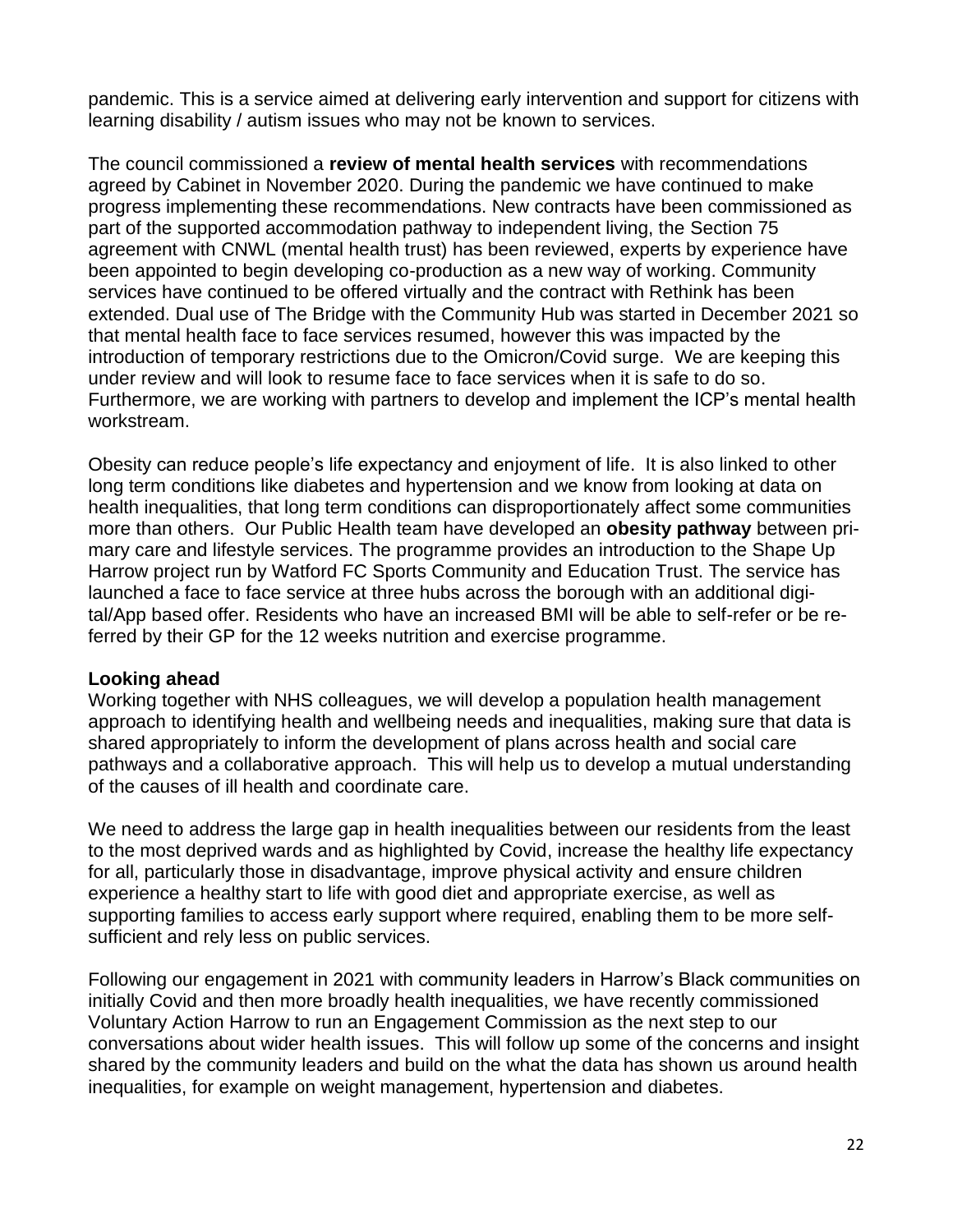We will progress to an integrated reablement service that builds on the independent discharge hubs and improve the reablement offer within the structures already in place. The integrated model transforms the way in which intermediate care and reablement are delivered by joining the offers, bringing together teams, introducing shared information and systems, and improving processes, to deliver a truly person-centered experience of support for the citizens of Harrow.

We will further integrate our strength-based approach with our health partners that enables citizens to achieve clear outcomes when using our in-house provider services, and reprofile provision to deliver a fit-for-purpose, integrated and holistic whole life strength-based service. We will ensure the whole life Learning Disability and Autism Strategy, which covers learning disability and autism separately but under one holistic strategy, promotes integration by placing key decision making within an integrated arena. This approach has been agreed across agencies and stakeholders and will ensure that there is an integrated health and social care response to managing the demand upon learning disability services and to the needs of its cohort of citizens. We will equip our workforce with the skills and awareness to deliver these great outcomes for our citizens.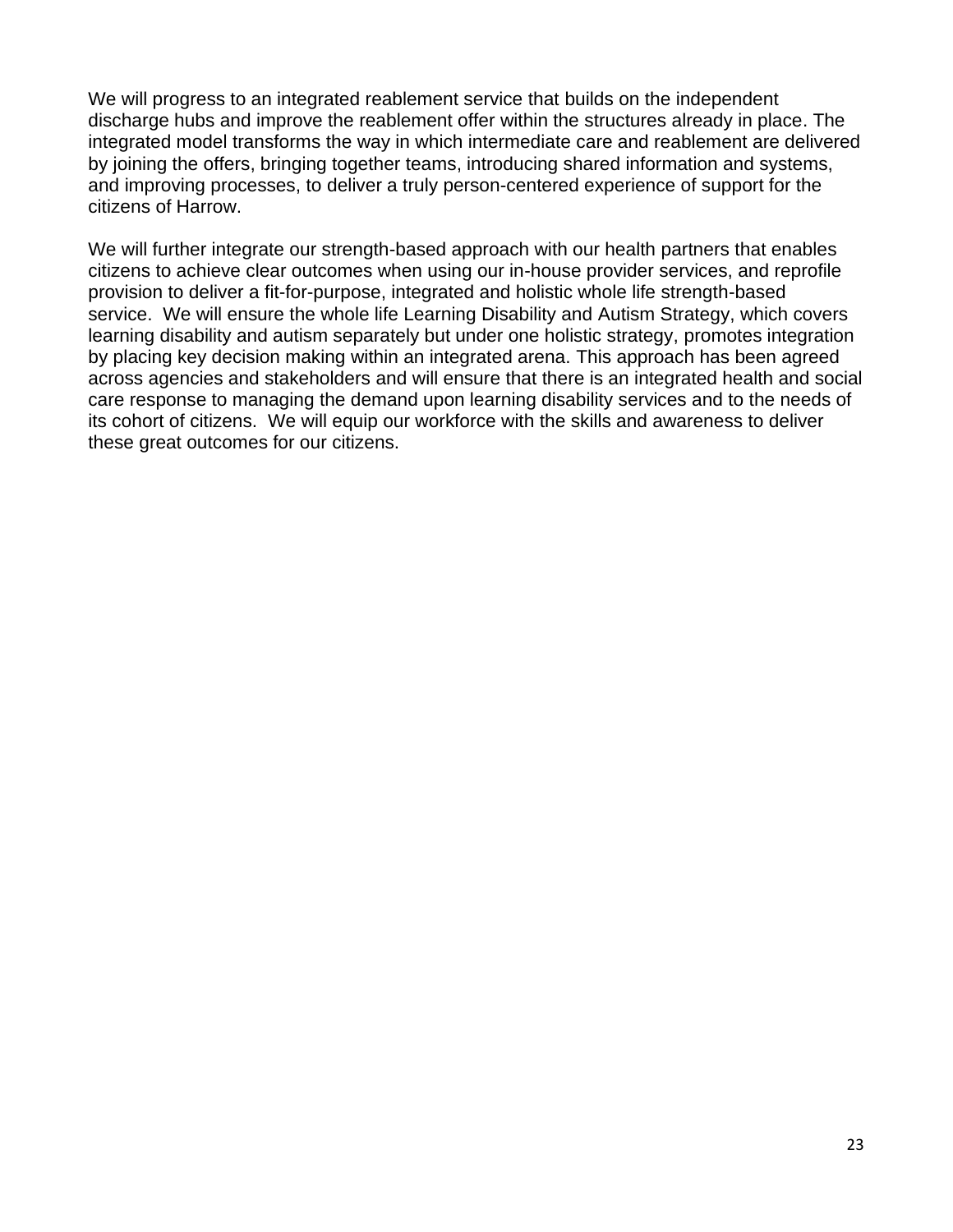## **PRIORITY: Thriving economy**

The impact of the pandemic in Harrow has been deep and wide ranging, and the immediate responses to mitigate the economic consequences of the pandemic now need to be built upon to deliver inclusive and sustainable economic growth. We have developed the **Harrow Economic Strategy 2021-2030** to support the economic recovery from Covid. Adopted by Cabinet in July 2021, the strategy states that "The pandemic has exacerbated unemployment and poverty among Black, Asian and multi-ethnic residents, young people, families, and disabled people, particularly in the most deprived areas." It then sets out a range of objectives over the short, medium and long term to reverse this and grow a sustainable inclusive economy – these are broken down into key strands of skills and employment; business and job creation; connecting communities; and sustainable place making. The strategy makes explicit reference to addressing racial inequality and disproportionality across all four priorities.

In the short term we have focused on developing employability skills and social mobility, widening access to English Language skills, securing funds and implementing targeted provision for young people and commissioning provision to increase the diversity of participants. We used the £9m discretionary Additional Restrictions Grant to **develop business support programmes** to support our micro businesses and distribute cash grants to businesses most affected by the pandemic. Those programmes include supporting businesses to develop their online presence, support to help businesses secure contracts with the public sector, help to grow the circular economy, and a range of generic support from financial management to marketing.

We have **provided circa £70m in business grants** to support businesses that have suffered as a result of trading restrictions which were imposed to reduce the spread of Covid-19.

| <b>ESOL (Integration Fund)</b>                    | £100,000 |
|---------------------------------------------------|----------|
| Covid-19 AEB Response Fund Strand 1               | £162,925 |
| Covid-19 AEB Response Fund Strand 2               | £20,000  |
| London Skills Recovery Adult Education Budget     | £100,000 |
| <b>Emergency Recovery Relief Fund</b>             | £78,220  |
| Reopening High Streets Safely Fund                | £221,203 |
| <b>DWP Kickstart</b>                              | £611,000 |
| <b>DWP Flexible Support Fund</b>                  | £98,048  |
| Social Care Workforce Capacity Fund Proud to Care | £15,000  |
| National Skills Fund L 3                          | £65000   |
| <b>Community Budget</b>                           | £98,000  |

We have secured an additional £1.4m in funds to increase the number of residents we can support through **skills and employment programmes:**

We have secured an additional **£7.8m to support our District Centres and Metropolitan Town Centre**:

| Reopening High Streets Safely Fund<br>1.203<br>∩∩⊿ |
|----------------------------------------------------|
|----------------------------------------------------|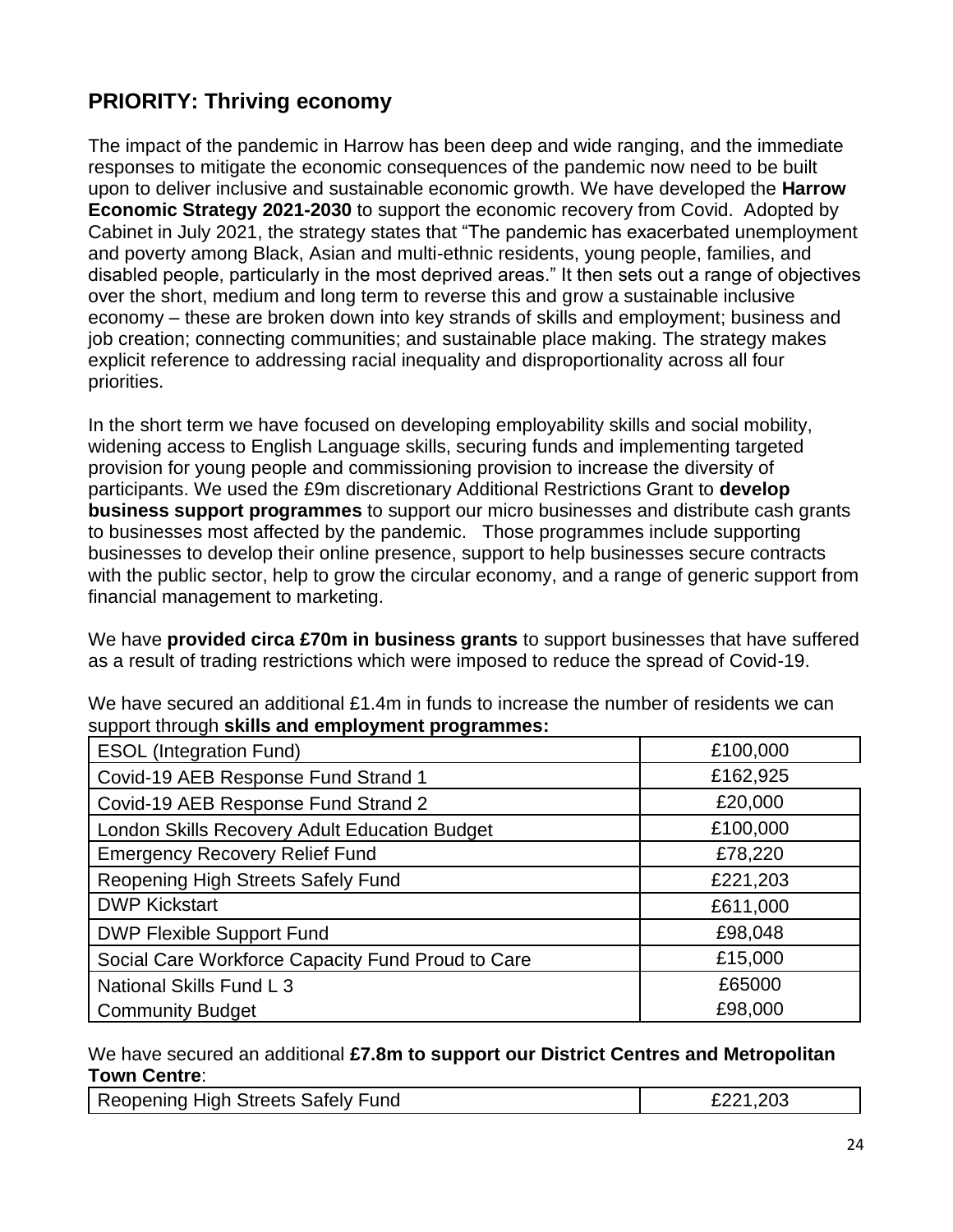| Future High Streets Fund (business case) | £7,448,582 |
|------------------------------------------|------------|
| High Streets for All Challenge Fund      | £170,000   |

In addition, we have transferred £143k from the council's apprenticeship fund to small and medium businesses in Harrow to provide quality training for 27 **apprenticeships** and contribute to the Covid economic recovery programme. We provide employment brokerage placing Harrow people into work through both the Department of Work and Pensions (DWP) Community Budget programme and young people aged between 16 -24 have been found work through the DWP Kickstart scheme - this is within the council, SMEs and the voluntary sector.

#### **Economic development and local investment**

The council has invested heavily in local businesses, the creation of jobs and new training opportunities to instigate growth of the local economy. We have:

- distributed £67m in Government grants to around 2,500 businesses with £4.5m left to give out from the latest business relief announcements.
- provided businesses with free 1:1 business advice, training and health checks through the business diagnostic programme.
- funded a free specialist debt advice, delivered by Citizen Advice Harrow, to individuals and businesses experiencing debt problems.
- invested in a Business Skills Accelerator programme, helping 250 local micro businesses.

The draft Digital Infrastructure Strategy that sets out a clear strategic direction to **increase digital connectivity** was agreed by Cabinet in December 2021. The Strategy provides clear objectives and guidelines for infrastructure providers to facilitate the deployment of digital infrastructure as well as to increase digital inclusion, maximise opportunities to secure social value benefits as a result of the investment and identify opportunities for funding. Our work to reduce digital exclusion within the borough has led to the agreement with Community Fibre Limited to provide full fibre broadband to all our council housing, linking in almost 5,000 properties. As well as connecting these homes, Community Fibre will initiate a programme to upskill our residents, create digital champions and increase connectivity across the borough, ensuring that many more people can access digital opportunities. Work starting in 2021/2022 includes the creation of 10 free Community Centre connections, three digital drop-in sessions per year and free online training sessions for Harrow residents. This will create employment opportunities to work for Community Fibre themselves as well as enabling more people in the borough to have a suitable connection to enable them to work from home or access digital services

Through the **High Street Fund**, we have invested in a range of business support programmes to help business growth in Harrow. The High Street Fund is a centrally funded programme which is intended to identify areas of improvements to support local district centres. It offers an opportunity to refresh the area, creating a vibrant, safer and more pleasant environment for all. Council officers alongside ward councillors and the local community drive forward this change. Wealdstone High Street and the new Wealdstone Square have welcomed bright murals using this fund, brightening up the area and stimulating footfall.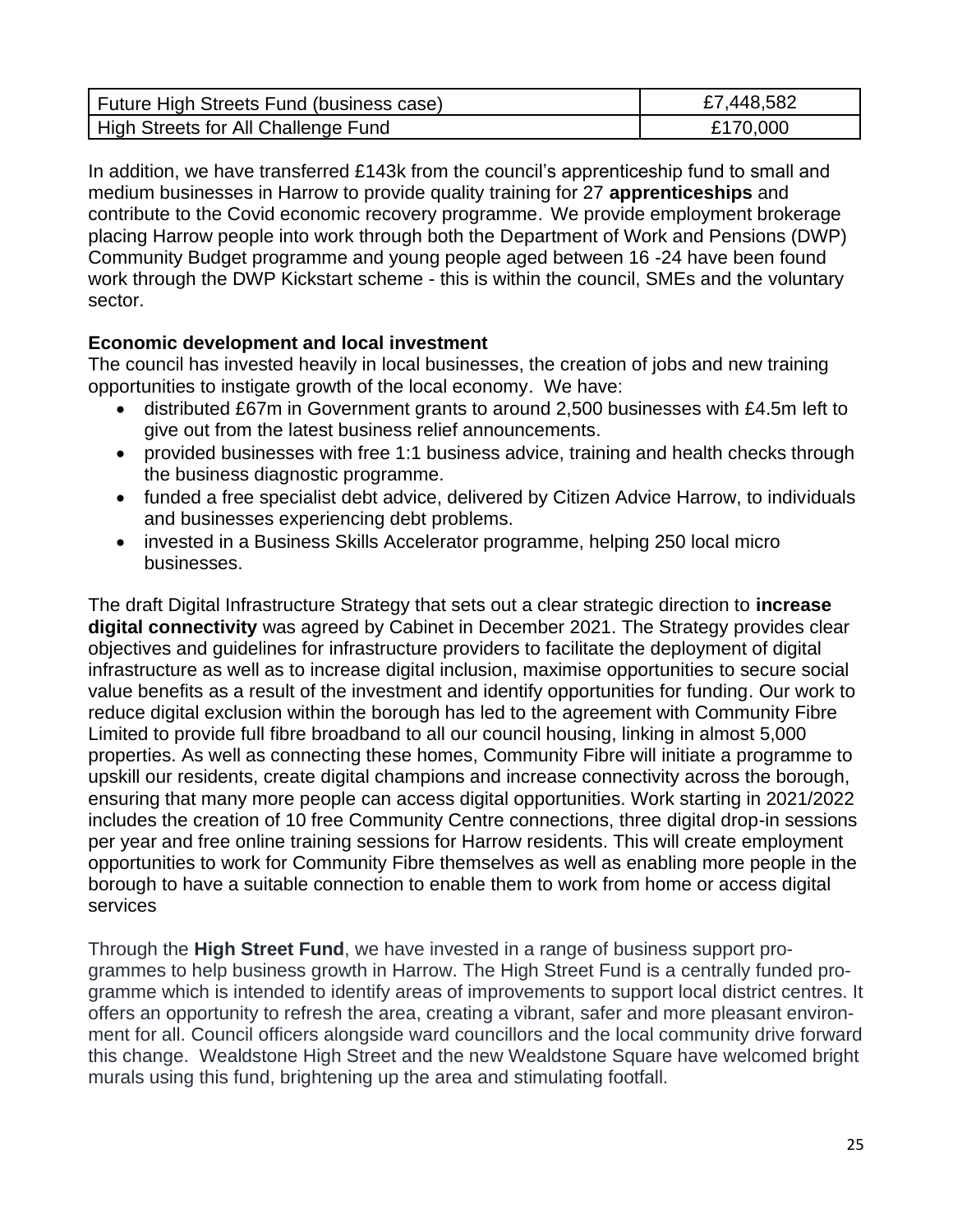The pandemic has had a significant impact on small businesses, but with the business support programmes we have helped our local economy thrive again – not just through funding. The council has been working alongside **Harrow's Business Improvement District** to help local retailers become Covid secure - that means full compliance with Government safety guidelines. We have also been working with local businesses and residents to provide the latest jobs, training, and volunteering opportunities.

We have helped our **high streets bounce back from the pandemic** by investing in improvements that make them safer, more vibrant and more desirable places to visit, spend time and shop. To create vibrancy and thereby stimulate inward investment, festive lights have been installed in district centres with switch-on events held in support with local traders' groups. In addition, murals have also been applied to add cultural experience to our High Streets. Residents in Edgware, North Harrow, South Harrow and Rayners Lane have told the council what they would most like to see, and the festive lights were installed in time for Diwali, Hanukkah and Christmas.

#### **Looking ahead**

Harrow's new Economic Strategy will help drive forward the economic recovery from Covid whilst the adult learning and further education services across the borough will support delivery of the need to raise the skill levels of many adults within the borough to enable them to meet their earnings and employment aspirations. We need employment opportunities to match skills available within the borough and encourage entrepreneurism so that micro, small and medium sized enterprises can grow sustainably in Harrow.

We are committed to investing in programmes that foster growth of the local economy and ensure long-term, sustainable economic advancement of individuals and businesses. We will build on the support and encouragement we have provided in distributing a number of grants as an emergency response to the pandemic. We will do this by nurturing the budding knowledge economy in the borough (predominantly made of micro businesses); invest in key sectors that generate growth in Harrow (information technology, professional, construction and creative industries) and secure inward and outward investment, supporting residents in finding a job and developing new skills, and building on links with education and training providers.

We will cultivate vibrant town centres and district centres as commercial hubs and connect communities by having borough wide Full Fibre availability (1GB) to match the London average over the 3-year period from September 2021 to September 2024.

We will continue to support local businesses to recruit young people into apprenticeships and employment, as well as create apprenticeship opportunities within our own workforce.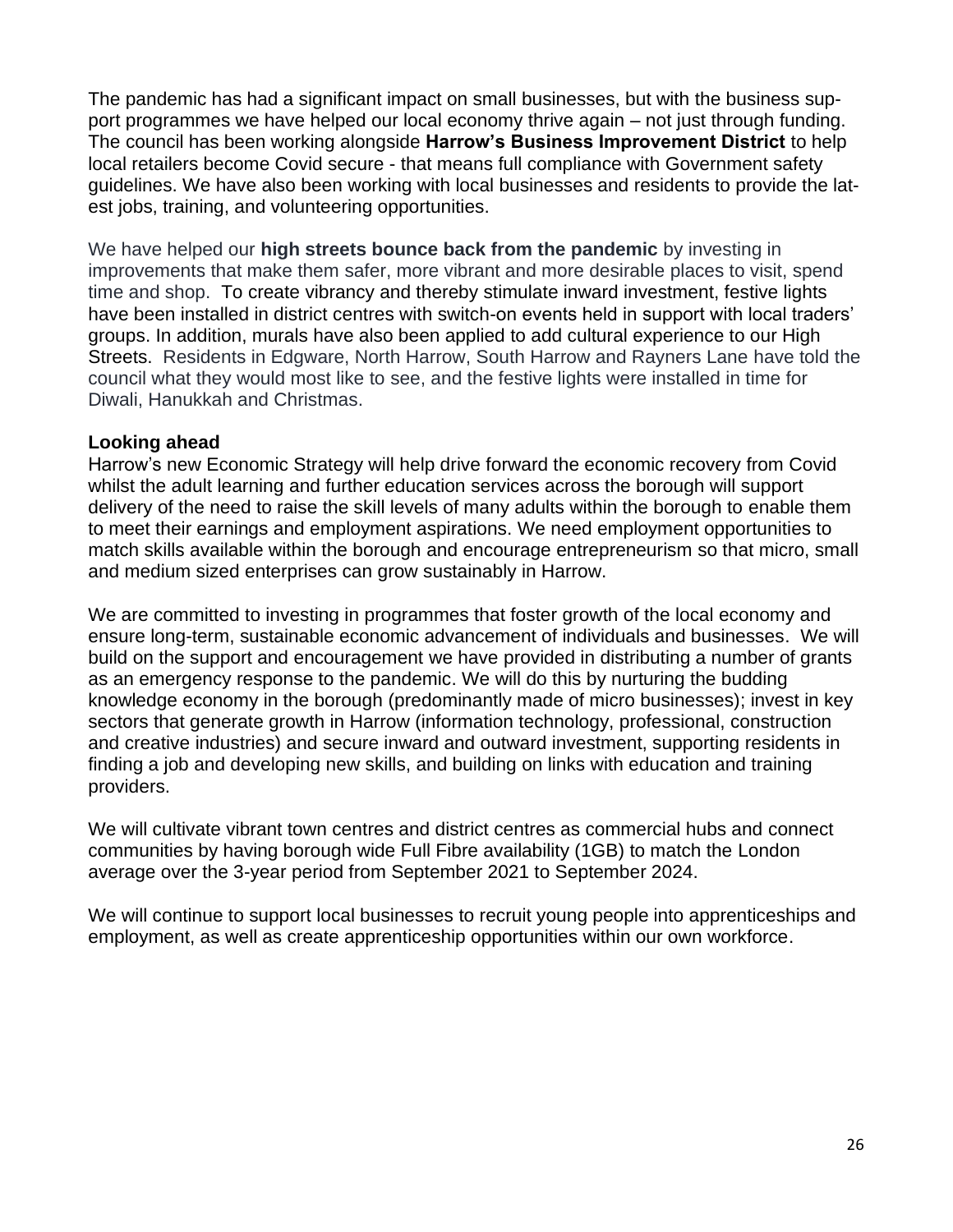## **PRIORITY: Sustaining quality education and training**

There is a strong partnership between the council and our local schools in Harrow and we have always shared a strong commitment to work together for the best for Harrow's children and young people. Because of these strong relationships, we have been able to navigate the impact of the pandemic successfully.

Schools remained open in Harrow throughout Covid lockdown periods to support vulnerable children and key workers. We continued to work with the Harrow Education Partnership Board and the new Early Years Learning Partnership to support their activities in **sector led responses to the pandemic.** During the periods of lockdown we established an online process for key worker families to reach out for support in finding a setting for their children, especially those currently attending settings outside the borough.

The Educational Psychology Service provided advice during lockdown to schools and separately to families and young people to support mental health and well-being. Partner agencies worked together to signpost **mental-health and well-being services for children and young people.**

Holiday funding has supported all children on Free School Meals (FSM), and the equivalent groups in early years and emergency accommodation, receiving funding through each term since October 2020. The council has worked with schools to ensure the distribution of **funding for free-school meals over the school holidays** during the pandemic and FSM will continue to be funded in school holidays through to February half-term 2022.

The council facilitated the **12-15 vaccination programme** in all local secondary aged educational settings and for those electively home educated. The take up in Harrow has been one of the highest in the region at over 41% and second vaccinations are now taking place in schools.

A regular forum exists to directly talk to headteachers to support them on the response to Covid and impact on schools and education. This is in addition to a 24/7 offer to schools to contact our Public Health team to discuss **outbreak control**. A regular session is also offered to Trade Unions who have members who work in schools.

Supporting and meeting the needs of **children and young people with Special Educational Needs and Disability (SEND)** was identified as a key focus of recovery from the pandemic and additional investment agreed. A multi-agency working group was established over the period of lockdown and after; this group ensured that necessary support and interventions were put in place for children and their families and that support was effectively signposted by all agencies. Services were adapted to provide online support to children and young people with SEND or who are looked after and their families / carers. This group has now ended its work but individual cases are still addressed through inter-agency arrangements as needed.

During 2020, we secured funding to place six social workers in secondary schools in Harrow, as part of a **Social Workers in Schools programme**. There are major benefits from situational collaboration in responding to the needs of young people and there is an enhanced understanding of both professional roles and the creation of opportunities to intervene earlier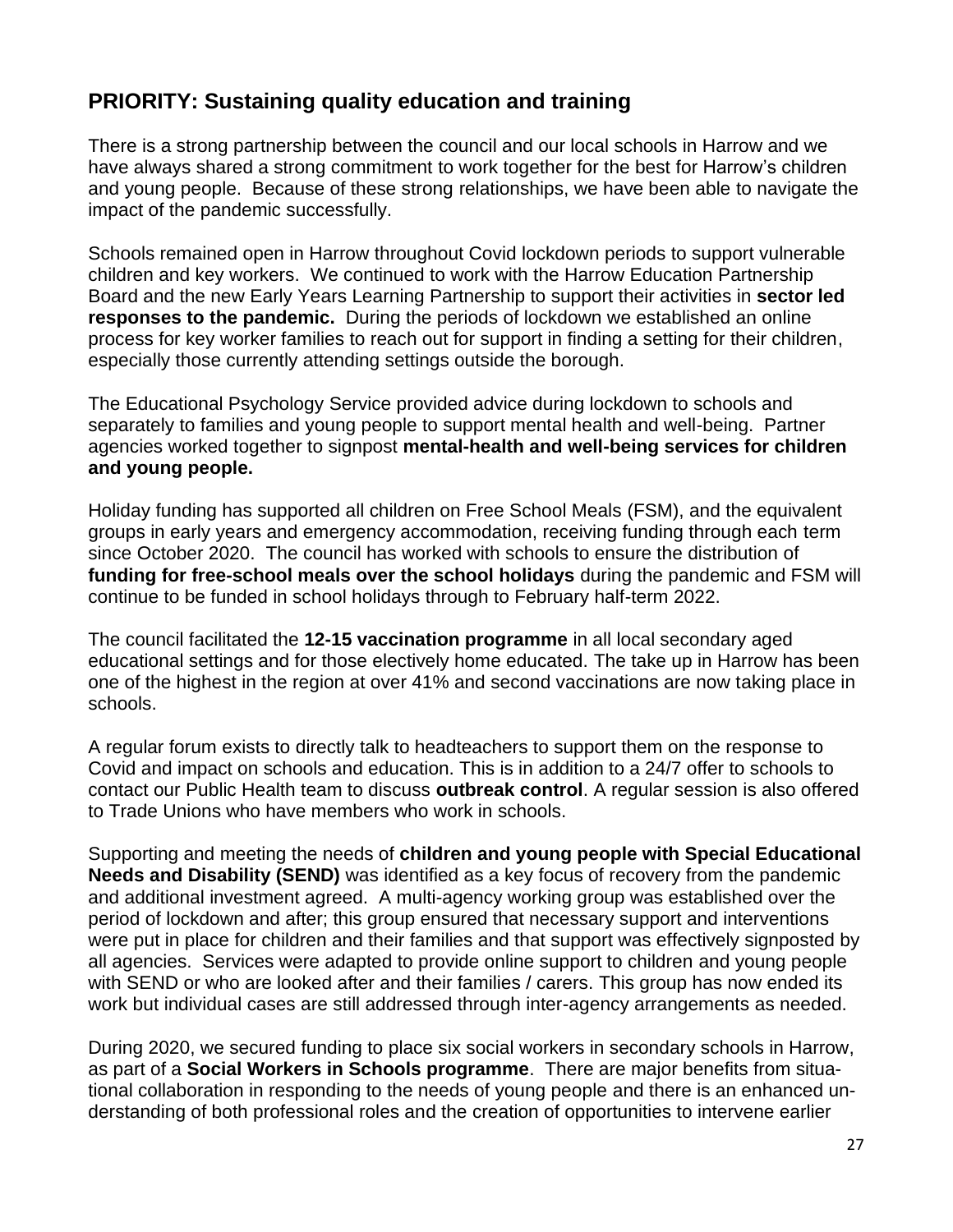from a prevention perspective. Young people welcome the chance to pop in to see their social worker and parents are supported in understanding the challenges of adolescence and how to minimise conflict in the home. Social workers have introduced anxiety groups, particularly for Year 7 students who are finding the transition from primary school daunting. The colocation of social workers and Mental Health Schools Therapists in some schools is also proving beneficial in addressing mental health presentations of young people and working jointly in providing support at the point of need. This newly developed environment has enhanced relationship-based practice and removed some of the barriers and misconceptions of the role of social workers for children, young people and their parents. The project was the subject of a BBC London news article in the summer of 2021 which featured one of our social workers in a project school.

An independent evaluation of this programme is being conducted by the University of Cardiff and the project has been very well received by our education colleagues. The Department for Education has extended the funding of the project to the end of the summer term 2022 and options are being considered on how we can continue to have social workers embedded in schools, extending to primary settings, at the conclusion of the pilot.

We have continued to carry out an **annual analysis of a range of educational outcomes** by different groups, including gender and ethnicity and a specifically in-depth analysis of school exclusions by ethnicity. Importantly, despite some increased behaviour issues on the return to school, permanent exclusions have not risen in comparison to previous years. Indications suggest that standards of educational outcomes have been broadly maintained despite the impact of lockdowns.

**Learn Harrow** took part in an Ofsted pilot to set the standards for quality of online delivery during the pandemic. It doubled its funding, capacity to deliver and achieved all intended outcomes and objectives for funders and successfully delivered against the Harrow Adult Learning Strategy, Skills for Londoners and London Recovery Missions. It has designed and delivered new vocational courses for unemployed residents such as Care, Childcare and Business qualifications. The team also delivered the first level 3 qualifications in Business and Essential Digital Skills. These courses are intended for adults and has been funded for the first time (outside Further Education and sixth form colleges in Harrow). Furthermore. it supported 13 providers to continue to deliver adult learning through challenging periods to benefit Harrow's disabled residents, parents, people with ESOL needs and unemployed residents.

The quality of Learn Harrow's overall delivery (set against the Education Inspection Framework – Ofsted) has improved throughout the year with the best tutor observation grade profile achieved ever. Outcomes for our learners also improved with a 3.5% increase in achievement rates (up to 93.9% for 2020-2021 academic year). This was especially challenging as many of our learners attended online classes while having conflicting caring and childcare responsibilities.

As part of the **Healthy Schools London programme,** Public Health are providing support to enable schools achieve the Healthy Schools status. We are collating a series of case studies to share how individual schools are approaching the programme. Public Health have also launched the **Youth Health Champion** project to give young people the skills, knowledge and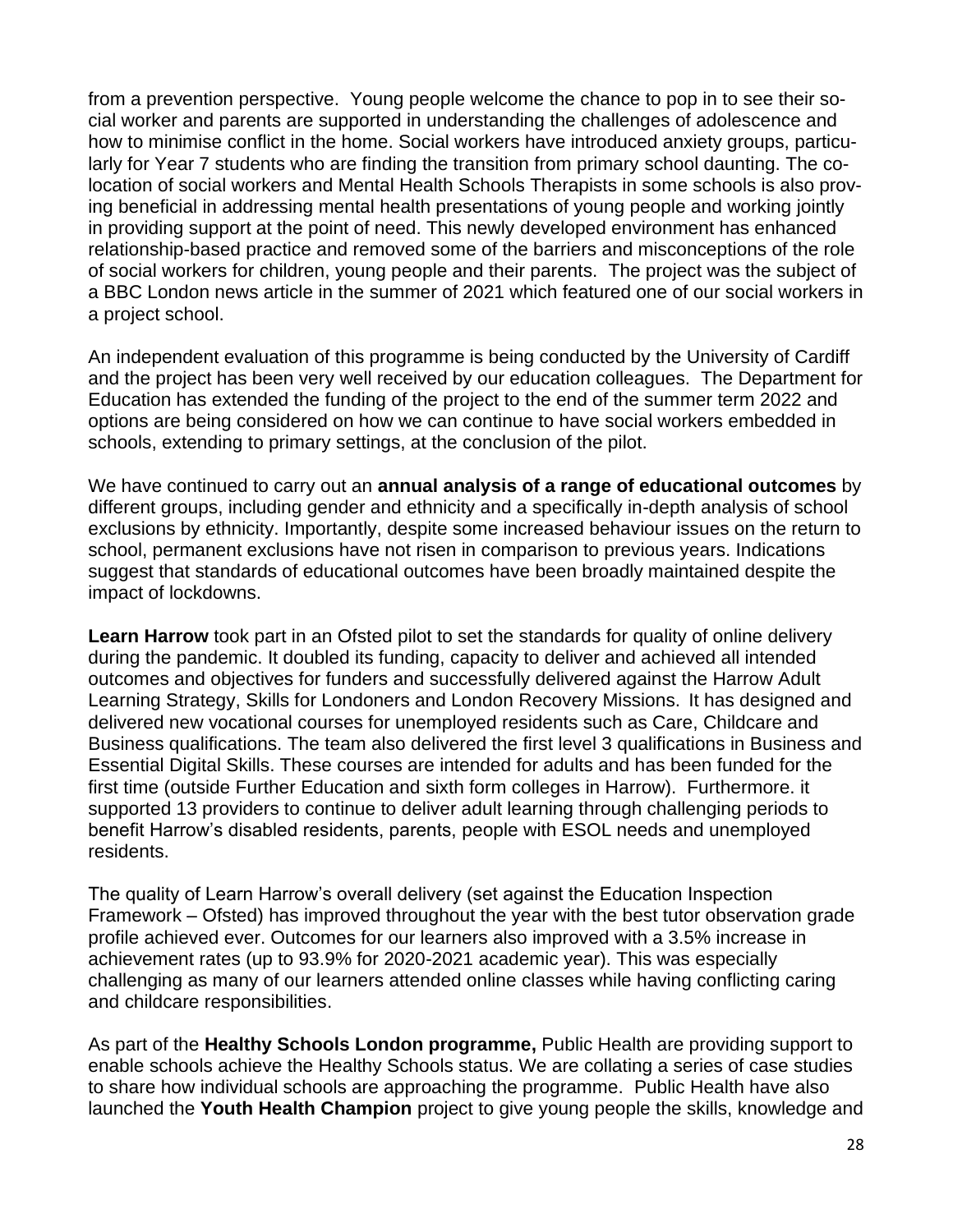confidence to promote healthy lifestyles as peer mentors and educators. Four schools and a college have been recruited to take part with up to eight students in each setting. The initiative is partnered with the Young Harrow Foundation, Compass, Brook and Harrow Horizons.

The **HAY (How Are You) Harrow survey** received over 6,000 responses from children and young people aged 9 to 18 years across the borough. The survey on their health and wellbeing was run through 25 schools and two colleges. We will use the results to further refine our support for schools alongside our existing commitment for the Healthy Schools London framework.

#### **Looking ahead**

The pandemic has impacted hard on children and young people and put education behind nationally. We will, therefore, continue our close work with schools to support learning and to sustain Harrow's high quality education system so that it continues to work for children, young people and their families.

Our ambition is that no children and young people are 'left behind' in their aged-related learning. We will progress on this by carrying forward the relevant work of the last year and in particular, assist children and young people who on the statutory assessment pathway in SEND but who may have been delayed due to the pandemic. Further investment is supporting this. We will continue to work in partnership with schools to seek a reduction in the levels of any type of school exclusion by contributing research and analysis and an adjustment in services where needed. This includes the ongoing work with the school-led and school funded working party on exclusions to reduce the rate of permanent exclusions for all groups but especially for boys from black groups.

Using the additional investment we have received, we will deliver the 2019-2024 SEND Strategy, particularly in providing more local provision for children and young people with SEND and, working with experts in local schools, providing continuing professional development and integrating the work in Early Years SEND settings with that in statutory school age SEND settings to ensure that the child's educational journey is well supported and their parents understand and contribute to these important transitions. This work with schools, early years settings, colleges and with parents and carers that ensure that we are meeting needs and signposting support where needed will remain crucial to our services. We are updating the Local Offer for SEND in conjunction with partners in health and in the community.

All children should have a good start in life in Harrow and we will support schools and early years settings in providing healthy learning environments for children and support vulnerable residents into quality employment and occupations, as well as address disproportionate educational opportunities and attainment gaps in striving that all our schools, colleges and other educational settings are rated as good or outstanding.

Everyone should be able to benefit from lifelong learning, training and enrichment opportunities in Harrow so that all people have the level of qualifications required to meet their employment aspirations.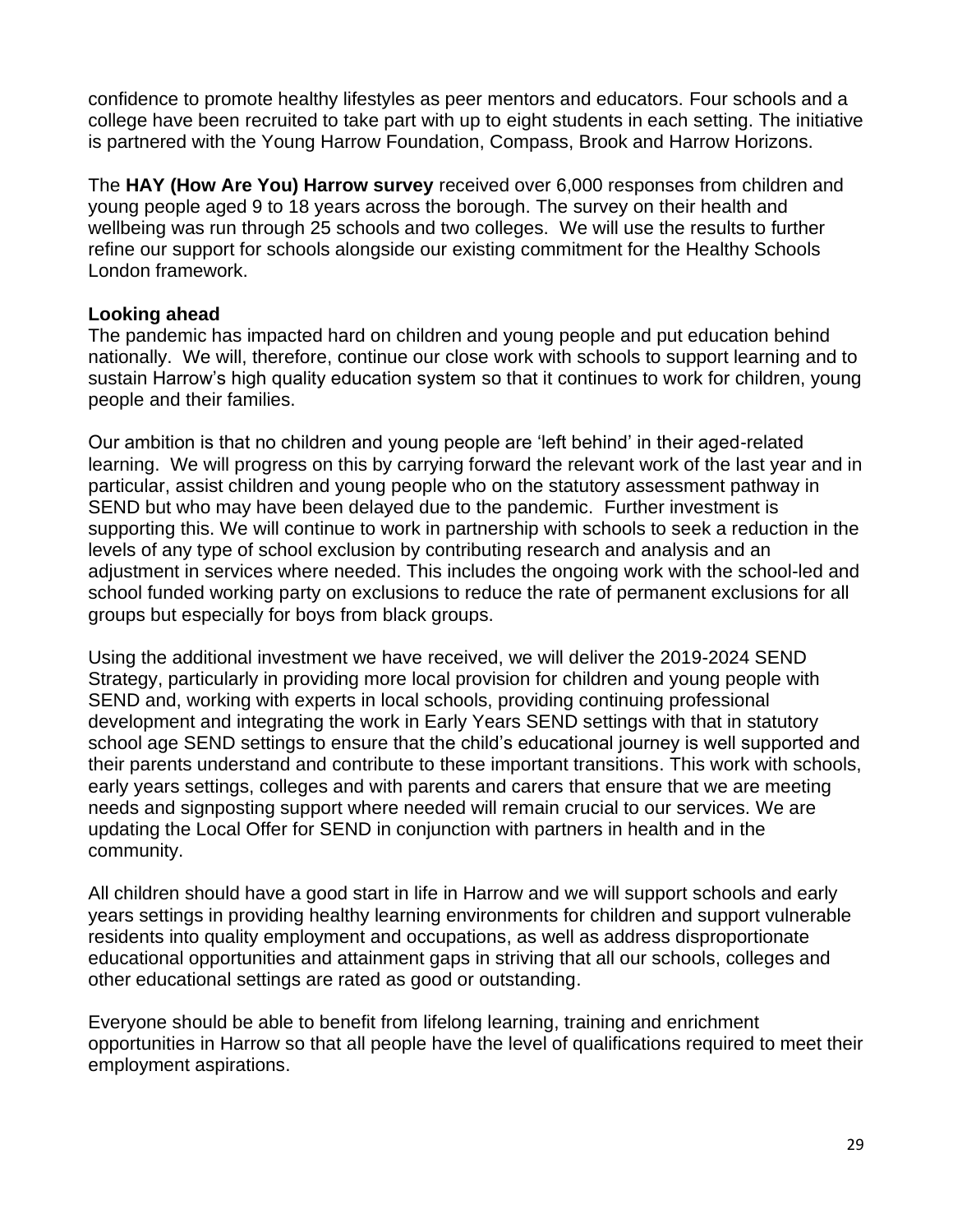## **PRIORITY: Celebrating communities and cohesion**

Over the last couple of years, we have **proactively engaged with Harrow's diverse communities** especially around Covid-19, Test and Trace, and vaccination. We identified communities disproportionately affected by Covid and those at particular risk through frontline work e.g. Romanian, Tamil, Somali and other Black communities, and worked with them to co-produce accessible and linguistically appropriate resources. The community webinars were well attended across the pandemic period and the penetration into communities sustained through ongoing engagement. Use of the Harrow Covid Awareness Fund by local community and voluntary groups supported work and ensured there was regular dialogue with communities about needs and community solutions.

What started as conversations about Covid has grown into broader dialogue about health inequalities and work within the Harrow East Primary Care Network (PCN) and the Romanian and Eastern European Network has steadily built on this groundwork and is now being taken forward by the local NHS' engagement team. Recognising the shifting emphasis of health from vaccine related engagement to general awareness raising of health provisions, the outreach work looks to hear directly from the community on their priorities, how to make services more accessible and their suggestions for improvements. Work has included developing together a short survey on general health and distributing this through GP surgeries in the Harrow East PCN, with the opportunity for Romanian volunteers to join the outreach. The Romanian community is also being engaged on GP accessibility – an acknowledged health inequality within the Romanian community – to undertake a 15 Steps Audit which is a NHS toolkit where within 15 steps of entering a clinic or hospital, impressions of the place and the kind of support likely to be received are established. This toolkit will also be used by Romanian volunteers within Northwick Park Hospital's maternity services to improve experience of and attendance at antenatal and postnatal services.

Through the **Harrow Covid Awareness Fund** (CAF), over 50 organisations have been funded to build understanding and support positive messaging on vaccinations to Harrow's diverse community. In total circa £240k of funds from the Ministry of Housing, Communities and Local Government (now the Department for Levelling Up, Housing and Communities) has been used to fund community organisations to allow the council to tap into existing community networks and to build advocacy using trusted local leaders in the community. It has also allowed us to develop a regular engagement exercise and share updated information to drive the efforts around Covid and vaccinations.

**Working closely with communities, community groups and partners** has been critical to addressing the challenges posed by the pandemic. A coordinated approach to engaging communities through joint working has enabled production of local resources, and greater impact and reach on the ground. The pandemic has shone a light on inequalities and highlighted that much work needs to be done with some communities that are experiencing disparity in social, economic and health outcomes, such as the Romanian population which lags behind in access to health services. Through the efforts during the pandemic, we have been able to map and identify communities that we need to reach better. The impetus given to tackling inequalities by the Black Lives Matter movement has also heightened our work with communities of Black heritage. Bringing groups together on a single platform, we held two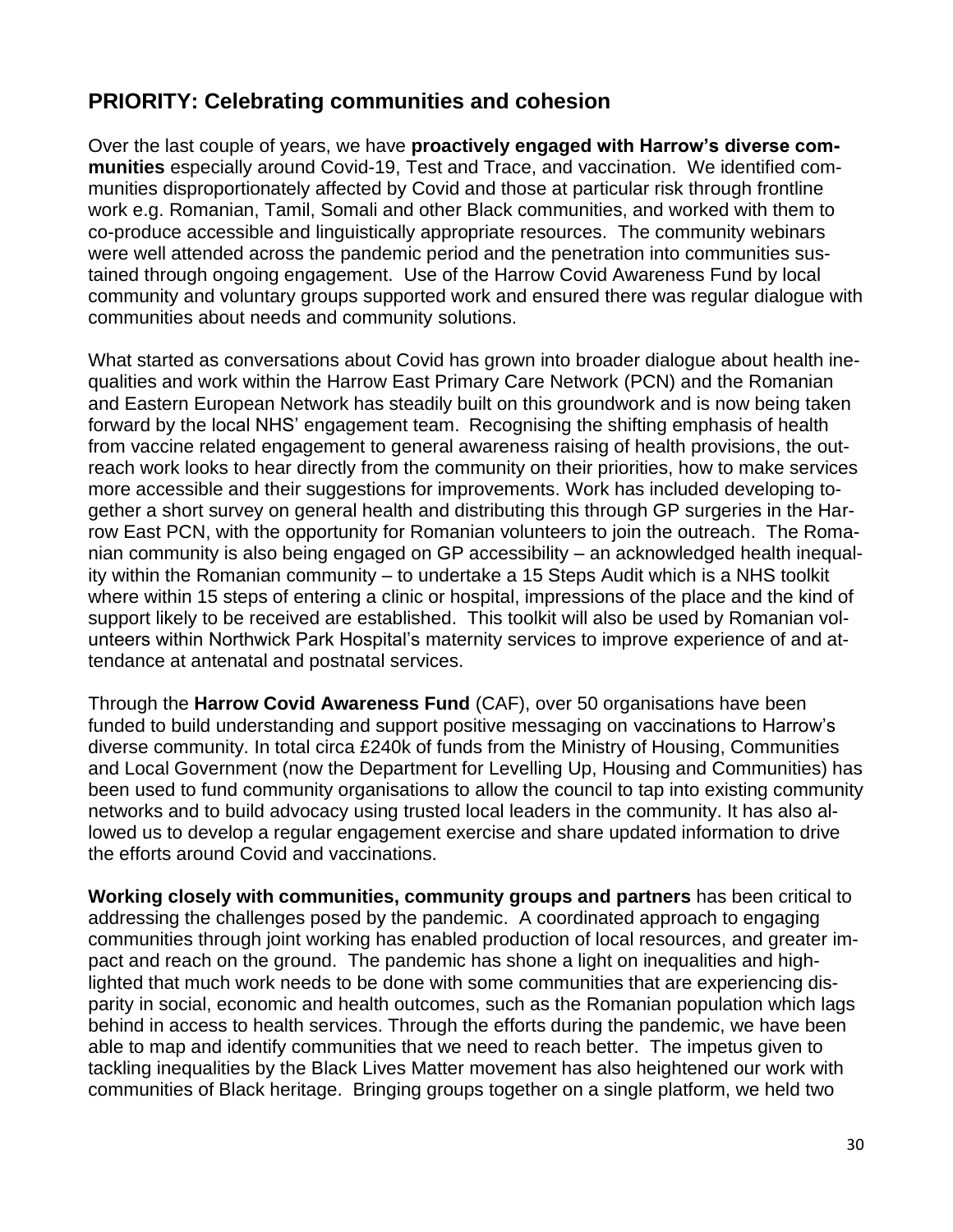meetings with Black heritage community leaders in 2021, with the latter one giving a significant focus on improving health inequalities, linking in with the priority to address health and social care inequality. As a result of this dialogue the council and local NHS are spending around £150k to commission ongoing engagement with these communities to reduce health inequalities.

**Afghan resettlement efforts** – In response to the fall of Kabul to the Taliban in August 2021, the British Government evacuated thousands of locally employed staff, Afghan citizens who were at risk, and British nationals and their immediate families. The two main resettlement programmes announced by the government are the Afghan Relocations and Assistance Policy (ARAP) scheme and Afghan Citizens' Resettlement Scheme (ACRS), the latter of which is yet to open. We are working with the Home Office to match evacuated Afghan families with suitable properties, and welcome, integrate and resettle them on the ARAP and ACRS schemes (when it opens). At the same time, we are also working closely with voluntary sector partners to address social and advocacy needs among those who have left bridging hotels and arrived in Harrow, given the large pre-existing Afghan population in the borough. We have already invested £70k into the voluntary sector to support this effort. The council has pledged to resettle 10 Afghan families on the ARAP/ACRS schemes and as of December 2021 we had already received three families. International events affect our communities and government policy can be fast paced and evolving, so we continue to work closely with communities to respond effectively and sensitively.

Our **Library Service** stock reflects and celebrates the diverse communities and community languages spoken in Harrow. A range of books in community languages including Bengali, Chinese, Gujarati, Hindi, Marathi, Polish, Tamil and Urdu, and Black Interest Collections are available. There is a range of diversity and inclusion titles for children and Dyslexia support stock for children. The library service celebrates key dates throughout the year, including Holocaust Memorial Day, LGBTQ+ month, Chinese New Year, Dementia Action Week, Refugee Week, Windrush Day, Srebrenica Memorial Day, Black History Month and major festivals. Harrow Arts Centre and Headstone Manor and Museum's programme of events and exhibitions also reflect the borough's diversity.

The **Making Every Contact Count (MECC)** approach encourages people to have brief conversations about health issues as part of everyday contact and, if appropriate, show people where they can get further information or support. Public Health are piloting the approach with teams including social care and library staff.

**The Stop and Grow project** on the Ridgeway garden site has developed for volunteers and for people with mental health conditions as a safe environment to enjoy the rewards of gardening, and meeting other people (subject to appropriate Covid-19 restrictions).

Harrow **Music Service** has established "Represent Music Network Harrow" to focus on Equality and Diversity which celebrates our communities and community cohesion. The Black History Month Schools Event run by the headteacher of Weald Rise Primary School included a competition to write and perform a rap entitled 'Harrow is the Place for Me' (a reference to Lord Kitchener's seminal calypso song about London).

In March 2019 Harrow welcomed and participated in a cultural-musical exchange with Afghanistan's only all girls' orchestra, Zohra. Harrow Council hosted their first public concert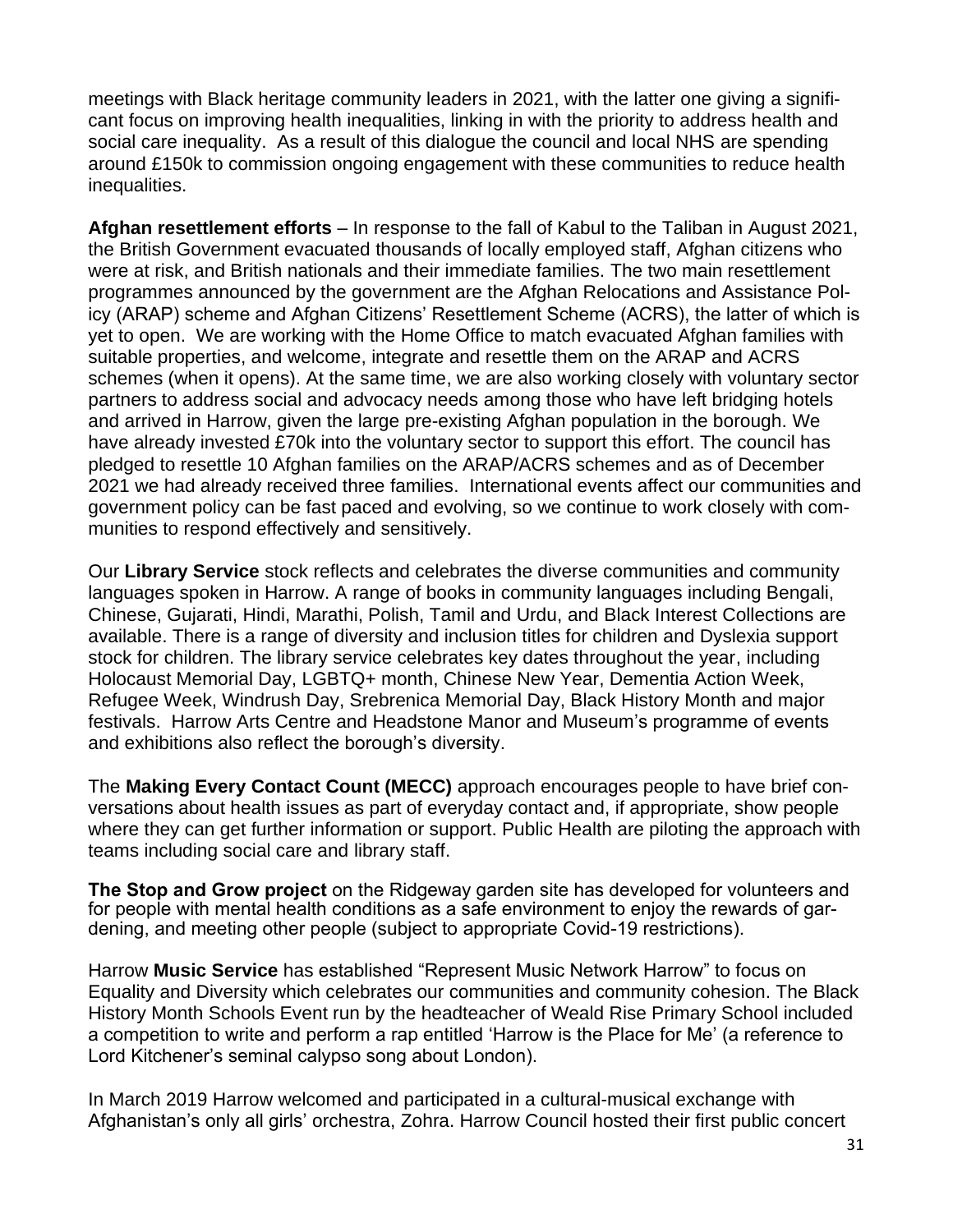at the Harrow Arts Centre, where the Harrow Young Musicians and Harrow Community Gospel Choir played and sang alongside the Afghan girl musicians. The concert raised £5k from ticket sales, of which half was re-invested into the Arts Centre and half went towards music education to the National Institute of Music in Kabul.

Harrow participates in the **annual London Youth Games** which provides an opportunity for females and young people with a disability to participate in a number of sports including cricket, netball, and basketball. There is also engagement with relevant organisations to encourage participation from black, Asian, and multi-ethnic young people.

Harrow's **leisure centres** run activity programmes for particular community groups, including female only and 60+ swimming sessions, 'Active Community Mondays' for older people tackling physical activity as well as isolation and loneliness. Disability programmes are also delivered including Kingfisher Swim Club, disability trampoline sessions, and disabled school sessions – pool and sports based.

Bannister Sports Centre's new 3G Artificial Grass Pitch facility which opened in May 2021 is now a hub for the '**Harrow Flexileague**', which allows Harrow's residents to have a chance to play community football and gain physical and mental health benefits by participating in a 'come & play' set up. This provides the opportunity for individuals and groups to come together and play football with other members of the community.

Learn Harrow runs a range of **courses celebrating communities** such as those dovetailed with Black History Month. Crucially, all courses will contain elements of celebrating cultures and communities and tutors are trained to promote active citizenship. Operationally this means that embedded in English courses we delivered British Values, Black Lives Matter, keeping women and girls safe and we have embedded a climate change qualification in our maths courses.

The Wealdstone Traders were assisted by the Economic Development Team to secure stage 2 funds from the GLA under the High Streets for All Challenge. They oversaw delivery of an engagement exercise termed **'Wealdstone Conversations'** with new and existing community groups to gather commitments for the area. A cultural event was also held, and the traders have grown a new willing partnership that supported another funding bid to the GLA. The Wealdstone Action Group has continued to support local community and business for example by supporting the local engagement to make sure that the installation of lights, a mural, Transport for London infrastructure and footbridge were what the local community wanted.

In relation to **community cohesion**, Harrow is a hugely diverse borough, which benefits from positive levels of community cohesion. In partnership with Harrow police we have continued to monitor community tensions and where necessary, appropriate action is taken to ensure that tensions do not escalate. The escalation of conflicts in other parts of the world can see an increase in community tensions and it remains an important part of our work to continue monitoring reaction to these events within the borough. Following national and international events the council has brought leaders from different communities together to hear key messages from the police and council and to ensure that messages of unity, community cohesion and reassurance are provided and disseminated back into communities. This has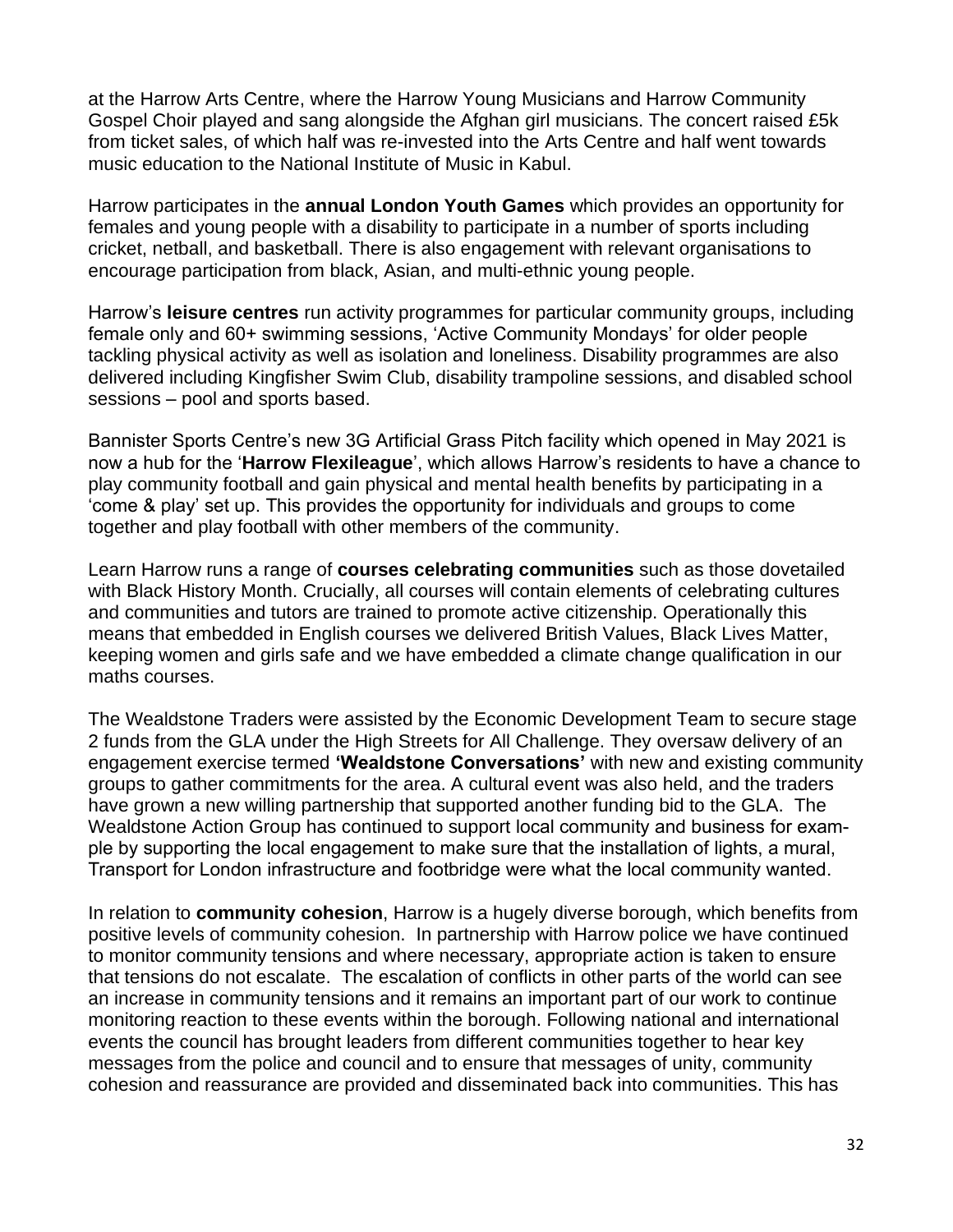proven to be a very helpful approach which is also used to address the blame culture which some communities within the borough experienced at the beginning of the pandemic.

#### **Looking ahead**

Harrow will continue to be a thriving, multicultural borough where we will grow community cohesion through celebrating heritage in the borough and visibly supporting our communities' continued integration and values. The relationships built through our conversations and engagement on responding to the pandemic will continue to be strengthened. We will build upon this successful model of engagement with our communities and broaden out to wider community conversations.

Hate crimes will continue to have no place in Harrow. We will make sure of this by working with Police colleagues to continue monitoring tensions and, where necessary, put in place interventions as required. We will continue to provide third party reporting arrangements for the reporting of hate crime through Stop Hate UK and promote the reporting arrangements, encouraging communities to report hate crime. We will continue our work with frontline staff, schools, colleges and other partner agencies to offer Prevent training and support individuals vulnerable to radicalisation.

Everyone should take individual and collective responsibility for building good relationships within their community and support cohesion. As a council, we will employ a diverse workforce at all levels in the organisation, to help us to understand and relate to the community we serve. We will build on our enhanced engagement and communication methods used during the pandemic to carry on the journey of developing 'trust' throughout communities.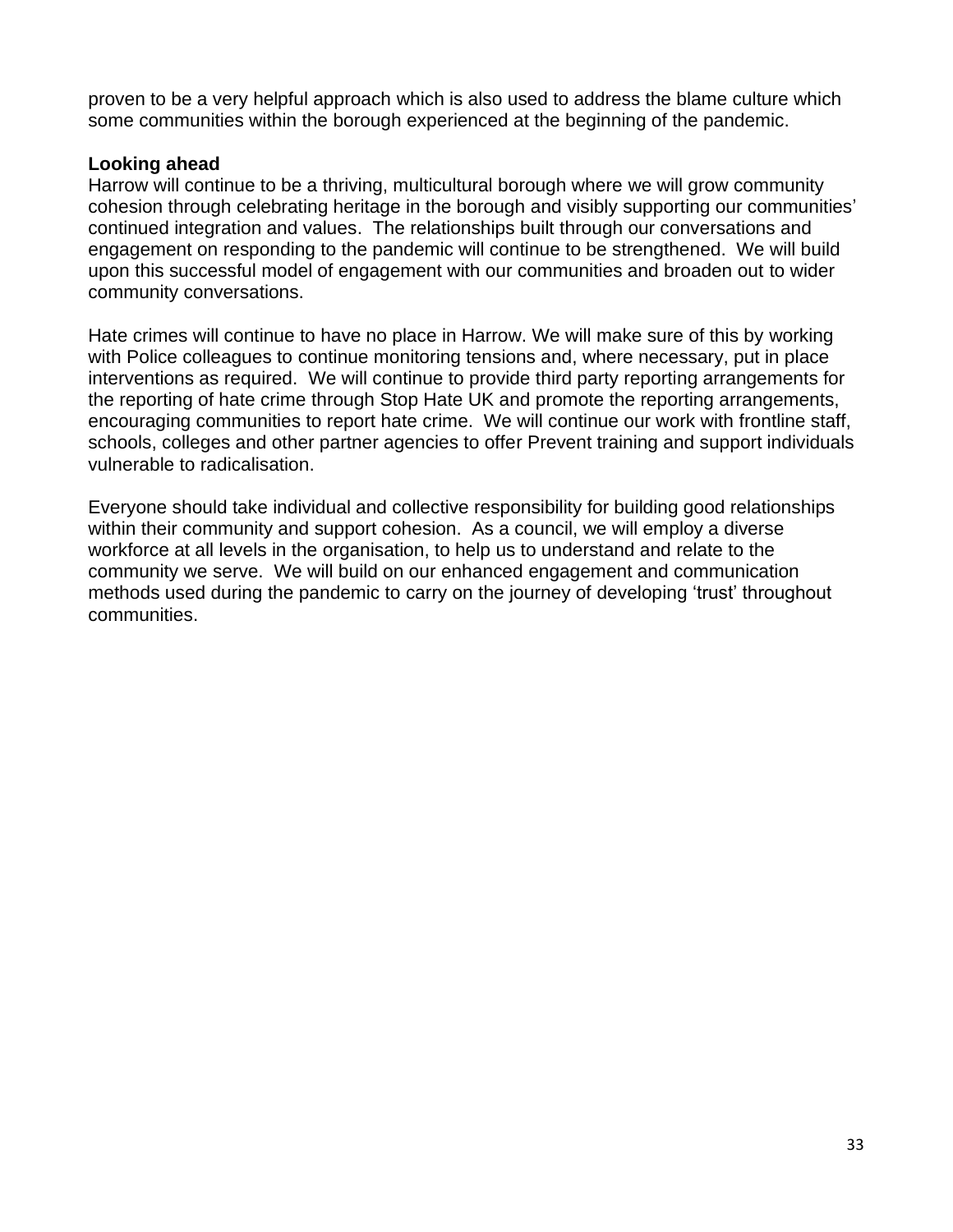## **PRIORITY: Maintaining low crime and improving community safety**

Harrow remains one of the safest boroughs in London but we recognise there is still much to do to bring down crime levels and improve community safety. There are **good local partnerships** with the Police Basic Command Unit sharing intelligence and working on joint solutions with the council – particularly effective at an operational level during lockdown – and a strong partnership between the council's Community Safety team, local Youth Justice team and Youth services who work closely together to ensure early identification and support to young people. Strong local multi agency partnerships have also developed through our Violence, Vulnerability and Exploitation team including daily meetings and robust systems of information sharing and joint risk assessments and decision making.

A higher proportion of violence against women and girls is domestic abuse where the violence occurs within the context of an established relationship and the perpetrator is known. However, there has also been an increase in incidents where violence against women and girls is perpetrated by strangers where there is no history of a previous relationship. Any form of violence is a criminal offence and is a direct infringement on the right of women and girls to feel safe within their homes and wider community. The impact is profound both physically and psychologically and in the worst cases can result in the loss of life.

In direct response to this issue, the borough's crime reduction and community safety partnership, Safer Harrow Partnership (SHP), has renewed its **commitment to tackling violence against women and girls (VAWG) and domestic abuse.** It has established a new sub-group to look at these issues specifically and also to improve commissioning arrangements. This group brings together multi-agency partners – the council, Probation Service, Metropolitan Police, British Transport Police and relevant health partners - to share information and take measures to make the borough's streets and transport safer for women and girls. Their shared purpose is the identification and delivery of the sub-group's aims and objectives; to identify themes and priorities; ensure the sharing of information and to take measures to make the borough's streets and transport safer for women and girls. We want to create a borough where women and girls are and feel safe to live, work and spend time and a multi-agency approach increases connectivity on VAWG between agencies and develops common responses to incidents of VAWG in the borough. This approach will allow the subgroup to identify and utilise productive engagement and effective cross-partnership working.

The sub-group has already held its first meeting, looking at practical solutions for making the borough's streets safer, and feel safer. For example, it has considered how we can continue to use the borough's streetlighting to further increase safety and the feeling of safety for women and girls in the borough. Since the initial meeting additional partners from the health sector have been identified and will be joining the sub-group. This will create links to an initiative at Northwick Park Hospital which provides a safe space for victims of domestic abuse.

The **Autumn Nights policing plan** focuses on violence against women and girls (VAWG), safety in public spaces and street violence generally. This saw an increased presence in Harrow Town Centre on weekend nights over winter with high visibility patrols. During the winter months the council's licensing team increased communications to continue promoting and raising awareness of initiatives like Ask for Angela and work around Safe Haven with the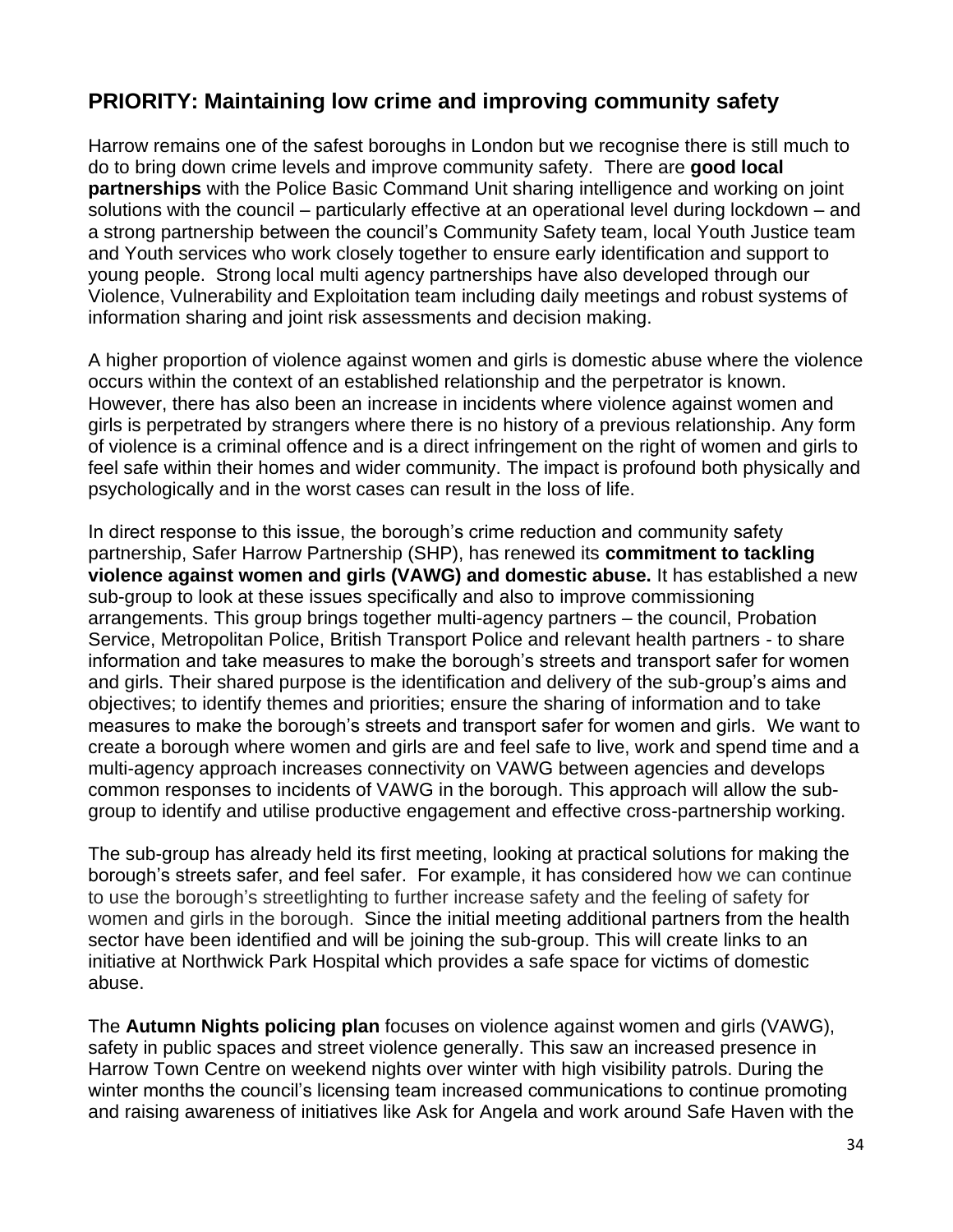Community Safety Unit. **'Ask for Angela'** is a safety initiative being rolled out to bars, clubs and other licensed businesses across London whereby people who feel unsafe, vulnerable or threatened can discreetly seek help by approaching venue staff and asking them for 'Angela'. This code-phrase indicates to staff that they need help with their situation and a trained member of staff will then look to support and assist them - this could be through reuniting them with a friend, seeing them to a taxi, or by calling venue security and/or the police.

**Safe Haven** was a joint operation which saw council volunteers and police on hand in Harrow Town Centre to provide a space where people could feel secure after dark, whether they needed safety advice or to keep trouble at bay. The Safe Haven nights ran over two successive weekends in late November and early December 2021. The events were well received with positive engagement with members of the community who were in Harrow Town Centre over those weekend evenings.

**Stopping domestic abuse** remains one of our key priorities and the council has invested further in its domestic abuse services to support victims of domestic abuse and children to access specialist support. Our Safeguarding Partnership promotes vigilance to the fact that age, gender, ethnicity and ability do not discriminate in terms of who can become a victim or perpetrator of domestic abuse. It ensures all relevant sectors have access to training and awareness training and ensures early intervention and appropriate support for victims.

The Partnership has promoted initiatives such as Operation Encompass – an early notification by the police to schools about incidents of domestic abuse affecting children; and Operation Dauntless which offers support to victims following the release of perpetrators from custody. It also promotes access to specialist intervention programmes for perpetrators and has supported Safer Harrow in future commissioning arrangements for such programmes.

The **Children and Young Peoples Substance Misuse** service has been respecified and is currently out for tender. The counselling service is the cornerstone of supporting the most vulnerable children, and ensuring advice and support is well understood amongst partners is a vital component of the service.

The Community Safety Partnership's **Local Violence and Vulnerability Reduction** Action Plan sets out the multi-agency response to those at risk of or involved in violence, as well as tracking and planning responses to locations of risk and harm. Profiles of individuals and locations are recorded on ECINS software which has the ability to map out the intelligence to formulate a response and cross reference with police intelligence for an accurate picture. Since September 2021 the group has agreed a joint programme of actions to remove weapons and provide reassurance including Trading Standards initiatives (e.g. knife or corrosive substance test purchases). There will be awareness raising with licensed premises and possible warnings or fines if knives are sold illegally.

Our **New Pathways Partnership** (NPP) is a borough wide network of voluntary and community organisations, schools and statutory partners working with the council to achieve positive change for children and young people for example through implementing contextual safeguarding and early intervention as a way to combat youth crime and to bring about cultural change in family homes, schools and within the wider community.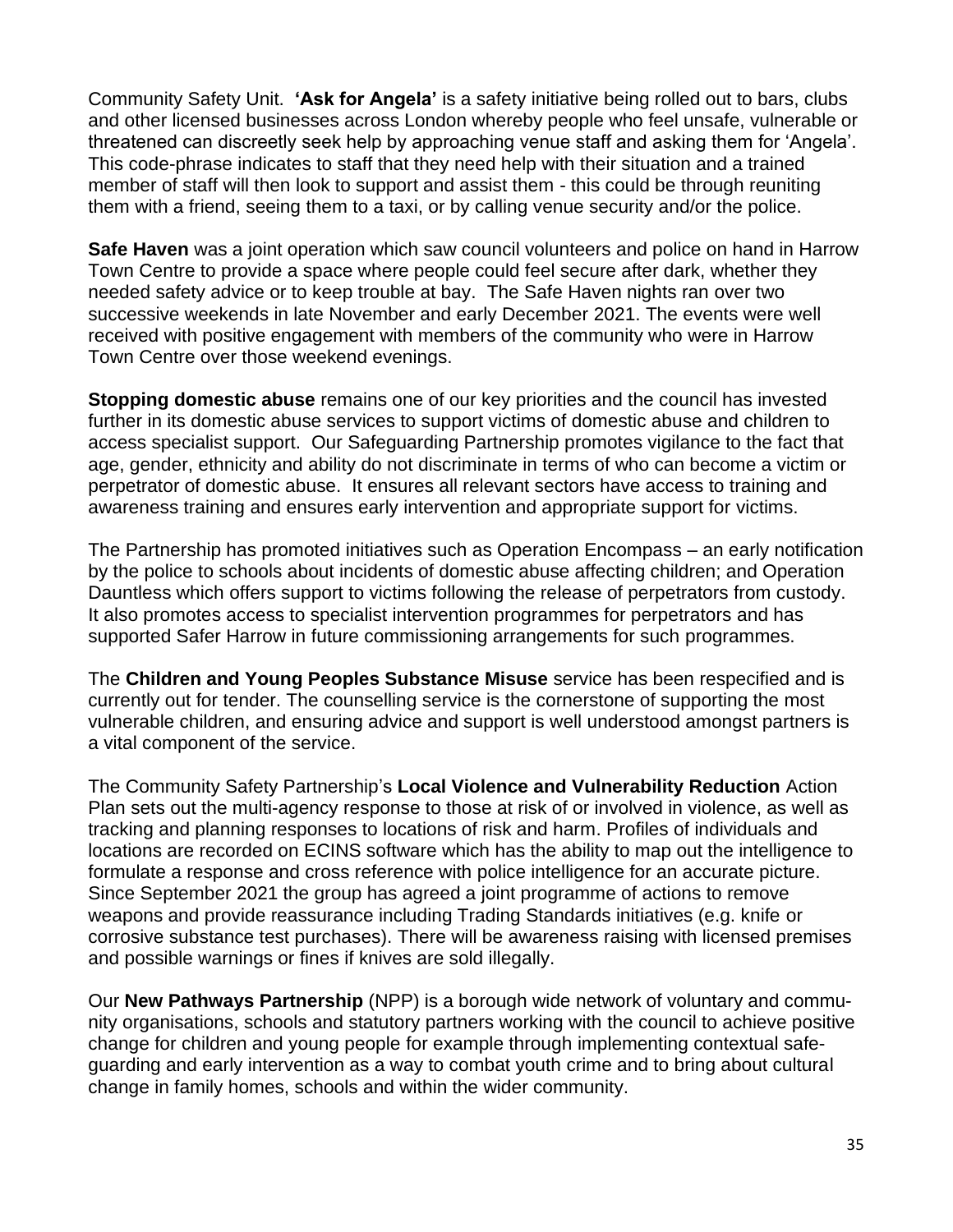A NPP sub-group was set up in summer 2020 and champions the Black Lives Matter (BLM) movement by looking to help young people understand their rights and ensure the voice of the service users is heard when interventions to reduce the number of young people involved in crime is implemented. The BLM pilot project was developed as a direct response to the BLM movement and the growing number of young black boys entering the criminal justice system. The programme commissioned projects which provide diversionary pathways for children who are at risk of exclusion, child sexual exploitation (CSE) and to upskill and build capacity in parents within the Black African and Afro-Caribbean communities:

- **Reducing school exclusions in Black Caribbean boys:** The council commissioned the Josh Hanson Charitable Trust and Watford Football Club Trust to complement existing work in Harrow schools that provide activities in resilience building and diversionary activities specifically aimed at young Black Afro-Caribbean boys aged between 10- 18. The programme is delivered through arts intervention and meaningful mentoring support.
- **Parenting programme:** Ignite Youth and the Harrow Association of Somali Voluntary Organisations have created a bespoke programme to develop parent/carer champions within the Black African and Afro-Caribbean communities. The role of the champions is to educate, support and signpost other parents and carers on a range of issues and systems such as child sexual and criminal exploitation, and school exclusions. As a result, parents are empowered and have opportunities to shape their own lives and communities. The Parent Champions will engage directly with 100 parents in the community, while also working with three secondary schools and two primary schools, reaching a further 120 parents across 20 bespoke engagement sessions. The programme focusses on three target areas - South Harrow, Wealdstone and Edgware – which are hotspots for gang activity/youth violence.
- **Child Sexual Exploitation:** The WISH Centre supports Black British and Mixed Heritage girls aged 10-18 who have been or are at high risk of ongoing CSE, through helping them overcome the impact of grooming, sexual exploitation and trauma as well as developing positive coping skills, to prevent and reduce their risk of exclusion and improve their choices. Young black girls are referred via various agencies to take part in weekly peer support groups and one to one therapy that will help young people cope.

As part of the council's **HomeSafe** programme, we have been installing improved security measures in council housing estates/blocks. These include secure doors with fob based entry systems, improved lighting, and lockable bin sheds.

**Safeguarding adults** remains a priority and duty. Last year was a very busy year with 2,621 referrals raising concerns about people with care/support needs who may be being abused. The data for 2020-2021 shows the same picture as it has in previous years i.e. the person most likely to be abused in Harrow (and nationally) is older, female and living in her own home. In contrast, the numbers of safeguarding concerns reported for care homes fell in the Covid period which is unsurprising as registered managers were primarily focused on dealing with Covid related issues and less visitors were accessing the residents. The full year data supports the anecdotal experience of the safeguarding teams that incidents of domestic abuse had increased (up by 284% from the previous year). Most referrals came from health and the police, while only 4% were self-referrals or from family members. The new strategic plan for the Harrow Safeguarding Adults Board (for 2021–2024) includes actions to look further into these issues and also the risks for older people living in their own home.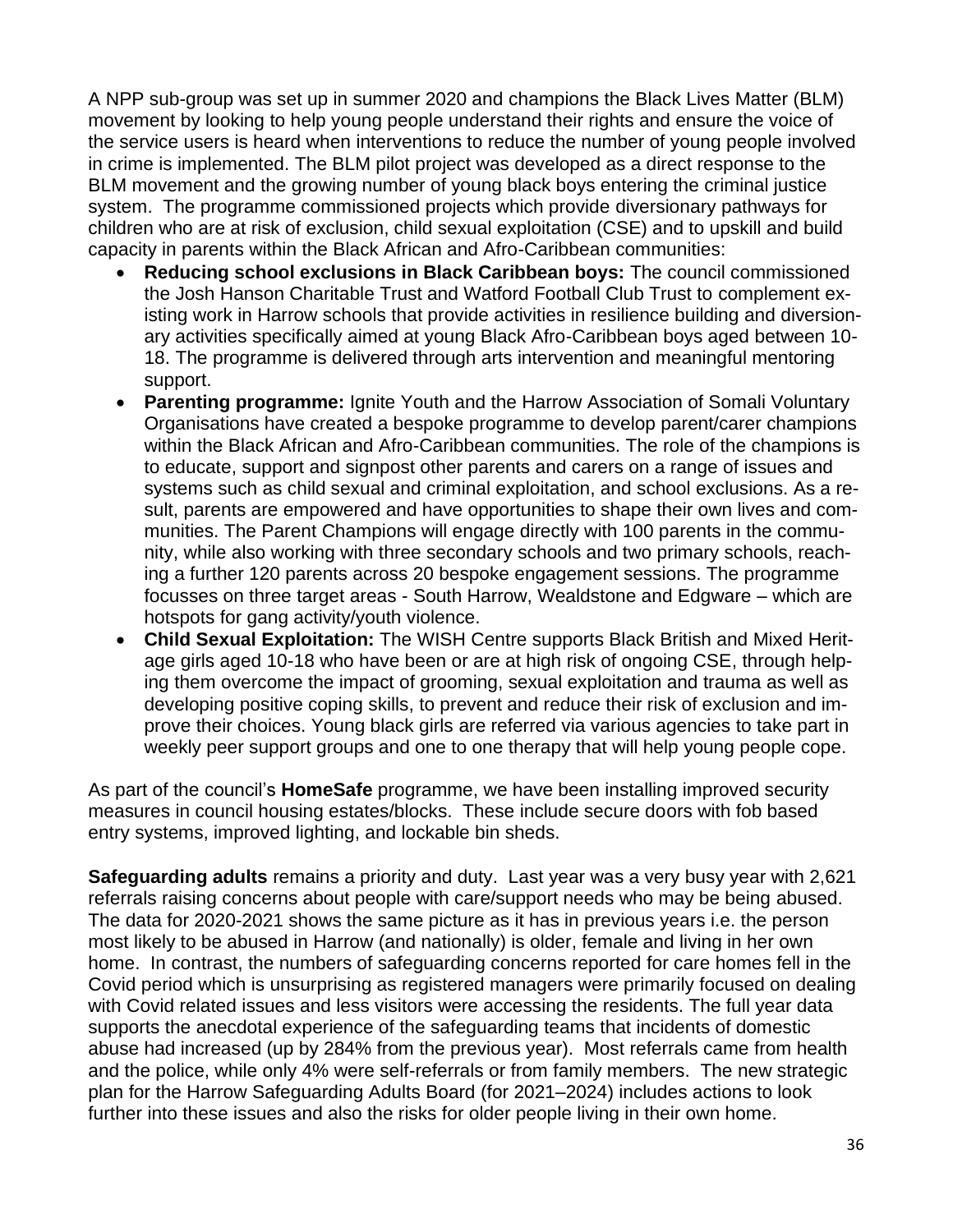The **safeguarding conference** in 2020 focused on the theme of modern slavery (titled 'Invisible Chains') and follow up evaluation shows that over 70% of delegates provided evidence later in the year of how the learning had not only influenced their practice, but also raised their level of alertness to this crime in their personal activities too.

#### **Looking ahead**

Our Community Safety and Violence, Vulnerability and Exploitation Strategy will be a key driver in maintaining low levels of crime in the borough and the delivery of community safety across the borough and align with the London Mayor's priorities. We have recently represented Harrow's views on the Mayor's new Police and Crime Plan and will make sure our priorities align together.

As a partnership, Safer Harrow will focus on high volume crimes such as burglary, nondomestic violence with injury, anti-social behaviour and motor vehicle crime. The pandemic has seen the nature of some crimes change and we will continue to tailor approaches to address these most effectively. Addressing fear of crime and supporting victims is also critical.

We will also focus on high harm crimes in youth violence, weapon-based crime, vulnerability and exploitation; modern slavery; domestic and sexual abuse; violence against women and girls; drug and alcohol misuse; and extremism and hate crime. Tackling these will need strong local partnerships between various agencies to ensure the early support and intervention services are in place, the appropriate education and prevention is available, policing and enforcement is robust and support and recovery helps victims of crime.

The new VAWG sub-group has developed an action plan which sets out a local response to violence against women and girls and also links to the Metropolitan Police's action plan. Going forward, the sub-group's focus will be the local delivery of the action plan, devising an internal VAWG strategy and considering ways to enable women and girls from all communities to share or report experiences in safe spaces.

To increase the understanding of what women and girls are thinking and feeling in terms of their safety, we are setting up a listening event. Insight on how this was done in Brent will shape the approach to this work and Harrow Council will work with the Young Harrow Foundation to identify participants who can provide the perspective of young women in the borough.

Everyone in the borough should feel safe within the borough and our town centres throughout the day and at night. Children and young people should be able to grow up safely and without fear of abuse or exploitation.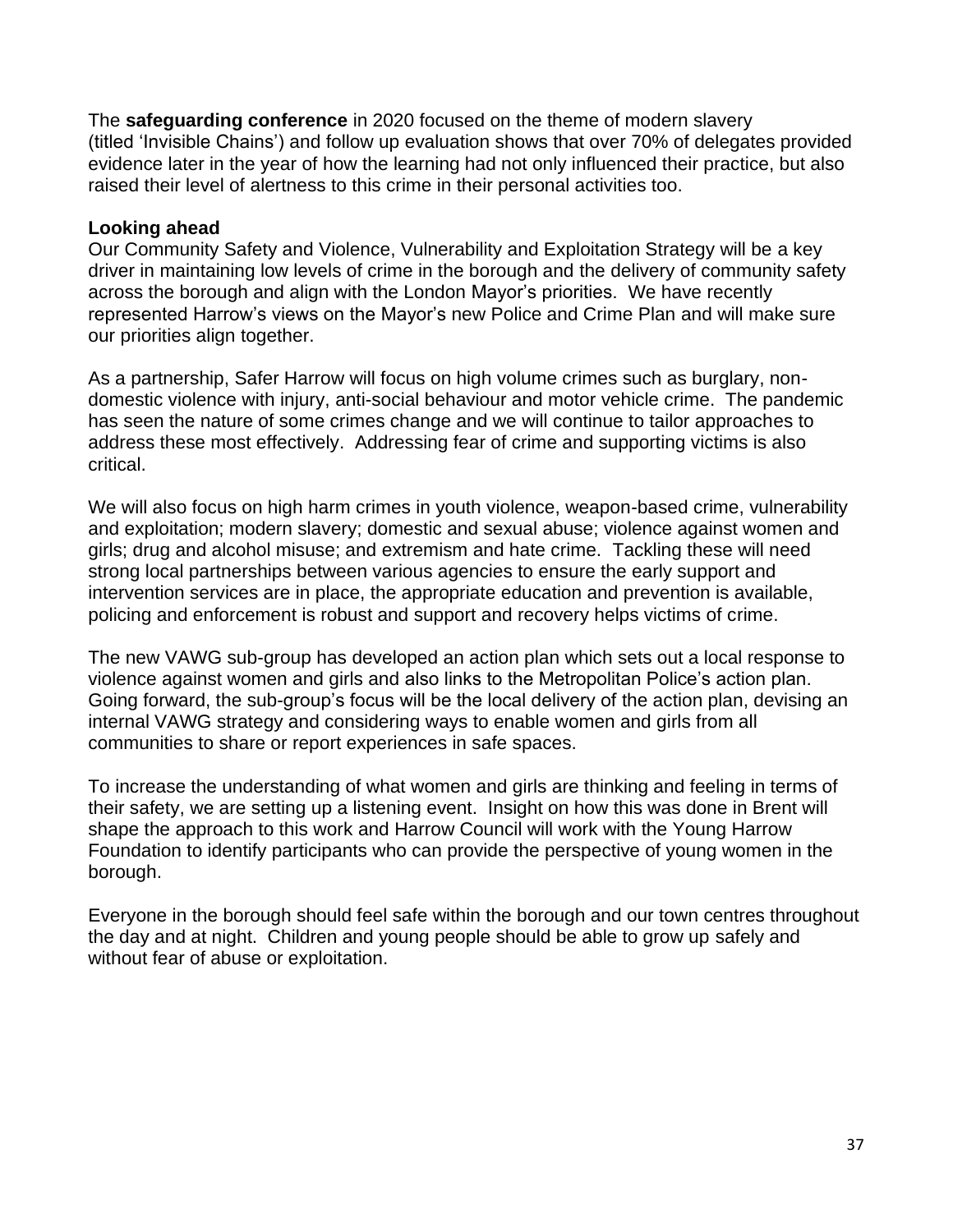## **A modern and responsive council**

As an organisation, we are constantly challenging ourselves to find ways of working differently, to make sure in delivering our council services and supporting our communities, we are putting our residents and customers first. At the very core of our programme of '**Modernising How We Work**' are our people - our biggest and most valuable asset.

Our focus is therefore on supporting our people at every level, in every service and job role by providing the framework, opportunity and capability to be able to adopt modern ways of working. We are doing this by:

- Developing a modern service redesign built around the customer, co-created through staff collaboration and consultation and supported by the latest technology and processes to deliver exceptional services that will continuously improve and innovate.
- Creating an agile working model that allows staff to work more flexibly either from home or in modern working environments that foster collaboration and socialisation in new ways of working, supported by the latest IT equipment and tools. This includes a review of our council estate based on our service needs and collaboration space opportunities and the development of Forward Drive as the exemplar of an agile working destination.
- Introducing the latest technology and processes to enable the simplification of administration tasks, creation of better tools for improved decision making, improving our ability to manage performance and the creation of personal self-service.
- Creating a modern culture that not only encourages best practice and a 'one council' mentality that embraces change and innovation, while building an agile workforce by introducing policies and procedures that supports agile working. We want to build our managers' capabilities and capacity whilst engendering an appreciation of the openness, transparency and diversity of our cultural mix and cultivate an environment that values differences, fairness and inclusion - helping everyone to realise their worth in the organisation and the community they serve.

Our primary responsibility is therefore to make a difference to the working lives of our staff by creating and delivering the best conditions, opportunities, technology, valued culture and working environments. This will enable them to fulfil their own potential in delivering our services and support, by putting the people of Harrow first.

#### **Equality, Diversity and Inclusion**

There has never been more urgency around addressing inequality. The council's ambition is to make sure that its workforce is representative of the community it serves at all levels of the organisation. The council's work around equality, diversity and inclusion is aimed at ensuring the needs of all staff are met, irrespective of their background. The strategic approach on equality, diversity and inclusion is rooted in the need to understand the issues of all staff in their own specific way, and in doing so, work on this agenda begins with the pressing issue of the day - addressing racial inequality in the workplace. While current work focuses primarily on race and ethnicity, the strategic approach that we have taken acts as a framework that will underpin the council's forthcoming Equality, Diversity and Inclusion Strategy, which will be produced in early 2022.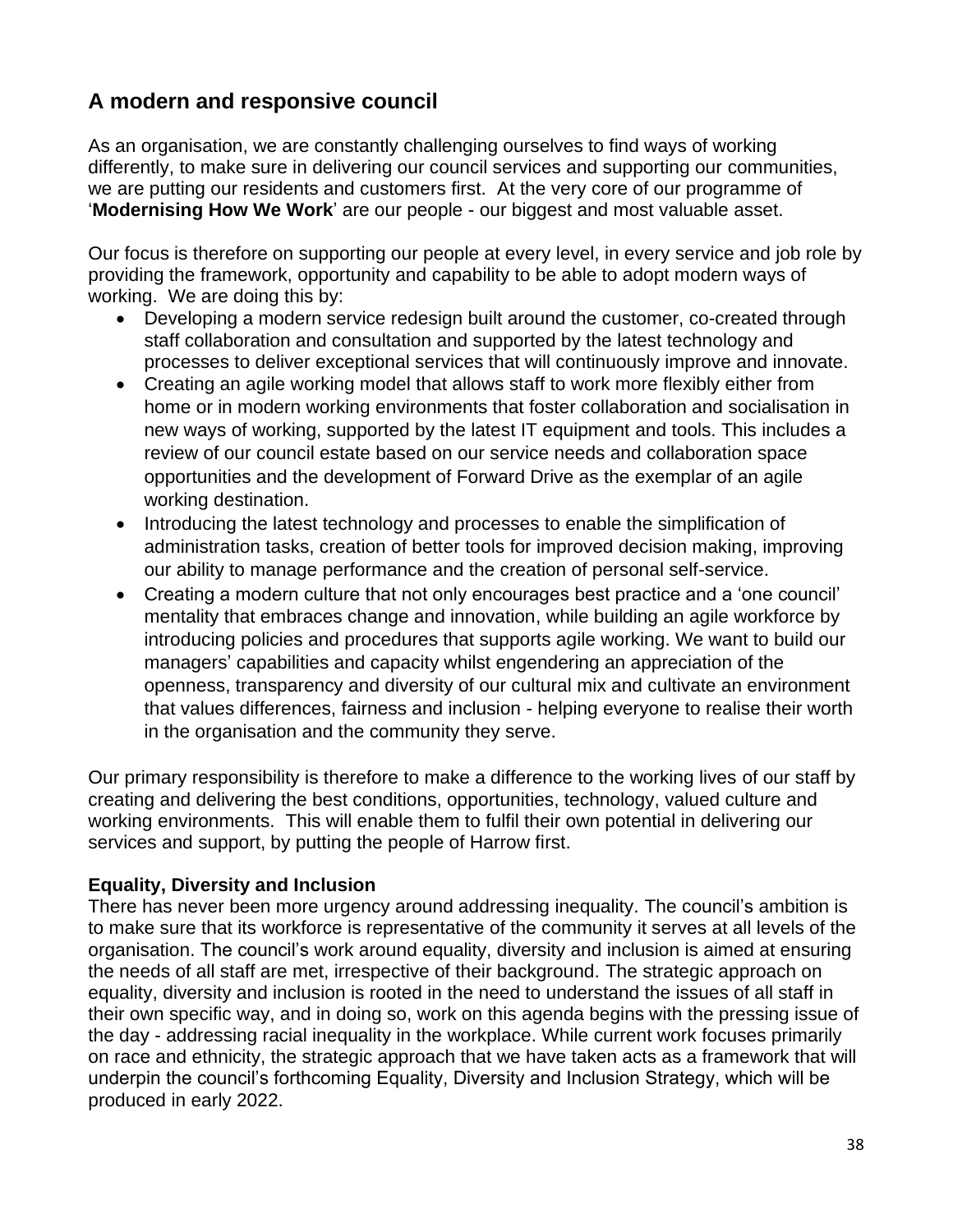Since the summer of 2020, the council has been examining its role as an employer, actively engaging with staff to understand their experiences and the challenges they face and looked closely at workforce data to examine gaps, bottlenecks and glass ceilings in the organisation. This evidence has given us groundbreaking insight into our organisation, which for the first time, has helped us shape a strategy around race equality that is rooted in evidence and produced in collaboration with staff. The race action plan that was launched in November 2021 sets out the council's strategic vision around race equality, launching a series of new corporate objectives for the organisation, which will ensure policies and practices are fair and equitable for all staff in order to promote a workforce that is inclusive and accessible for everyone. The high-level approach centres around:

- Creating safe spaces
- Changing the organisation's culture and behaviour through leadership, training, and development
- Recruitment and Retention

In taking some of its work forward on race equality, the council has already made a number of key investments since last year, including:

- Establishing a Sponsor for work on Equality, Diversity and Inclusion (EDI) this is the Chief Executive
- Establishing the council's first ever Equality, Diversity, and Inclusion team
- Signing the Race at Work Charter as a clear commitment towards race equality
- Launching a series of new Diversity Talent Programmes for staff across all grades
- A new renewed commitment towards Apprenticeships for staff seeking to access further skills and training
- Launching new mandatory EDI and anti-racism training for all staff
- Creating a new Dignity and Respect at Work Policy
- Publishing a new Zero Tolerance Statement aimed at staff and all stakeholders
- A review of recruitment practices, which builds equality and inclusion into the process from start to end
- Publishing a Managers' Guidance to help staff understand their role on this agenda

These achievements are only the start of the council's commitment towards building a culture of diversity and inclusivity, which not only reflects Harrow's local population, but ensures that all protected groups are taken along our ambitious journey to create an equal and equitable future for all our staff.

#### **Customer services**

In response to the Covid pandemic, our Customer Services (Access Harrow) and Careline continued to provide access to key services alongside a seven-day Covid hotline and outbound telephone support to the 24,000 clinically extremely vulnerable residents. Web content and easy-to-use web forms were created by the Digital team to support this. The council's channel shift programme continues to excel with over 95% of transactions now carried out via self-service.

In improving our customer services and modernising how the council interacts with residents and service users, we have embarked on a series of Whole Service Reviews, to improve both internal and external facing services. As part of this, we are digging deep ('discovery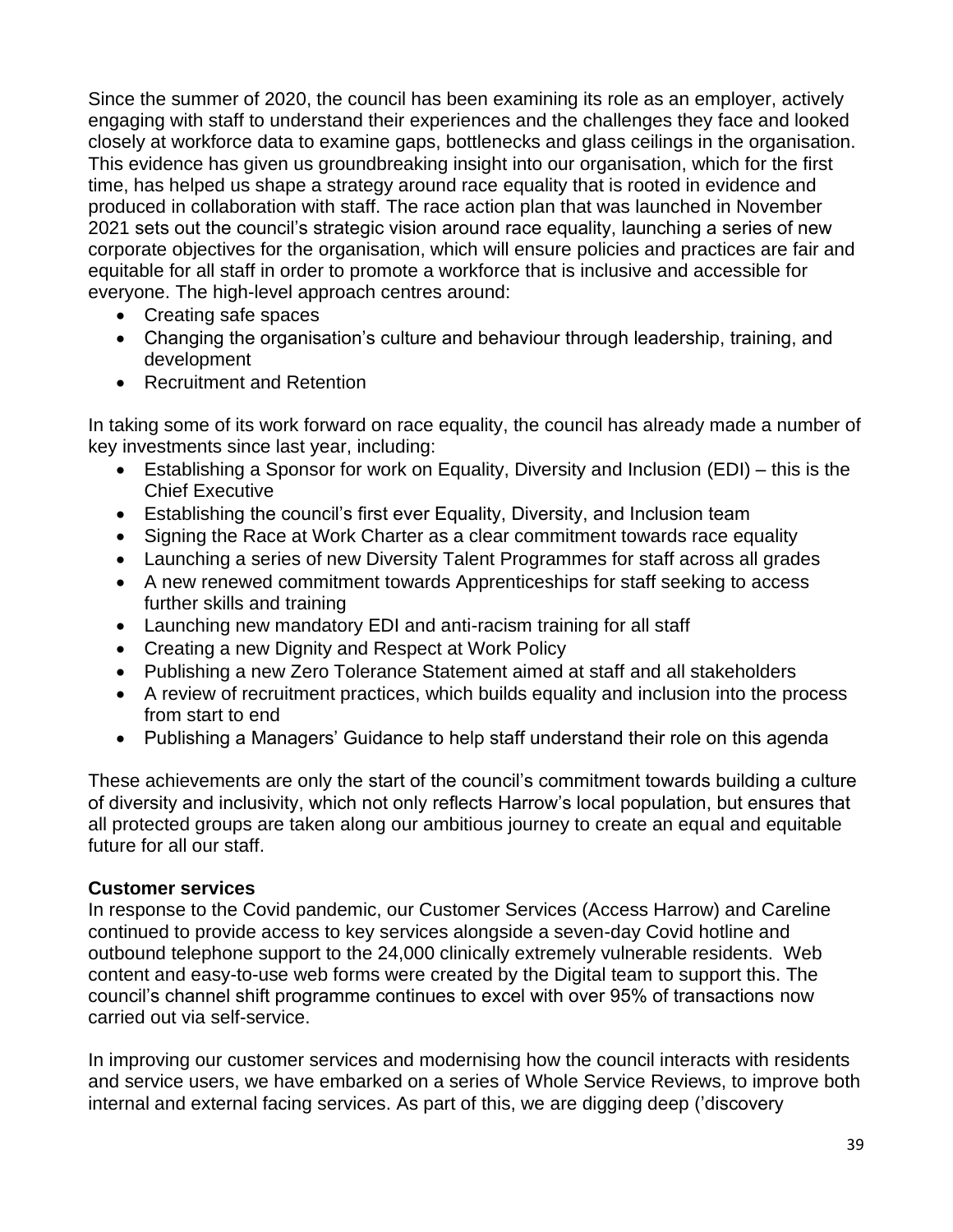process') into a range of services, further streamlining and digitalising council processes, and increasing levels of self-service for both staff and residents.

### **Next steps**

We are committed to engaging with more people in informing the Borough Plan. This will allow us to hear feedback about the priorities, gather intelligence and support for developing the actions to deliver our priorities and engage others to take lead roles in delivering these changes within the borough. This engagement will be most insightful if it is ongoing rather than a one-off process and allows everyone who wants to be involved to have their say. As such, we are committed to planning what this could look like and having these conversations once we are on the other side of the pandemic. We will be developing a partner engagement plan and a resident engagement plan, providing opportunities for more people to contribute towards the focusing and delivery of our shared aspirations for Harrow.

As our review of achievements over the last couple of years has demonstrated, much of what we seek to achieve requires us to work in partnership – our local response to the pandemic has very much highlighted the value of collaboration and shared purpose.

To ensure that work continues throughout our engagement period, we are creating a shortterm delivery plan for the council's contributions, focused on delivery of the priorities and objectives we are consulting on. This provides an opportunity to focus and deliver on some of the shorter-term challenges so that we are in a stronger position to deliver against the longer term ambitions.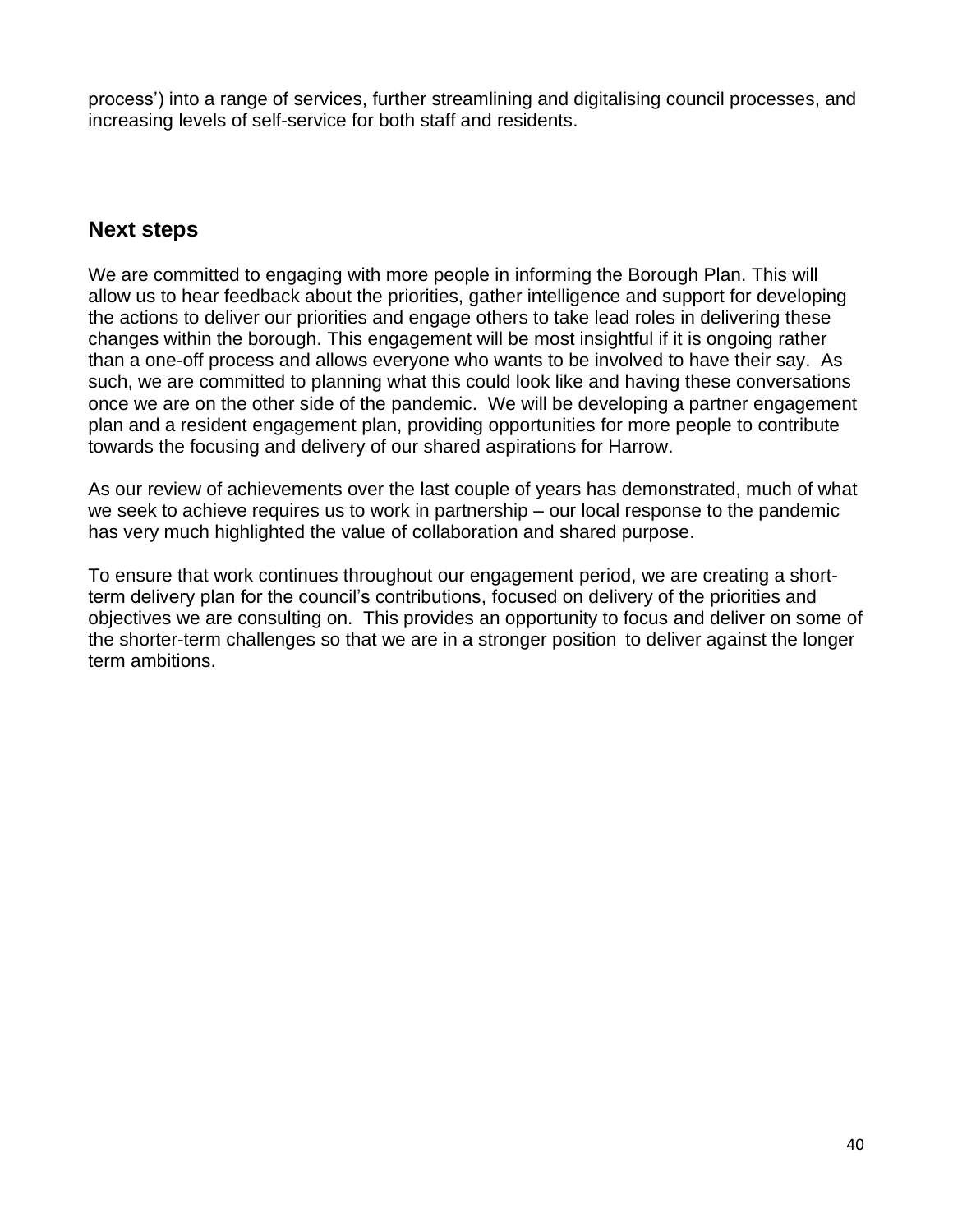### **Future Intentions - recap**

Below we recap our future intentions under each priority area of the Borough Plan.

#### **Improving the environment and addressing climate change**

We will continue to make sure Harrow is an attractive and healthy environment with improved streets, enhanced parks and accessible open spaces, providing relaxing recreation, supporting sport and active travel opportunities for all. We will do this by encouraging active travel and creating a modal shift in favour of sustainable transport – walking and cycling – and address the over reliance on cars to reduce the carbon footprint, reduce pollution and improve health. We will continue to improve our access to clean air and water, and the other ecosystem services that are essential for us to all live healthy lives, reduce residual waste and increase recycling, and support equitable access to sport and physical activity across Harrow. Green spaces enable exercise and the reduction of carbon footprints.

We will play our part in implementing London Council's Retrofit London Action Plan by retrofitting all council housing. Our ambition for high quality and energy efficient housing will also address fuel poverty, carbon emissions and heat loss causing global warming.

Our commitment to be a carbon neutral borough by 2030 remains and we will make sure that the way we address climate change does not disproportionately impact on the poorest and most vulnerable in society and builds a more sustainable borough.

Deploying our Priority Enforcement Team to target priority environmental issues and delivering quick results to residents is a key area we will be improving in 2022. By targeting our enforcement and engagement efforts on an area-by-area basis, we can focus on the enforcement issues that matter most to specific areas and communities.

We will continue to target fly tipping - fly tipping needs to be made socially unacceptable across all parts of the borough. Publicity and communications will be used to educate the public to dispose of their waste correctly and also focus on the fact that the continual clearance of the fly tip is a cost borne by the public purse. We will continue to progress the strategy developed to address the fly tipping hot spot areas and we continue to adopt a zero tolerance approach with offenders.

We will also continue to promote the ways in which residents and councillors can report fly tipping to the council and how best to relay information to our Priority Enforcement Teams, so that we not only work with our communities to tackle the issue that blights our borough but also encourage information sharing so we can tackle the issue.

#### **Tackling poverty and inequality**

We will strive to level up the disproportionate impact (including health, economic and social) on communities of Covid-19 and the issues raised by the Black Lives Matters movement across all protected characteristics in supporting the levelling up of all communities, across for example race, ethnicity, gender and disability. Our Equalities, Diversity and Inclusion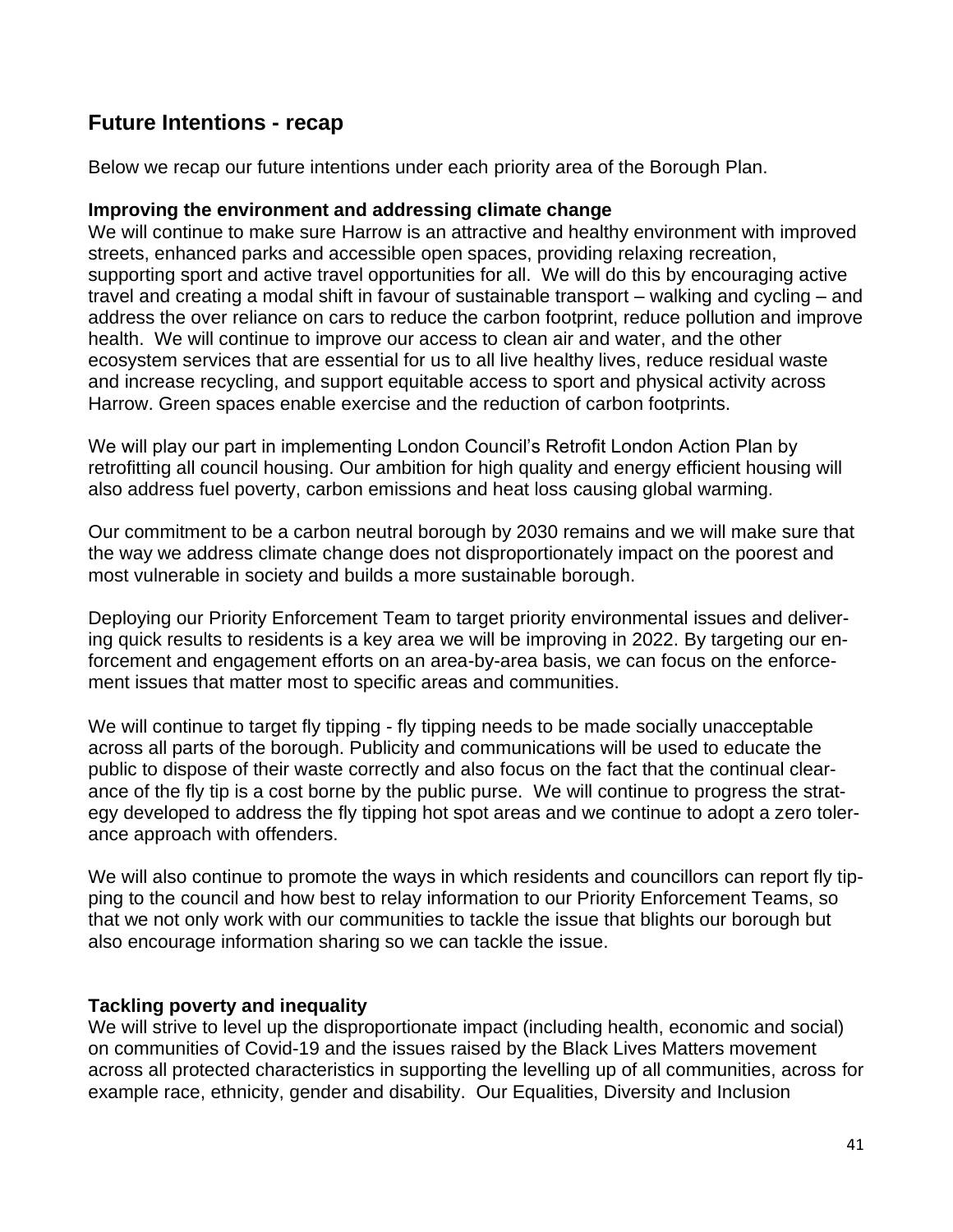Strategy will develop the appropriate actions within the council and communities to deliver on this ambition.

By understanding health and wellbeing risks and ensuring children have the best start in life, we will reduce the gap in life expectancy and healthy life expectancy between people in the most affluent and the most deprived parts of the borough. We will continue our collaboration with key voluntary partners such as the Young Harrow Foundation to create and advance opportunities for young people and tackle child poverty – looking at key socio-economic disparities by tackling the root causes of inequality and poverty, and creating new opportunities for skill development and employability and investing in a range of grassroot activities of partner organisations, who will be at the centre of actions to secure better paid, sustainable employment and targeted skill creation. We will empower young people and use data to address specific needs and/or skills shortages in the community, and make sure we include the voice of young people in designing the most suitable programmes to progress. We will ensure every child has a safe, suitable home and child poverty is addressed via initiatives set out in the Health and Wellbeing Strategy.

Everyone should live in a home suitable for their needs and to enable this we will look to eradicate homelessness and overcrowding, improve the living standards of residents and tackle income inequality. We want all people wanting to work to have a job that pays above London Living Wage and be employed on a contract that meets their requirements, to live in households free of unsustainable debt. To do this this we will address high debt levels in the borough and the stress this causes, and seek to build a culture of responsibility and compliance with local taxes.

No-one in the borough should be left behind and excluded from the transition to digital ways of working, studying or engaging with the community. We will continue to enable digital inclusion and reduce digital exclusion across the borough by improving the digital infrastructure, broadband connectivity and access to equipment to provide businesses and residents with a more equitable access to digital technology. We will invest in digital skills creation through training programmes for the most vulnerable and disadvantaged residents and migrant communities and collaborate with partner organisations to ensure there is no increase in social exclusion or reduced access to employment opportunities. We will also increase levels of digital self-service to the council and make sure council resources are utilised to support those most in need.

#### **Building homes and infrastructure**

The Harrow Strategic Development Partnership will continue to deliver much of our regeneration programme and we anticipate a planning application for the Byron site in spring 2022 and submissions for the other sites in the HSDP in the summer. The council will be moving offices and work will begin at the Milton Road site in early spring 2022, with the council handing over the existing Civic Centre to the HSDP in October.

We will use our regeneration programme, like the development at Grange Farm, to improve the quality as well as number of homes available, striving for everyone to have quality, energy efficient and digitally-enabled homes in a thriving community. We also want neighbourhoods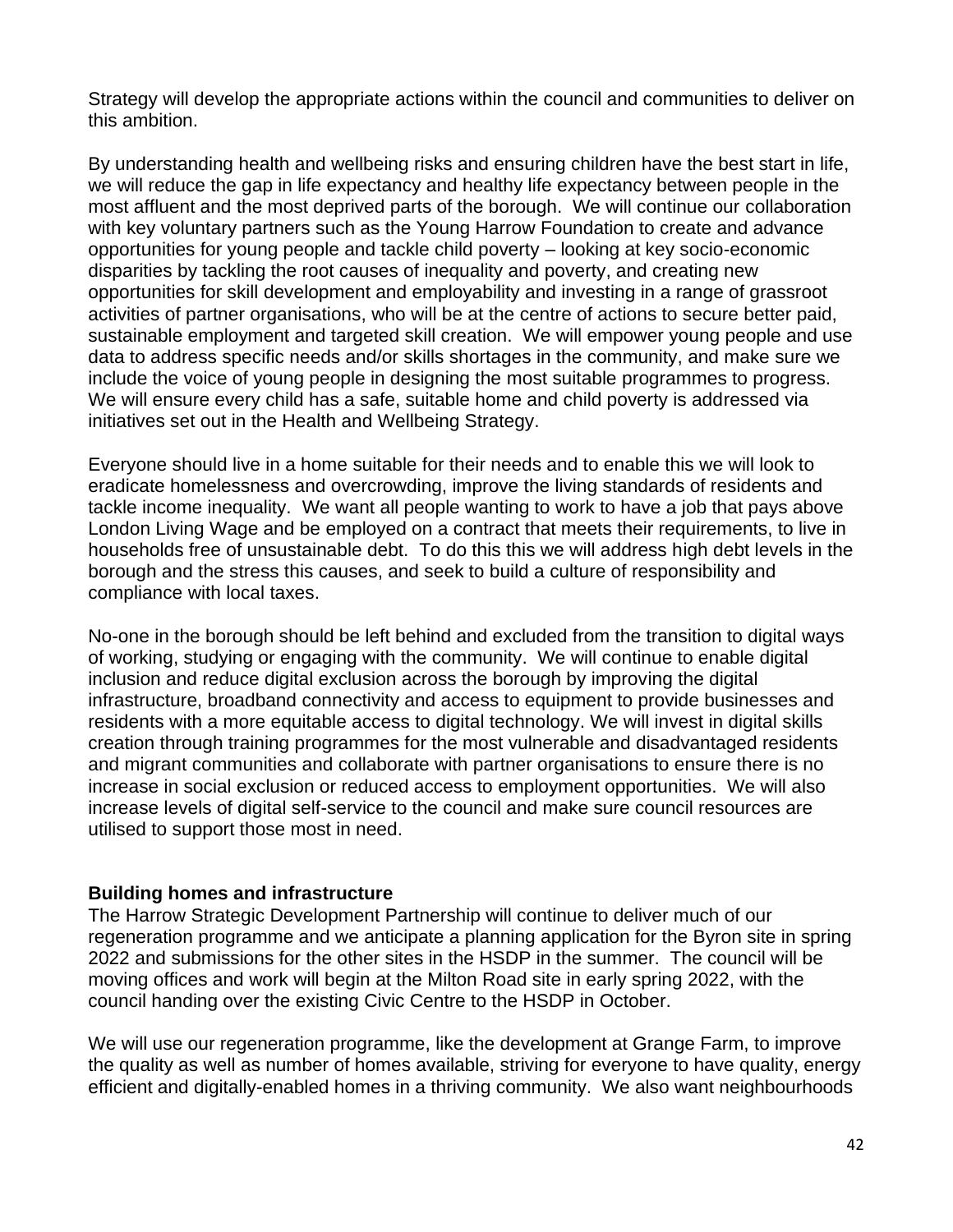that are integrated and well connected to thriving district centres by strong transport links and connections that enable people to travel to their destination sustainably and safely.

We want everyone in Harrow to be able to live in the right size and tenure of home to meet their needs and expectations. To do this we must continue to address overcrowding, lack of social housing and affordability challenges, as well as ensure that there is sufficient genuinely affordable housing for key workers and other Harrow residents who cannot afford to buy/rent on the open market. Our work with private landlords will be critical to this ambition.

#### **Addressing health and social care inequality**

Working together with NHS colleagues, we will develop a population health management approach to identifying health and wellbeing needs and inequalities, making sure that data is shared appropriately to inform the development of plans across health and social care pathways and a collaborative approach. This will help us to develop a mutual understanding of the causes of ill health and coordinate care.

We need to address the large gap in health inequalities between our residents from the least to the most deprived wards and as highlighted by Covid, increase the healthy life expectancy for all, particularly those in disadvantage, improve physical activity and ensure children experience a healthy start to life with good diet and appropriate exercise, as well as supporting families to access early support where required, enabling them to be more selfsufficient and rely less on public services.

Following our engagement in 2021 with community leaders in Harrow's Black communities on initially Covid and then more broadly health inequalities, we have recently commissioned Voluntary Action Harrow to run an Engagement Commission as the next step to our conversations about wider health issues. This will follow up some of the concerns and insight shared by the community leaders and build on the what the data has shown us around health inequalities, for example on weight management, hypertension and diabetes.

We will progress to an integrated reablement service that builds on the independent discharge hubs and improve the reablement offer within the structures already in place. The integrated model transforms the way in which intermediate care and reablement are delivered by joining the offers, bringing together teams, introducing shared information and systems, and improving processes, to deliver a truly person-centered experience of support for the citizens of Harrow.

We will further integrate our strength-based approach with our health partners that enables citizens to achieve clear outcomes when using our in-house provider services, and reprofile provision to deliver a fit-for-purpose, integrated and holistic whole life strength-based service. We will ensure the whole life Learning Disability and Autism Strategy, which covers learning disability and autism separately but under one holistic strategy, promotes integration by placing key decision making within an integrated arena. This approach has been agreed across agencies and stakeholders and will ensure that there is an integrated health and social care response to managing the demand upon learning disability services and to the needs of its cohort of citizens. We will equip our workforce with the skills and awareness to deliver these great outcomes for our citizens.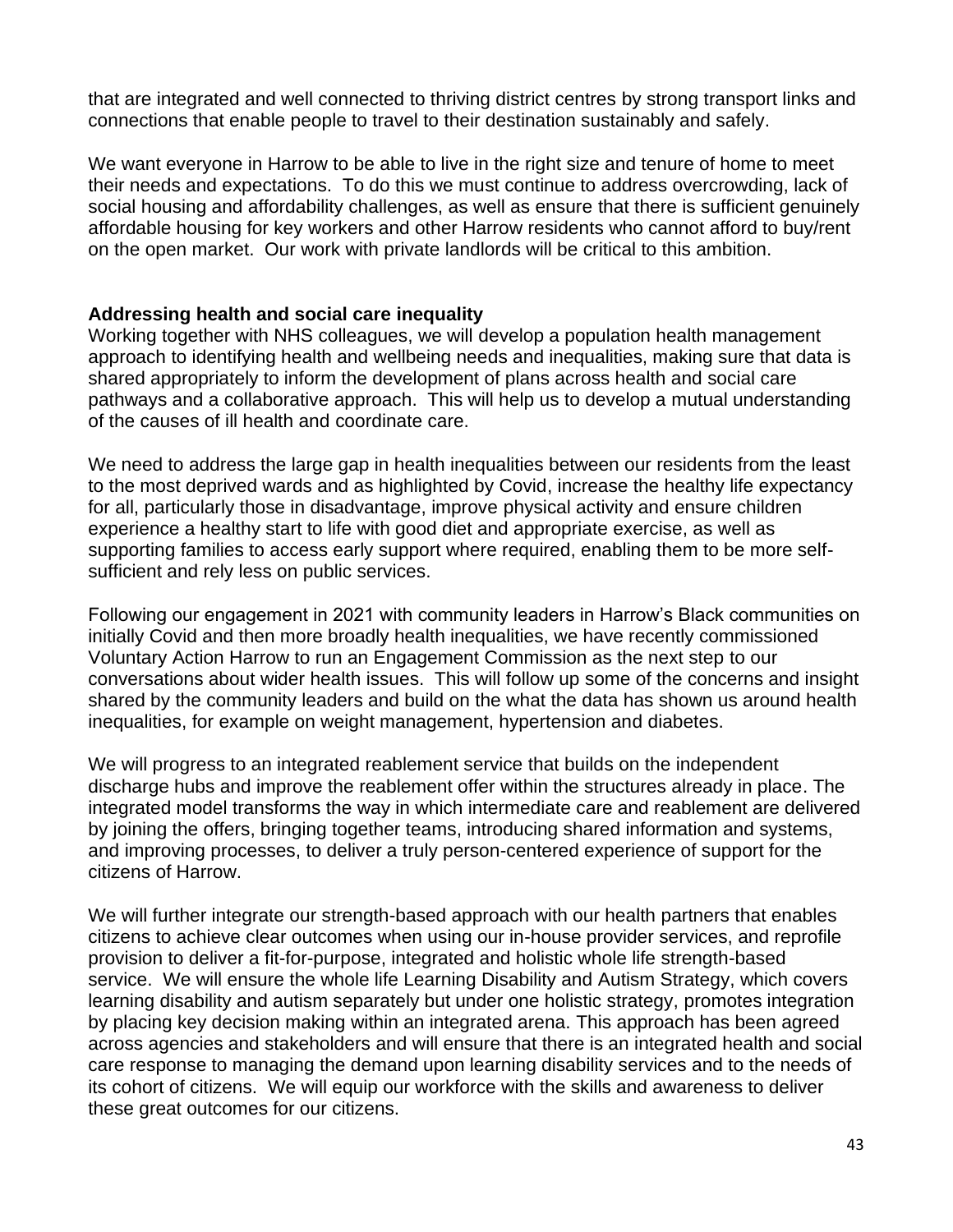#### **Thriving economy**

Harrow's new Economic Strategy will help drive forward the economic recovery from Covid whilst the adult learning and further education services across the borough will support delivery of the need to raise the skill levels of many adults within the borough to enable them to meet their earnings and employment aspirations. We need employment opportunities to match skills available within the borough and encourage entrepreneurism so that micro, small and medium sized enterprises can grow sustainably in Harrow.

We are committed to investing in programmes that foster growth of the local economy and ensure long-term, sustainable economic advancement of individuals and businesses. We will build on the support and encouragement we have provided in distributing a number of grants as an emergency response to the pandemic. We will do this by nurturing the budding knowledge economy in the borough (predominantly made of micro businesses); invest in key sectors that generate growth in Harrow (information technology, professional, construction and creative industries) and secure inward and outward investment, supporting residents in finding a job and developing new skills, and building on links with education and training providers.

We will cultivate vibrant town centres and district centres as commercial hubs and connect communities by having borough wide Full Fibre availability (1GB) to match the London average over the 3-year period from September 2021 to September 2024.

We will continue to support local businesses to recruit young people into apprenticeships and employment, as well as create apprenticeship opportunities within our own workforce.

#### **Sustaining quality education and training**

The pandemic has impacted hard on children and young people and put education behind nationally. We will, therefore, continue our close work with schools to support learning and to sustain Harrow's high quality education system so that it continues to work for children, young people and their families.

Our ambition is that no children and young people are 'left behind' in their aged-related learning. We will progress on this by carrying forward the relevant work of the last year and in particular, assist children and young people who on the statutory assessment pathway in SEND (Special Educational Needs and Disability) but who may have been delayed due to the pandemic. Further investment is supporting this. We will continue to work in partnership with schools to seek a reduction in the levels of any type of school exclusion by contributing research and analysis and an adjustment in services where needed. This includes the ongoing work with the school-led and school funded working party on exclusions to reduce the rate of permanent exclusions for all groups but especially for boys from black groups.

Using the additional investment we have received, we will deliver the 2019-2024 SEND Strategy, particularly in providing more local provision for children and young people with SEND and, working with experts in local schools, providing continuing professional development and integrating the work in Early Years SEND settings with that in statutory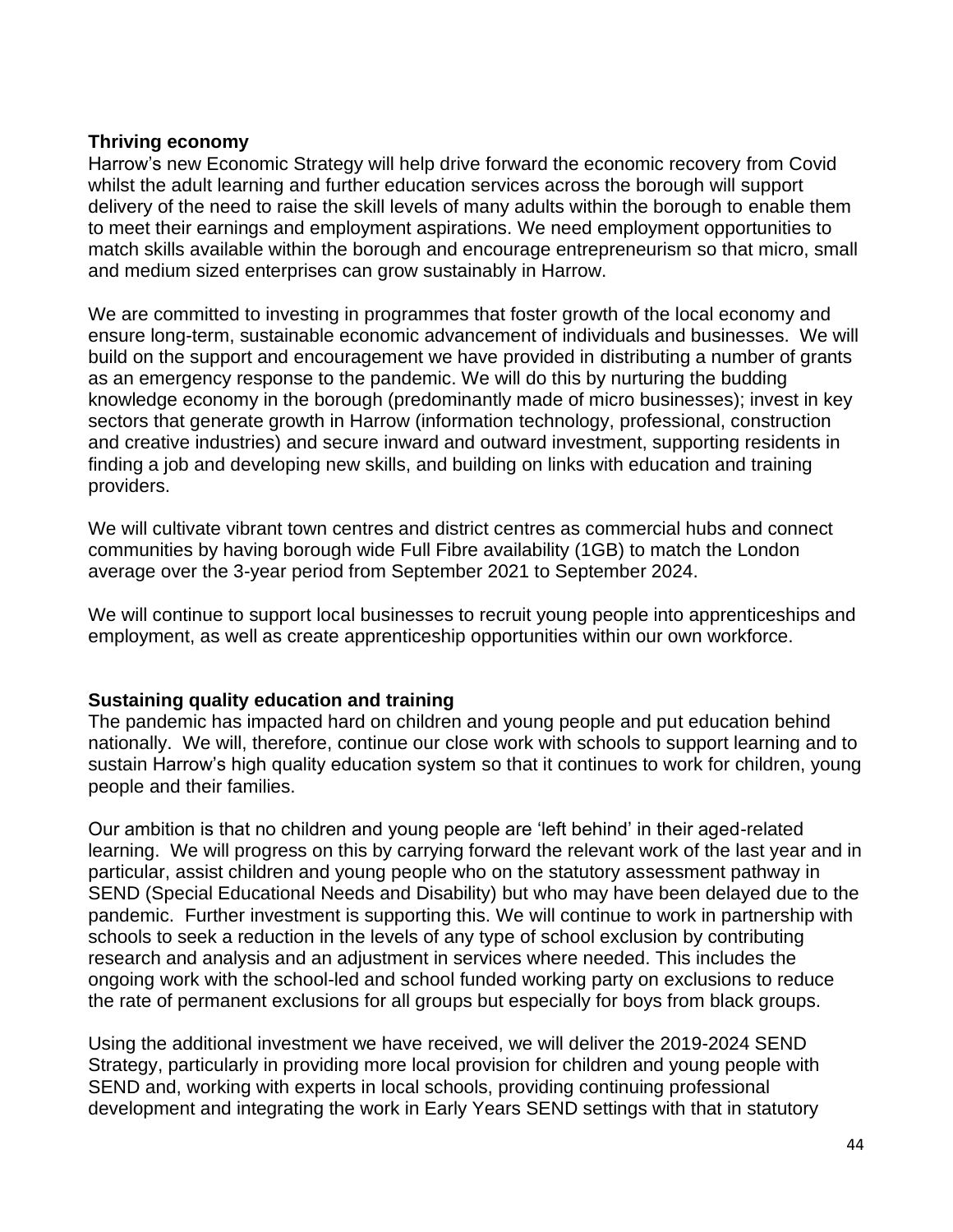school age SEND settings to ensure that the child's educational journey is well supported and their parents understand and contribute to these important transitions. This work with schools, early years settings, colleges and with parents and carers that ensure that we are meeting needs and signposting support where needed will remain crucial to our services. We are updating the Local Offer for SEND in conjunction with partners in health and in the community.

All children should have a good start in life in Harrow and we will support schools and early years settings in providing healthy learning environments for children and support vulnerable residents into quality employment and occupations, as well as address disproportionate educational opportunities and attainment gaps in striving that all our schools, colleges and other educational settings are rated as good or outstanding.

Everyone should be able to benefit from lifelong learning, training and enrichment opportunities in Harrow so that all people have the level of qualifications required to meet their employment aspirations.

#### **Celebrating communities and cohesion**

Harrow will continue to be a thriving, multicultural borough where we will grow community cohesion through celebrating heritage in the borough and visibly supporting our communities' continued integration and values. The relationships built through our conversations and engagement on responding to the pandemic will continue to be strengthened. We will build upon this successful model of engagement with our communities and broaden out to wider community conversations.

Hate crimes will continue to have no place in Harrow. We will make sure of this by working with Police colleagues to continue monitoring tensions and, where necessary, put in place interventions as required. We will continue to provide third party reporting arrangements for the reporting of hate crime through Stop Hate UK and promote the reporting arrangements, encouraging communities to report hate crime. We will continue our work with frontline staff, schools, colleges and other partner agencies to offer Prevent training and support individuals vulnerable to radicalisation.

Everyone should take individual and collective responsibility for building good relationships within their community and support cohesion. As a council, we will employ a diverse workforce at all levels in the organisation, to help us to understand and relate to the community we serve. We will build on our enhanced engagement and communication methods used during the pandemic to carry on the journey of developing 'trust' throughout communities.

#### **Maintaining low crime and improving community safety**

Our Community Safety and Violence, Vulnerability and Exploitation Strategy will be a key driver in maintaining low levels of crime in the borough and the delivery of community safety across the borough and align with the London Mayor's priorities. We have recently represented Harrow's views on the Mayor's new Police and Crime Plan and will make sure our priorities align together.